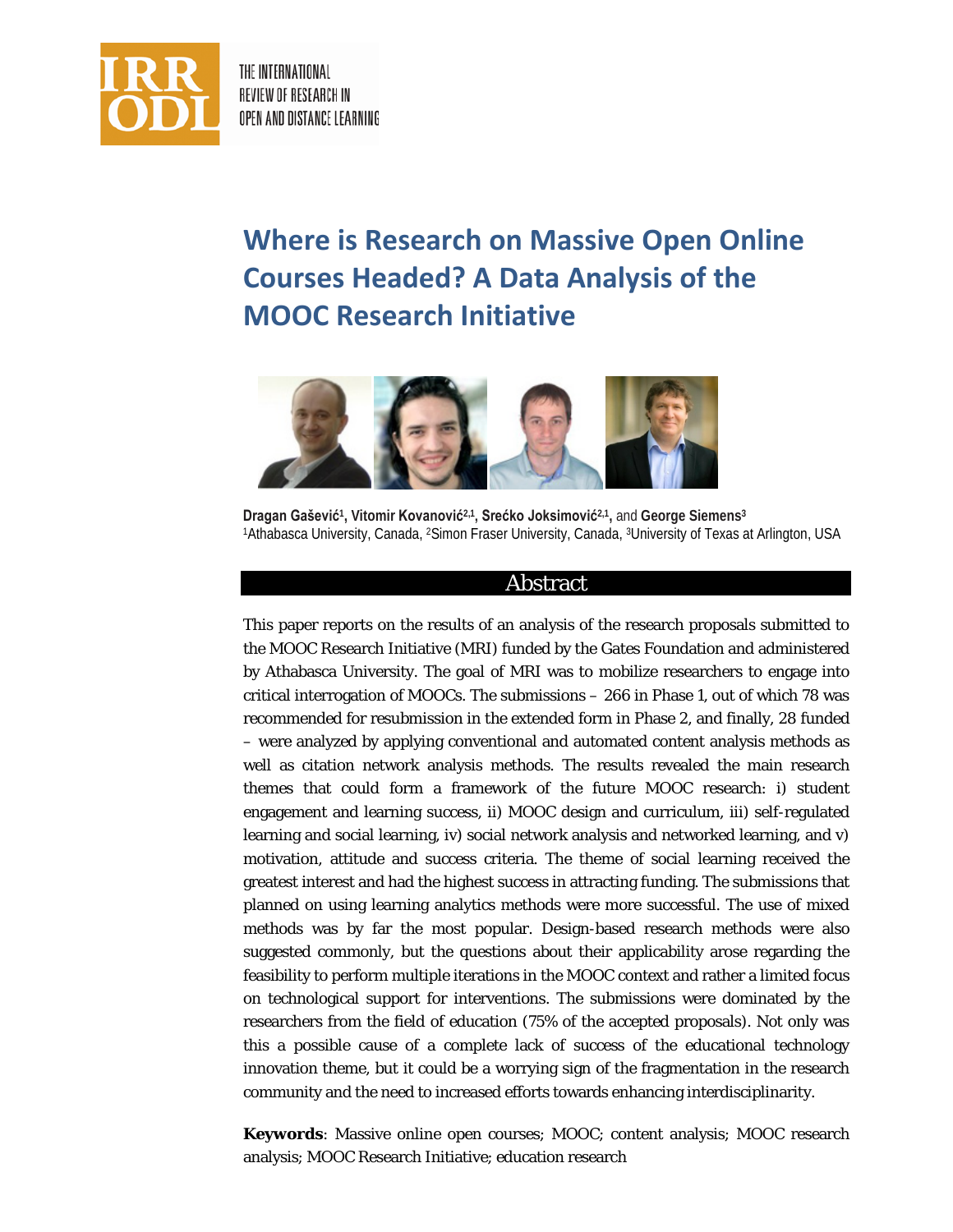### Introduction

Massive open online courses (MOOCs) have captured the interest and attention of academics and the public since fall of 2011 (Pappano, 2012). The narrative driving interest in MOOCs, and more broadly calls for change in higher education, is focused on the promise of large systemic change. The narrative of change is some variant of:

> Higher education today faces a range of challenges, including reduced public support in many regions, questions about its role in society, fragmentation of the functions of the university, and concerns about long term costs and system sustainability.

In countries like the UK and Australia, broad reforms have been enacted that will alter post-secondary education dramatically (Cribb & Gewirtz, 2013; Maslen, 2014). In the USA, interest from venture capital raises the prospect of greater privatization of universities (GSV Advisors, 2012). In addition to economic questions around the sustainability of higher education, broader socio-demographic factors also influence the future of higher education and the changing diversity of the student population (OECD Publishing, 2013).

Distance education and online learning have been clearly demonstrated to be an effective option to traditional classroom learning[1.](#page-1-0) To date, online learning has largely been the domain of open universities, separate state and provincial university departments, and for-profit universities. Since the first offering of MOOCs and by elite universities in the US and the subsequent development of providers edX and Coursera, online learning has now become a topical discussion across many campuses[2](#page-1-1). For change advocates, online learning in the current form of MOOCs has been hailed as transformative, disruption, and a game changer (Leckart, 2012). This paper is an exploration of MOOCs; what they are, how they are reflected in literature, who is doing research, the types of research being undertaken, and finally, why the hype of MOOCs has not yet been reflected in a meaningful way on campuses around the world. With a clear foundation of what the type of research actually happening in MOOCs, based on submissions to the MOOC Research Initiative[3](#page-1-2), we are confident that the conversation about how MOOCs and online learning will impact existing higher education can be moved from a hype and hope argument to one that is more empirical and research focused.

<sup>1</sup> http:[//nosignificantdifference.org](http://nosignificantdifference.org/)

<span id="page-1-2"></span><span id="page-1-1"></span><span id="page-1-0"></span> $2$  In this paper, we consider MOOCs to belong to the broader field of online education and learning and that their research should be built on and expand the existing body of research knowledge of online education and learning.<br>3 http:[//www.moocresearch.com](http://www.moocresearch.com/)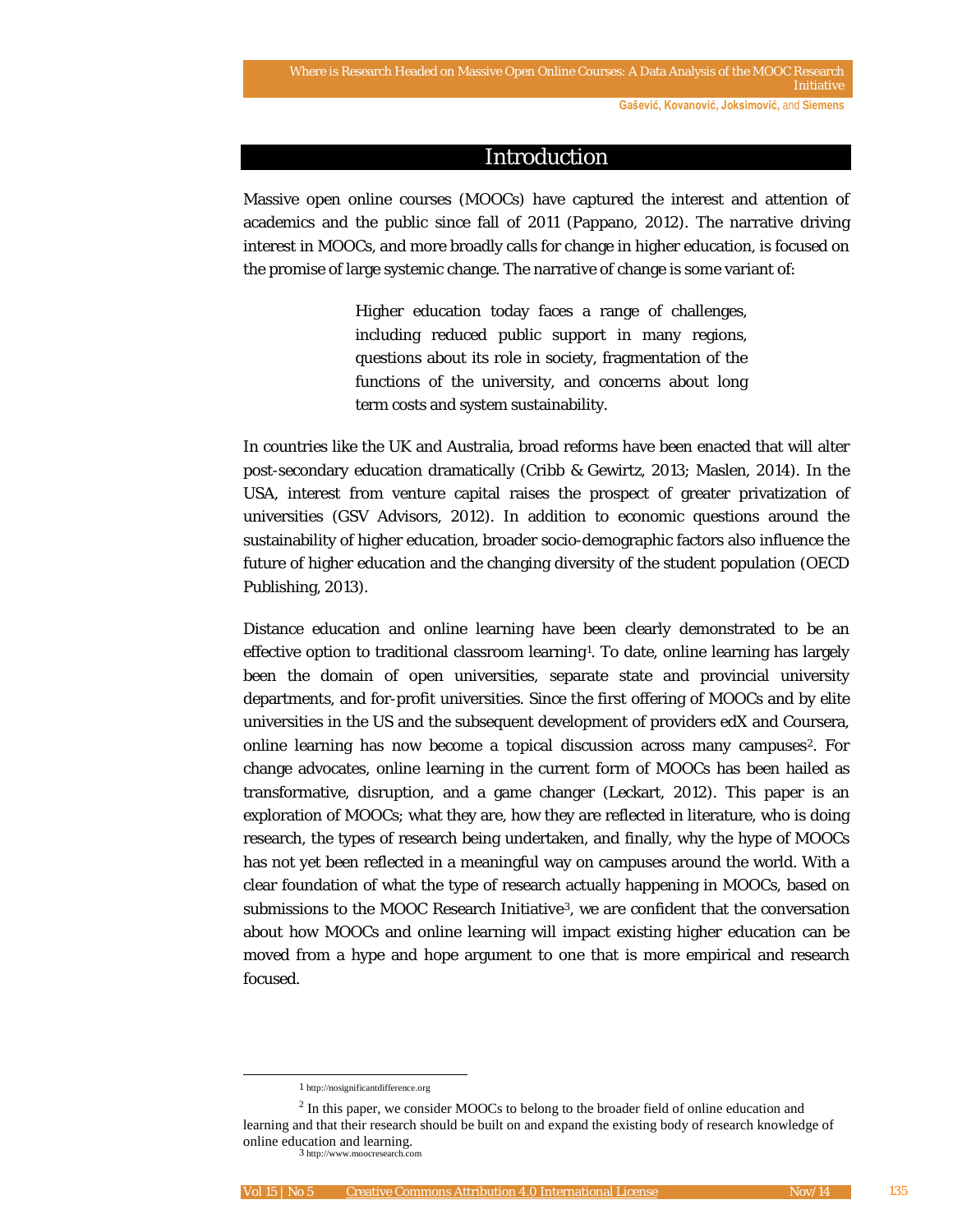## Massive Online Open Courses (MOOCs)

Massive open online courses (MOOCs) have gained media attention globally since the Stanford MOOC first launched in fall of 2011. The public conversation following this MOOC was unusual for the education field where innovations in teaching and learning are often presented in university press releases or academic journals. MOOCs were prominent in the *NY Times*, *NPR*, *Time*, *ABC News*, and numerous public media sources. Proclamations abounded as to the dramatic and significant impact that MOOCs would have on the future of higher education. In early 2014, the narrative has become more nuanced and researchers and university leaders have begun to explore how digital learning influences on campus learning (Kovanović, Joksimović, Gašević, Siemens, & Hatala, 2014; Selwyn & Bulfin, 2014). While interest in MOOCs appears to be waning from public discourse, interest in online learning continues to increase (Allen & Seaman, 2013). Research communities have also formed around learning at scale[4](#page-2-0) suggesting that while the public conversation around MOOCs may be fading, the research community continues to apply lessons learned from MOOCs to educational settings.

MOOCs, in contrast to existing online education which has remained the domain of open universities, for-profit providers, and separate departments of state universities, have been broadly adopted by established academics at top tier universities. As such, there are potential insights to be gained into the trajectory of online learning in general by assessing the citation networks, academic disciplines, and focal points of research into existing MOOCs. Our research addresses how universities are approaching MOOCs (departments, research methods, and goals of offering MOOCs). The results that we share in this article provide insight into how the gap between existing distance and online learning research, dating back several decades, and MOOCs and learning at scale research, can be addressed as large numbers of faculty start experimenting in online environments.

### MOOC Research

Much of the early research into MOOCs has been in the form of institutional reports by early MOOC projects, which offered many useful insights, but did not have the rigor – methodological and/or theoretical expected for peer-reviewed publication in online learning and education (Belanger & Thornton, 2013; McAuley, Stewart, Siemens, & Cormier, 2010). Recently, some peer reviewed articles have explored the experience of learners (Breslow et al., 2013; Kizilcec, Piech, & Schneider, 2013; Liyanagunawardena, Adams, & Williams, 2013). In order to gain an indication of the direction of MOOC research and representativeness of higher education as a whole, we explored a range of articles and sources. We settled on using the MOOC Research Initiative as our dataset.

<span id="page-2-0"></span><sup>4</sup> http:[//learningatscale.acm.org](http://learningatscale.acm.org/)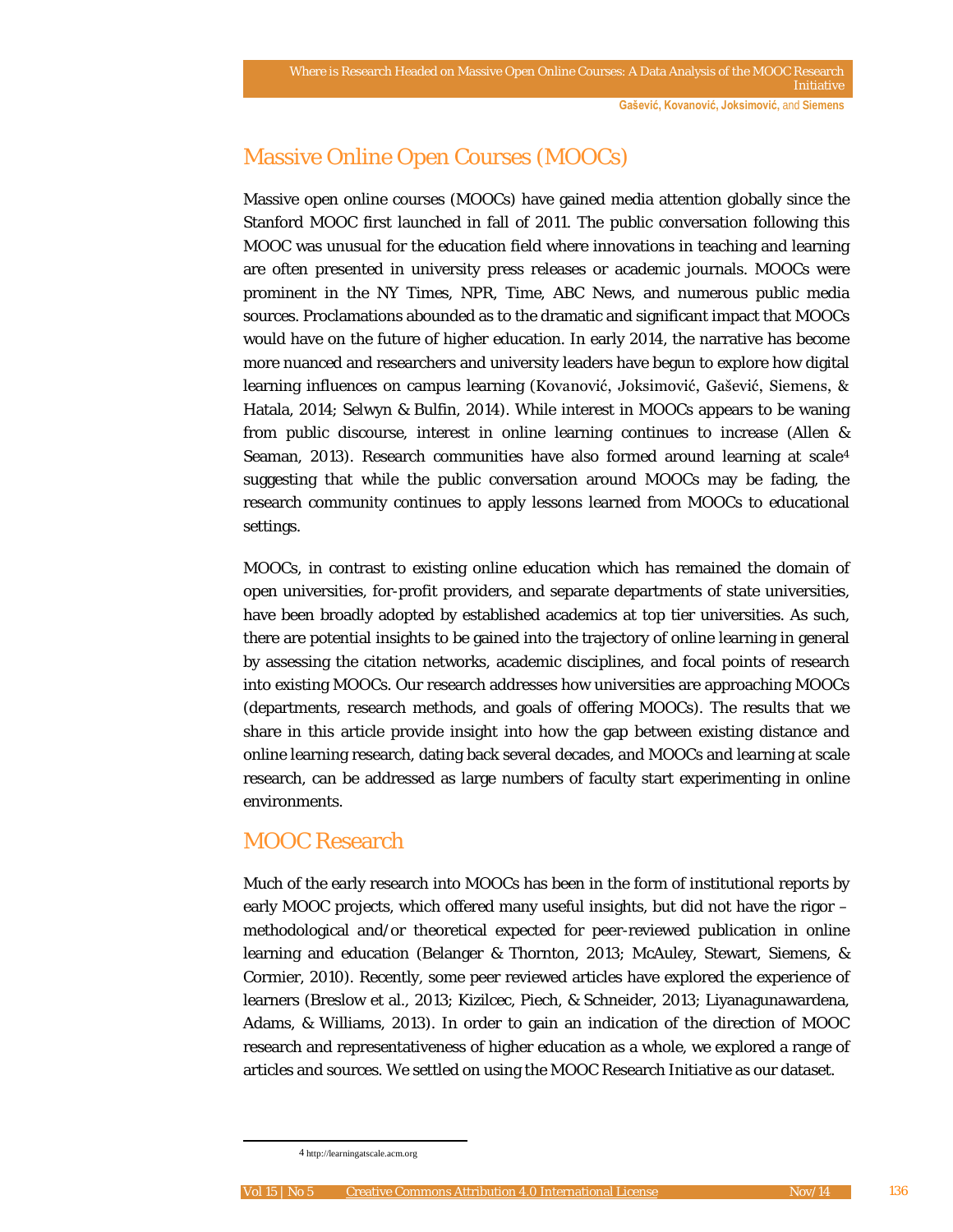### MOOC Research Initiative (MRI)

The MOOC Research Initiative was an \$835,000 grant funded by the Bill & Melinda Gates Foundation and administered by Athabasca University. The primary goal of the initiative was to increase the availability and rigor of research around MOOCs. Specific topic areas that the MRI initiative targeted included: i) student experiences and outcomes; ii) cost, performance metrics and learner analytics; iii) MOOCs: policy and systemic impact; and iv) alternative MOOC formats. Grants in the range of \$10,000 to \$25,000 were offered. An open call was announced in June 2013. The call for submissions ran in two phases: 1. short overviews of 2 pages of proposed research including significant citations; 2. full research submissions, 8 pages with influential citations, invited from the first phase. All submissions were peer reviewed and managed in Easy Chair. The timeline for the grants, once awarded, was intentionally short in order to quickly share MOOC research. MRI was not structured to provide a full research cycle as this process runs multiple years. Instead, researchers were selected who had an existing dataset that required resources for proper analysis.

Phase one resulted in 266 submissions. Phase two resulted in 78 submissions. A total of 28 grants were funded. The content of the proposals and the citations included in each of the phases were the data source for the research activities detailed below.

### Research Objectives

In this paper, we report the findings of an exploratory study in which we investigated (a) the themes in the MOOC research emerging in the MRI proposals; (b) research methods commonly proposed for use in the proposals submitted to the MRI initiative, (c) demographics (educational background and geographic location) characteristics of the authors who participated in the MRI initiative; (d) most influential authors and references cited in the proposals submitted in the MRI initiative; and (e) the factors that were associated with the success of proposals to be accepted for funding in the MRI initiative.

### Methods

In order to address the research objectives defined in the previous section, we adopted the content analysis and citation network analysis research methods. In the remainder of this section we describe both of these methods.

### Content Analysis

To address research objectives a and b, we performed content analysis methods. Specifically, we performed both automated a) and manual b) content analyses. The choice of content analysis was due to the fact that it provides a scientifically sound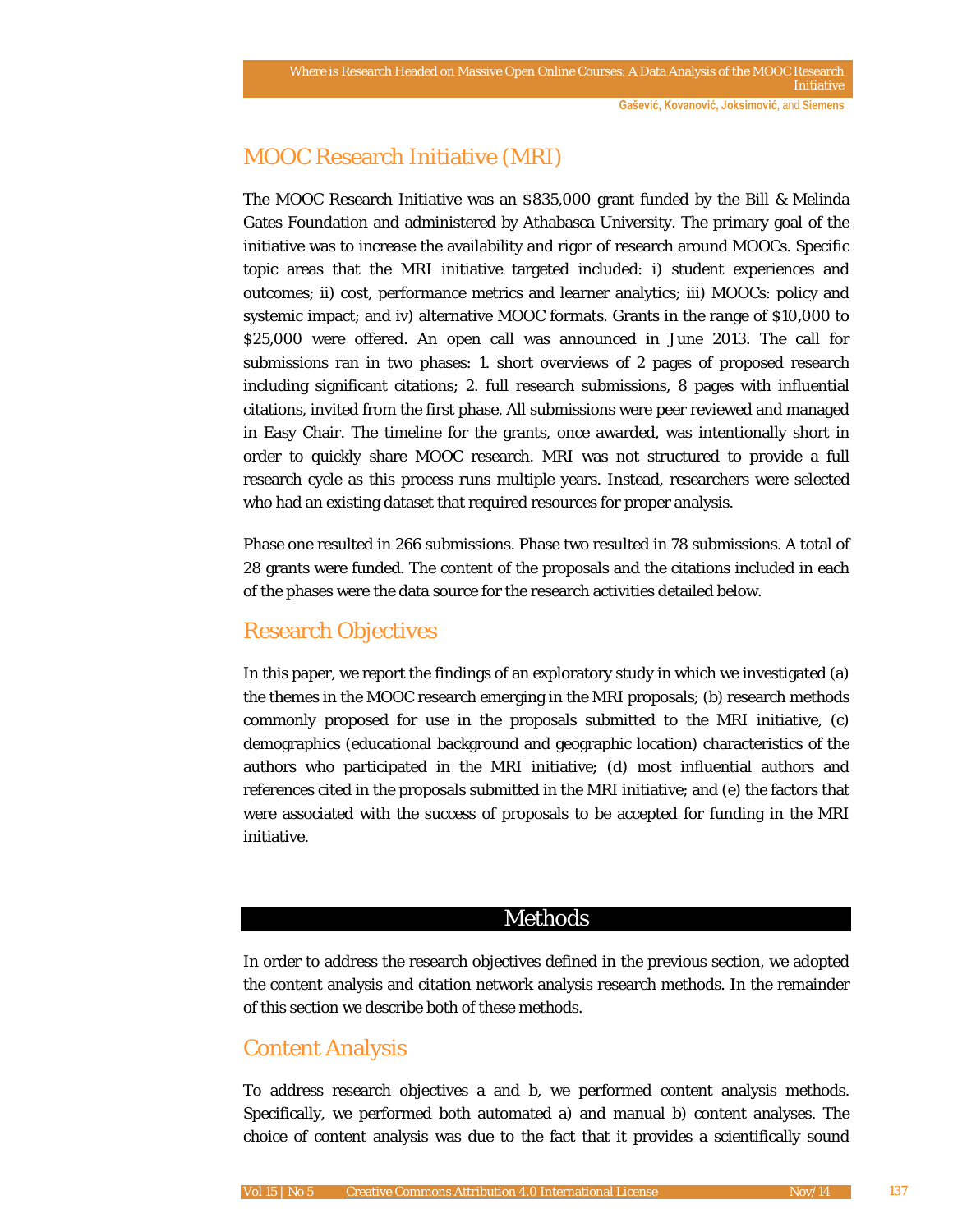method for conducting an objective and systematic literature review, thus enabling for the generalizability of the conclusions (Holsti, 1969). Both variations of the method have been used for analysis of large amounts of textual content (e.g., literature) in educational research.

### **Automated content analysis of research themes and trends.**

Given that content analysis is a very costly and labor intensive endeavor, the automation of content analysis has been suggested by many authors and this is primarily achieved through the use of scientometric methods (Brent, 1984; Cheng et al., 2014; Hoonlor, Szymanski, & Zaki, 2013; Kinshuk, Huang, Sampson, & Chen, 2013; Li, 2010; Sari, Suharjito, & Widodo, 2012). Automated content analysis assumes the application of the computational methods – grounded in natural language processing and text mining – to identify key topics and themes in a specific textual corpus (e.g., set of documents, research papers, or proposals) of relevance for the study. The use of this method is especially valuable in cases where the trends of a large corpus need to be analyzed in "real-time", that is, short period of time, which was the case of the study reported in this paper and specifically research objective c. Not only is the use of these automated content analysis methods cost-effective, but it also lessens the threats to validity and issues of subjectivity that are typically associated with the studies based on content analysis. Among different techniques, the one based on the word co-occurrence – that is, words that occur together within the same body of written text, such as research papers, abstracts, titles or parts of papers – has been gaining the widespread adoption in the recent literature reviews of educational research (Chang, Chang, & Tseng, 2010; Cheng et al., 2014). As such, the use of automated content analysis was selected for addressing research objective c.

In order to perform a content analysis of the MRI submissions, we used particular techniques adopted from the disciplines of machine learning and text mining. Specifically, we based our analysis approach on the work of Chang et al. (2010) and Cheng et al. (2014). Generally speaking, our content analysis consisted of the three main phases:

- 1. extraction of relevant *key concepts* from each submission,
- 2. *clustering* submissions to the important research themes, and
- 3. *in-depth analysis* of the produced clusters.

For extraction of key concepts from each submission, we selected Alchemy, a platform for semantic analyses of text that allows for extraction of the informative and relevant set of concepts of importance for addressing research objective c, as outlined in [Table 1.](#page-6-0) In addition to the list of relevant concepts for each submission, Alchemy API produced the associated relevance coefficient indicating the importance of each concept for a given submission. This allowed us to rank the concepts and select the top 50 ranked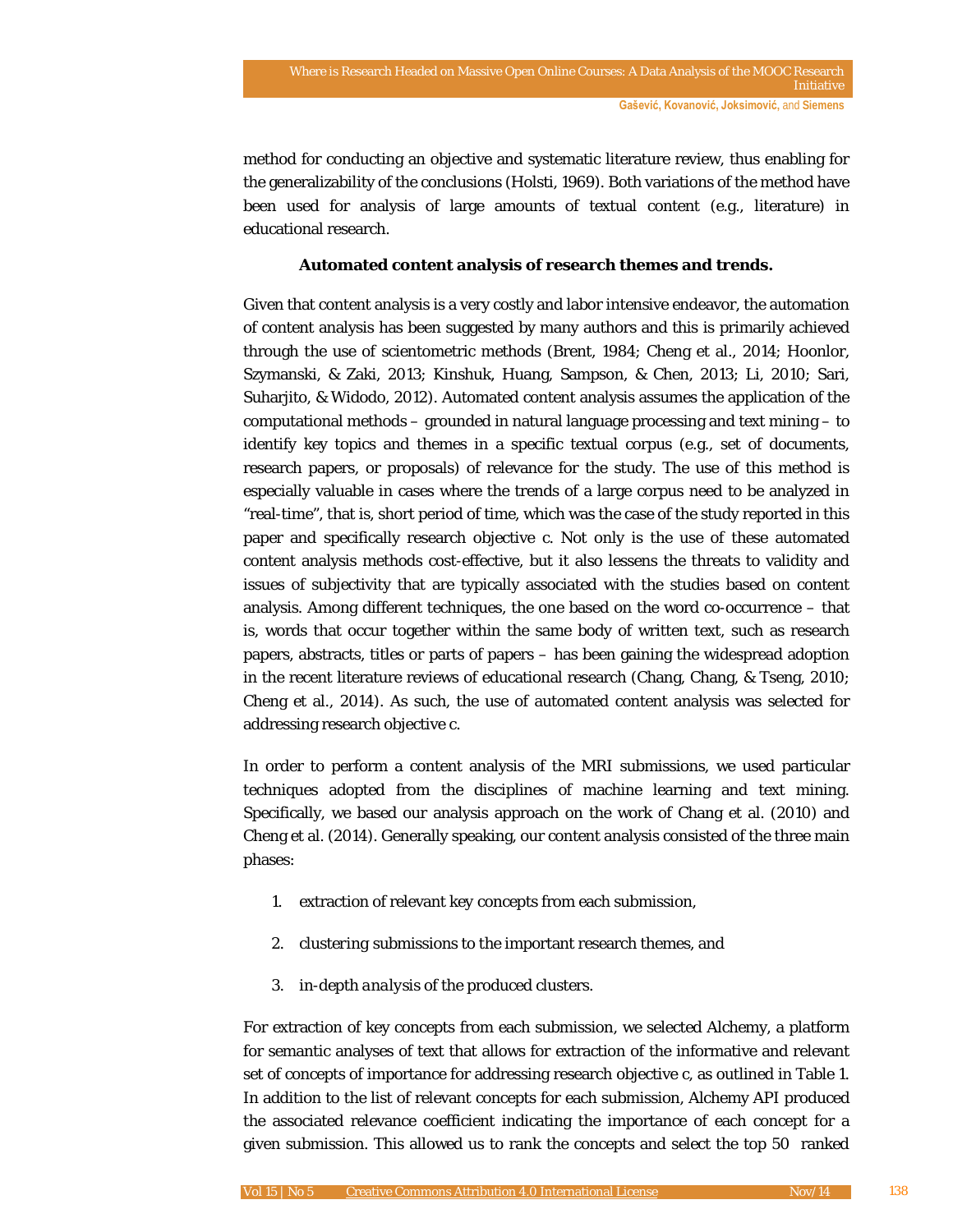concepts for consideration in the study. In the rare cases when Alchemy API extracted less than 50 concepts, we used all of the provided concepts.

After the concept extraction, we used the agglomerative hierarchical clustering in order to define N groups of similar submissions that represent the N important research themes and trends in MOOC research, as aimed in research objective c. Before running the particular clustering algorithm we needed to: i) define a representation of each submission, ii) provide a similarity measure that is used to define submission clusters, and iii) choose appropriate number of clusters N. As we based the clustering on the extracted keywords using Alchemy API, our representation of each submission was a vector of concepts that appeared in a particular submission. More precisely, we created a large submission-concept matrix where each row represented one submission, and each column represented one concept, while the values in the matrix (MIJ) represented the relevance of a particular concept J for a document I. Thus, each submission was represented as an N-dimensional row vector consisting of numbers between 0.00 and 1.00 describing how relevant each of the concepts was for a particular submission. The concepts that did not appear in the particular submission had a relevance zero, while the concepts that were actually present in the submission text had a relevance value greater than zero and smaller or equal to one.

With respect to the similarity measure, we used the popular cosine similarity which is essentially a cosine of the angle  $\theta$  between the two submissions in the N-dimensional space defined by all unique concepts. It is calculated as dot product of two vectors divided by the products of their  $\ell_2$  norms. For two submissions A and B, and with the total of n different concepts (i.e., the length of vectors A and B was n – the number of concepts extracted from A and B), it is calculated as follows:

$$
\text{similarity}(\mathbf{A}, \mathbf{B}) = \cos(\theta) = \frac{\mathbf{A} \times \mathbf{B}}{\|\mathbf{A}\| \times \|\mathbf{B}\|} = \frac{\sum_{i=1}^{n} A_i \times B_i}{\sqrt{\sum_{i=1}^{n} (A_i)^2} \times \sqrt{\sum_{i=1}^{n} (B_i)^2}}
$$

Agglomerative hierarchical clustering algorithms work by iteratively merging smaller clusters until all the documents are merged into a single big cluster. Initially, each document is in a separate cluster, and based on the provided similarity measure the most similar pairs of clusters are merged into one bigger cluster. However, given that the similarity measure is defined in terms of two documents, and that clusters typically consist of more than one document, there are several strategies of measuring the similarity of clusters based on the similarity of the individual documents within clusters. We used the GAAClusterer (i.e., Group Average Agglomerative) hierarchical clustering algorithm from the NLTK python library that calculates the similarity between each pair of clusters by averaging across the similarities of all pairs of documents from two clusters.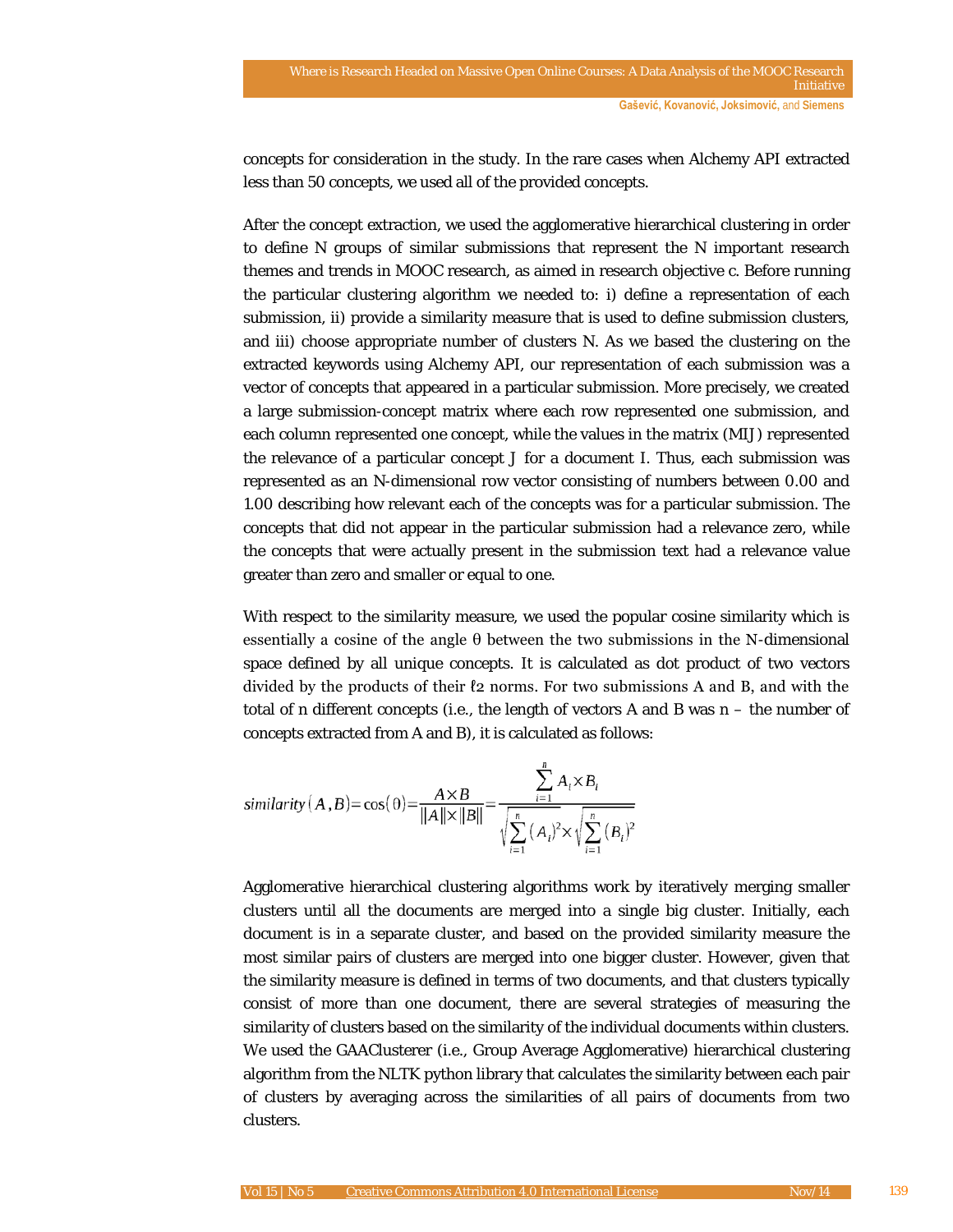#### <span id="page-6-0"></span>*Concept Categories for Describing Clusters*

| Category                  | Description                                                                                          | <b>Example</b>                                                                                         |
|---------------------------|------------------------------------------------------------------------------------------------------|--------------------------------------------------------------------------------------------------------|
| <b>Topics</b>             | The most frequent keywords that identify<br>topics mentioned in the specific cluster.                | <b>Intelligent tutoring</b><br>systems;<br><b>Educational technology;</b><br><b>Networked contexts</b> |
| Theory/<br>Approach       | Keywords that identify specific theory<br>recognized within documents in each<br>cluster.            | Competence-based<br>education;<br>Social constructivist<br>method                                      |
| Environment               | MOOC platform identified within the<br>cluster.                                                      | Coursera; edX; MiriadaX                                                                                |
| Domain                    | Keywords that represent a specific<br>domain of a MOOC course.                                       | <b>STEM</b> disciplines;<br><b>Red Cross:</b><br><b>Health Sciences</b>                                |
| Data sources              | Keywords representing data used for<br>studies within the cluster.                                   | Engagement data;<br>Qualitative data;<br><b>Study logs</b>                                             |
| Measures and<br>variables | Keywords representing measures used<br>for studies within the cluster.                               | <b>Student outcome</b><br>measures:<br>Early motivation measures;                                      |
| Analysis<br>techniques    | Keywords representing various analysis<br>used for studies within the cluster.                       | Parallel multi-method<br>analysis;<br>Nonparametric statistical<br>analysis;                           |
| Research<br>instruments   | Keywords representing various<br>instruments used to collect data for<br>studies within the cluster. | In-depth interviews;<br>Focus group interview;<br>Questionnaire                                        |
| Use of control<br>group   | Identifies whether Control groups are<br>used in at least one study within the<br>cluster.           | Control group                                                                                          |

The output of the clustering algorithm was a tree, which described the complete clustering process. We evaluated manually the produced clustering tree to select the clustering solution with the N most meaningful clusters for our concrete problem. In the phase one of the MRI granting process we discovered nine clusters, while in the second phase we discovered five clusters.

Finally, in order to assess the produced clusters and select the key concepts in each cluster, we created a concept-graph consisting of the important concepts from each cluster. The nodes in a graph were concepts discovered in a particular cluster, while the links between them were made based on the co-occurrence of the concepts within the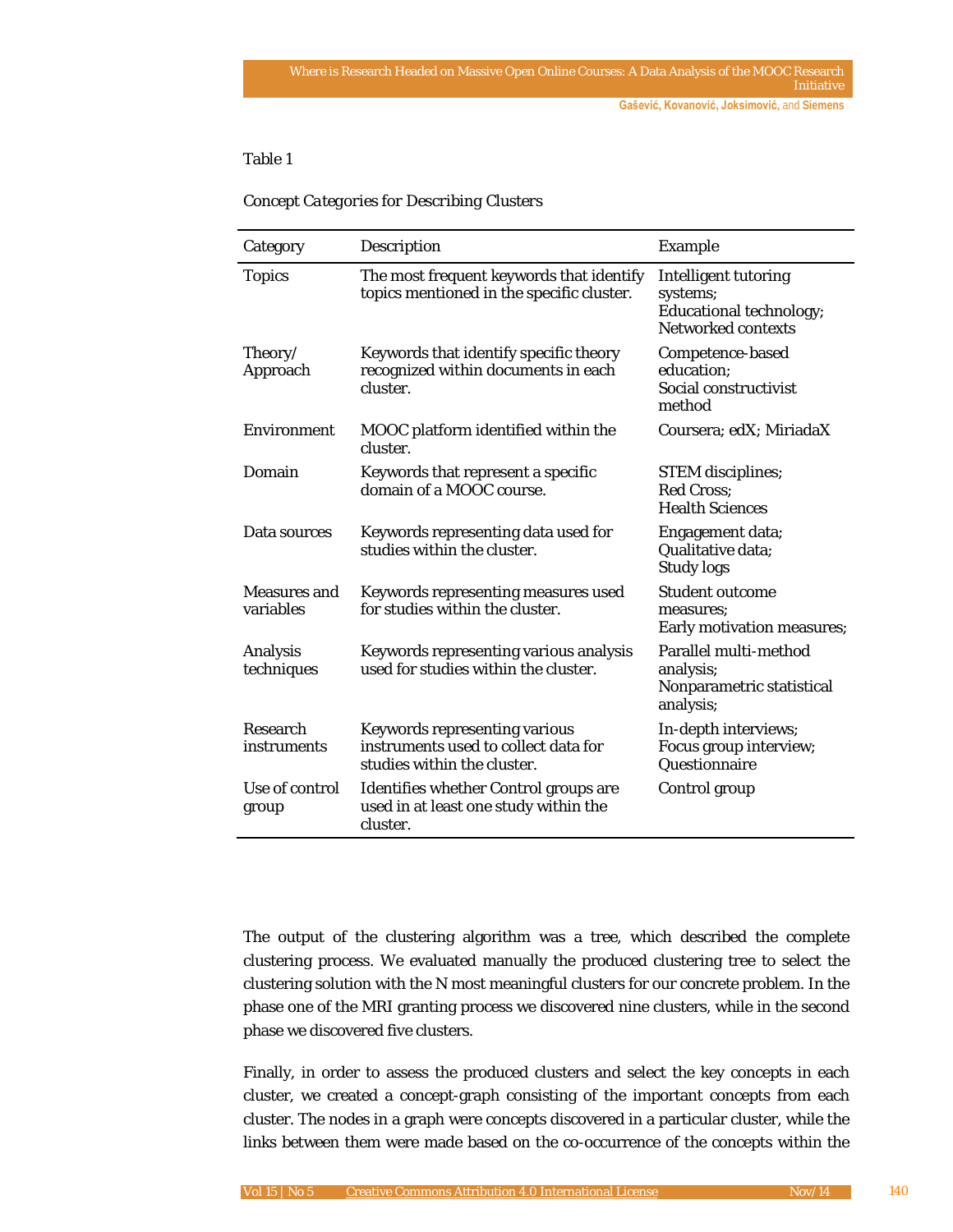same document. More precisely, the undirected link between two concepts was created in case that both of them were extracted from the same document. To evaluate the relative importance of each concept we used the betweenness centrality measure, as the key concepts are likely the ones with the highest betweenness centrality. Besides the ranking of the concepts in each cluster based on their betweenness centrality, we manually classified all important concepts into one of the several categories that are shown in [Table 1.](#page-6-0) Provided categories represent important dimensions of analysis and we describe each of the clusters based on the provided categories of key concepts. Thus, when we describe a particular cluster, we cover all of the important dimensions to provide the holistic view of the particular research trend that is captured in that cluster.

### **Content analysis of important characteristics of authors and submissions.**

A manual content analysis of the research proposals was performed in order to address research objective b. The content analysis afforded for a systematic approach to collect data about the research methods and the background of the authors. These data are then used to cross-tabulate with the research themes found in the automated content analysis (i.e., research objective a) and citation analysis (i.e., research objective c). Specifically, each submission was categorized into one of the four categories in relation to research objective a:

- 1. *qualitative method*, which meant that the proposal used a qualitative research method such as grounded theory;
- 2. *quantitative method*, which meant that a proposal followed some of the quantitative research methods on data collected through (Likert-scale based) surveys or digital traces recorded by learning platforms in order to explore different phenomena or test hypotheses;
- 3. *mixed-methods*, which reflected a research proposals that applied some combination of qualitative and quantitative research methods;
- 4. *other*, which comprised of the research proposals that did not explicitly follow any of these methods, or it was not possible to determine from their content which of the three methods they planned to use.

For all the authors<sup>[5](#page-7-0)</sup> of submitted proposals to the MRI initiative, we collected the information related to their home discipline and the geographic location associated with their affiliation identified in their proposal submissions in order to address research objective c. Insight into researchers' home discipline was obtained from the information provided with a submission (e.g., if a researcher indicated to be affiliated with a school

<span id="page-7-0"></span><sup>5</sup> Information about the geographic location as extracted from the application forms submitted by the authors to EasyChair, a software system used for the submission and review process.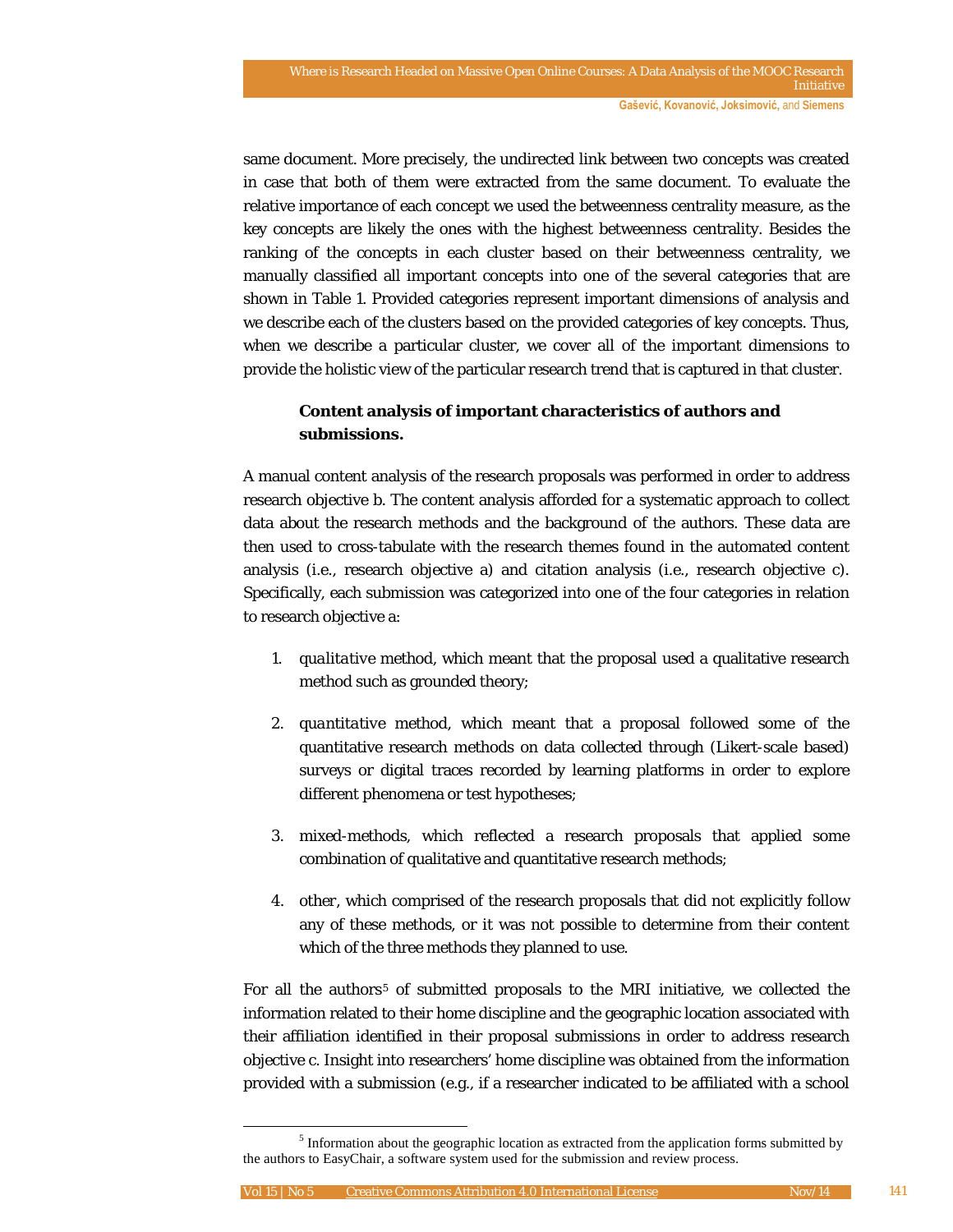of education, we assigned education as the home discipline for this research). In cases when such information was not available directly with the proposal submission, we performed a web search, explored institutional websites, and consulted social networking sites such as LinkedIn or Google Scholar.

### Citation Analysis and Success Factors

The citation analysis was performed to address research objective d. It entailed the investigation of the research impact of the authors and papers cited in the proposals submitted to the MRI initiative (Waltman, van Eck, & Wouters, 2013). In doing so, the counts of citations of each reference and author, cited in the MRI proposals, are used as the measures of the impact in the citation analysis. This method was suitable, as it allowed for assessing the influential authors and publications in the space of MOOC research.

Citation network analysis – the analysis of s0-called co-authorship and citation networks have gained much adoption lately (Tight, 2008) – was performed in order to assess the success factor of individual proposals to be accepted for funding in the MRI initiative, as set in research objective e. This way of gauging the success was a proxy measure of the quality and importance of the proposals, as aimed in research objective e. As such, it was appropriate to be used as an indicator of specific topics based on the assessment of the international board of experts who reviewed the submitted proposals.

Social network analysis was used to address research objective e. In this study, social networks were created through the links established based on the citation and coauthoring relationships, as explained below. The use of social network analysis has been shown as an effective way to analyze professional performance, innovation, and creativity. Actors occupying central networks nodes are typically associated with the higher degree of success, innovation, and creative potential (Burt, Kilduff, & Tasselli, 2013; Dawson, Tan, & McWilliam, 2011). Moreover, structure of social networks has been found as an important factor of innovation and behavior diffusion. For example, Centola (2010) showed that the spread of behavior was more effective in networks with higher clustering and larger diameters. Therefore, for research objective e, we expected to see the association between the larger network diameter and the success in receiving funding.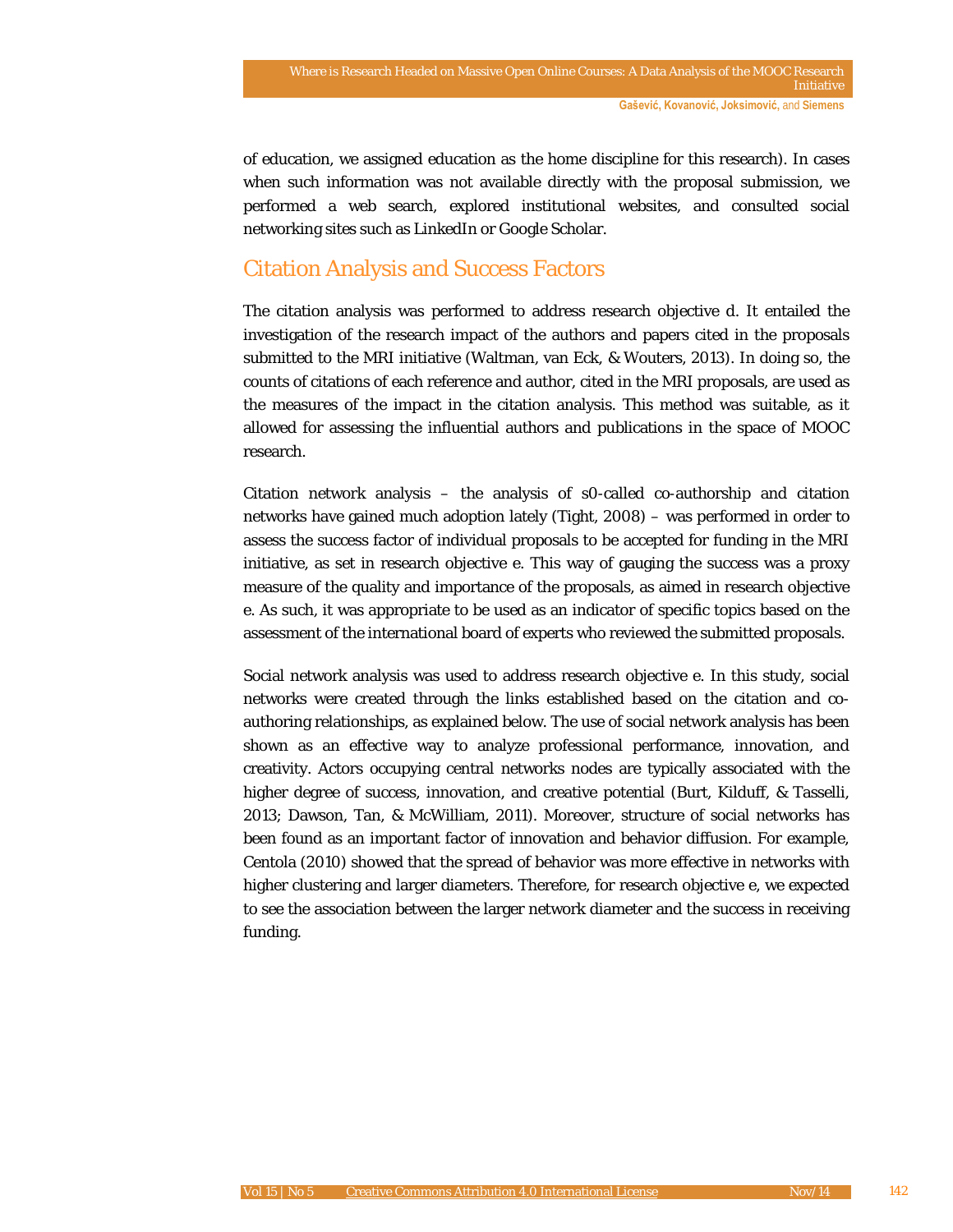

<span id="page-9-0"></span>*Figure 1*. The citation networks – connecting the authors of a research proposal (A1 and A2) with the authors of two cited references (RA1, RA2, RA2 and RA4).

In this study, we followed a method for citation network analysis suggested by Dawson et al. (2014) in their citation network analysis of the field of learning analytics. Nodes in the network represent the authors of both submissions and cited references, while links are created based on the co-authorship and citing relations. [Figure 1](#page-9-0) illustrates the rules for creating the citation networks in the simple case when a submission written by the two authors references two sources, each of them with two authors as well.

We created a citation network for each cluster separately and analyzed them by the following three measures commonly used in social network analysis (Bastian, Heymann, & Jacomy, 2009; Freeman, 1978; Wasserman, 1994):

- 1. *degree*, the number of edges a node has in a network,
- 2. *diameter*, the maximum eccentricity of any node in a network, and
- 3. *path*, the average graph-distance between all pairs of nodes in a network.

All social networking measures were computed using the Gephi open source software for social network analysis (Bastian et al., 2009). The social networking measures of each cluster were then correlated (Spearman's  $\rho$ ) with the acceptance ratio – computed as a ratio of the number of accepted proposals and the number of submitted proposals – for both phases of the MRI initiative.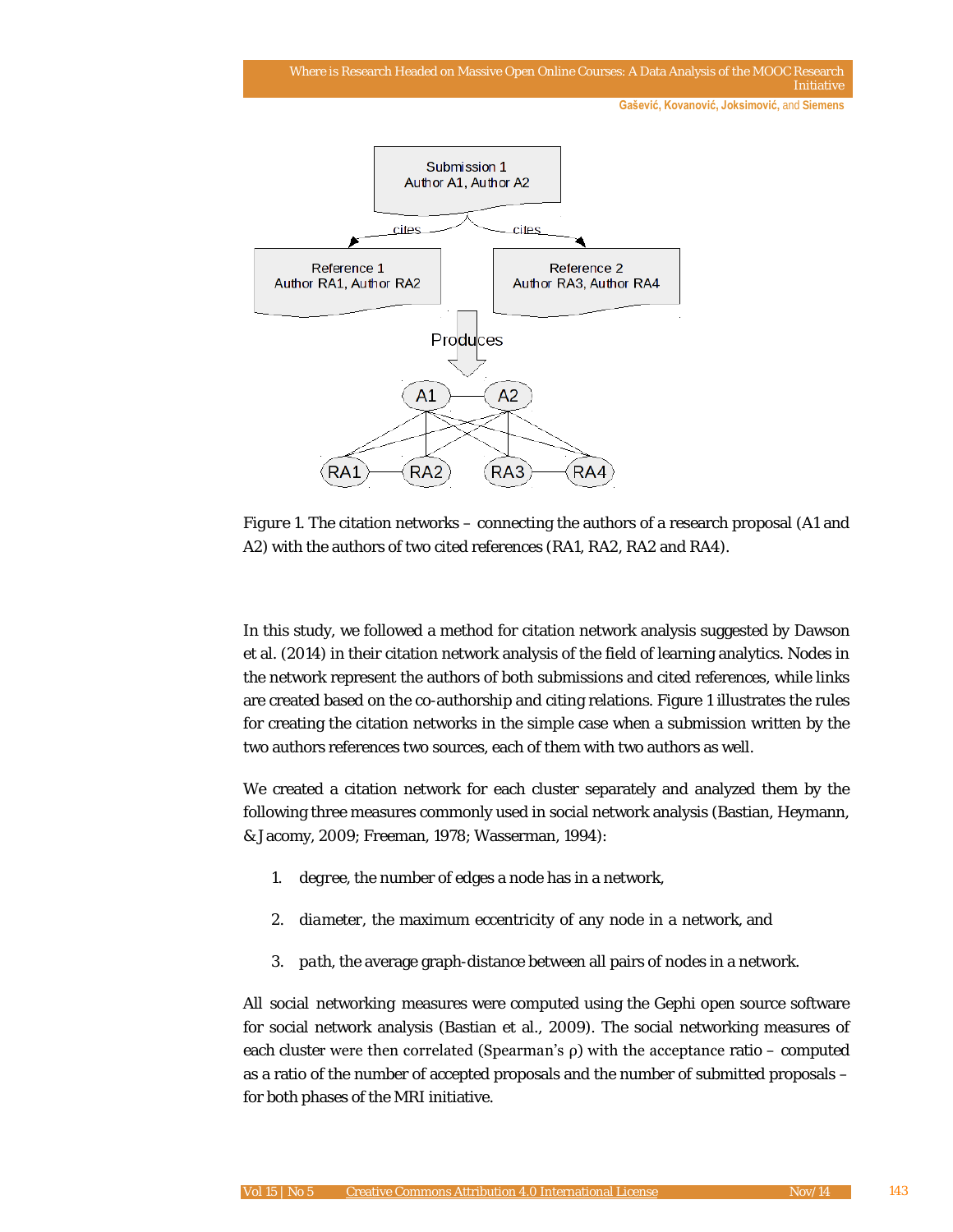### Results

### Phase 1 Results

### **Phase 1 research themes.**

In order to evaluate the direction of the MOOC related research, we looked at the most important research themes in the submitted proposals. [Table 2](#page-10-0) shows the detailed descriptions of the discovered research themes and their acceptance rates, primary research fields of authors, as well as the average number of authors and citations on each submission. In total, there were nine research themes with a similar number of submissions, from 19 (i.e., "Mooc Platforms" research theme) to 40 (i.e., "Communities" and "Social Networks" research themes). Likewise, submissions from all themes had on average slightly more than 2 authors and from 7 to 9 citations. However, in terms of their acceptance rates, we can see much bigger differences. More than half of the papers from the "Social Networks" research theme moved to the second phase and finally 25% of them were accepted for funding, while none of the submissions from the "Education Technology Improvements" theme was accepted for funding.

<span id="page-10-0"></span>Furthermore, [Table 3](#page-12-0) shows the main topics and research approaches used in each research theme, while [Table 4](#page-13-0) shows the most important methodological characteristics of each research theme.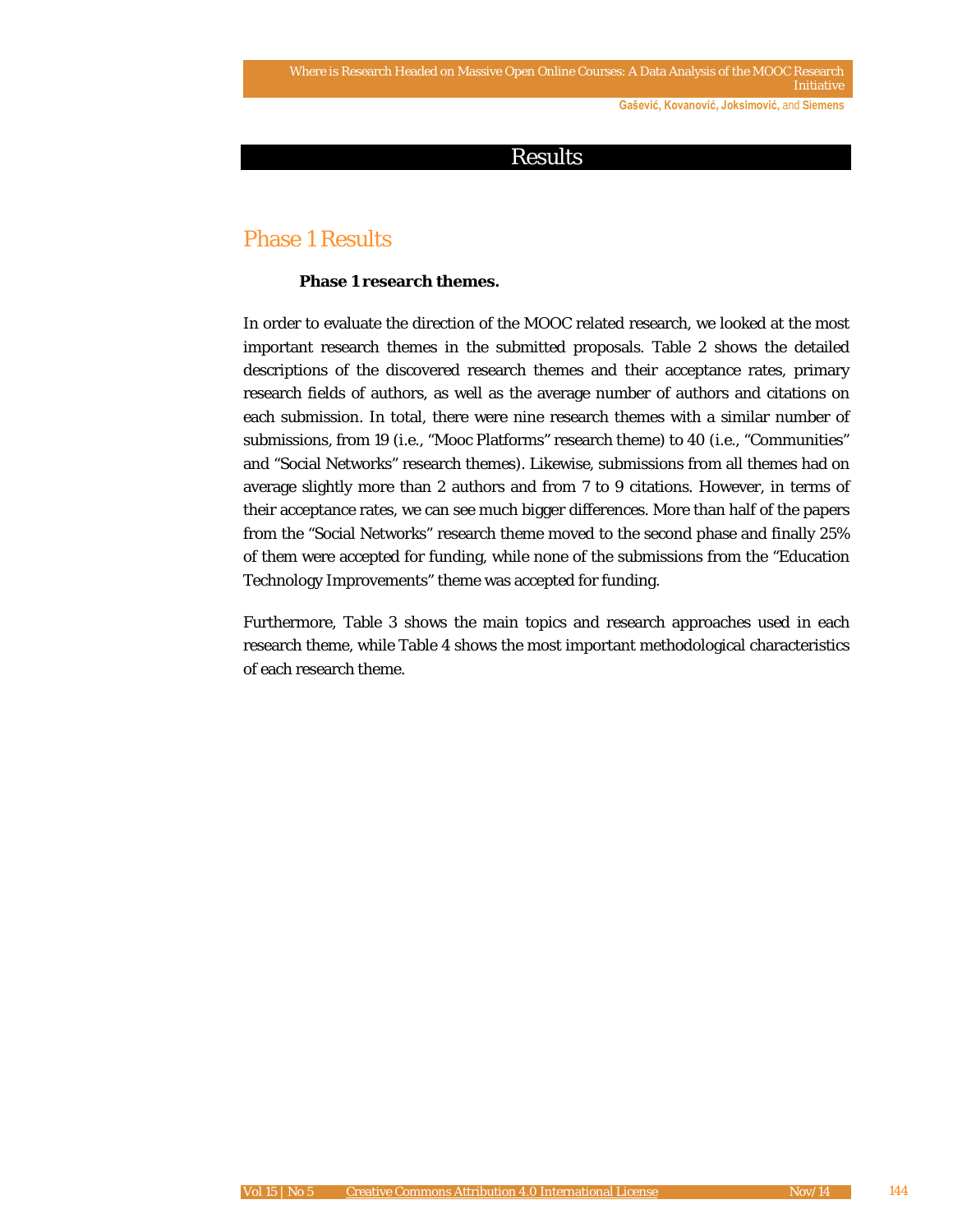### *Phase 1 Research Themes*

| <b>Theme</b>                                                            |     | Size Accepted Accepted<br>2 <sup>nd</sup> round funding |                                | <b>Authors</b><br>avg.<br>(SD) | <b>Citations</b><br>avg. (SD) | Major fields                                            |
|-------------------------------------------------------------------------|-----|---------------------------------------------------------|--------------------------------|--------------------------------|-------------------------------|---------------------------------------------------------|
| Cluster 1<br>Ed. Tech.<br>Improvements                                  | 23  | 4 (17.4)<br>$%$ )                                       | $0(0\%)$                       | 2.7(1.1)                       | 7.3(3.6)                      | <b>Education</b> (36)<br>Business (8)                   |
| <b>Cluster 2</b><br><b>Processes</b>                                    | 26  | 10 (38.5)<br>%                                          | 2(7.7%)                        | 2.6(1.7)                       | 6.2(2.8)                      | <b>Education (38)</b><br>Computer<br>Science (8)        |
| Cluster 3<br>High Ed.<br><b>Institutions and</b><br><b>MOOCs</b>        | 25  | 5(20.0)<br>$%$ )                                        | $1(4.0\%)$                     | 2.1(1.1)                       | 9.0(5.5)                      | Education(16)<br><b>Social Sciences</b><br>(9)          |
| <b>Cluster 4</b><br><b>Motivation and</b><br><b>Behavioral Patterns</b> | 29  | 13 (44.8)<br>%                                          | 4 (13.8)<br>%                  | 2.1(0.9)                       | 6.9(4.6)                      | <b>Education (29)</b><br>Computer<br>Science (8)        |
| Cluster 5<br>Mobile and<br><b>Adaptive Learning</b>                     | 35  | 8 (22.9)<br>%)                                          | 4 (11.4 %) 2.2 (1.2) 8.3 (6.3) |                                |                               | Education (27)<br>Computer<br>Science (8)               |
| Cluster <sub>6</sub><br>Learner<br>Performance                          | 24  | 5(20.8)<br>%                                            | $2(8.3\%)$                     | 2.4(1.5)                       | 8.3(6.6)                      | <b>Education (18)</b><br>Industry (10)                  |
| <b>Cluster 7</b><br><b>MOOC Platforms</b>                               | 19  | 2(10.5)<br>%                                            | $1(5.3\%)$                     | 2.2(1.1)                       | 9.1(7.0)                      | <b>Education (13)</b><br>Technology (6)<br>Industry (6) |
| <b>Cluster 8</b><br>Communities                                         | 40  | 9 (22.5)<br>$%$ )                                       | 4 (10.0)<br>%)                 | 2.3(1.2)                       | 6.8(4.8)                      | <b>Education (42)</b><br>Industry (15)                  |
| Cluster 9<br><b>Social Networks</b>                                     | 40  | 22 (55.0<br>%)                                          | 10 (25.0)<br>%)                | 2.2(1.2)                       | 8.3(5.9)                      | Education (34)<br>Computer<br>Science (15)              |
| Total                                                                   | 261 | 78 (29.9<br>%)                                          | 28 (10.7)<br>%)                |                                |                               |                                                         |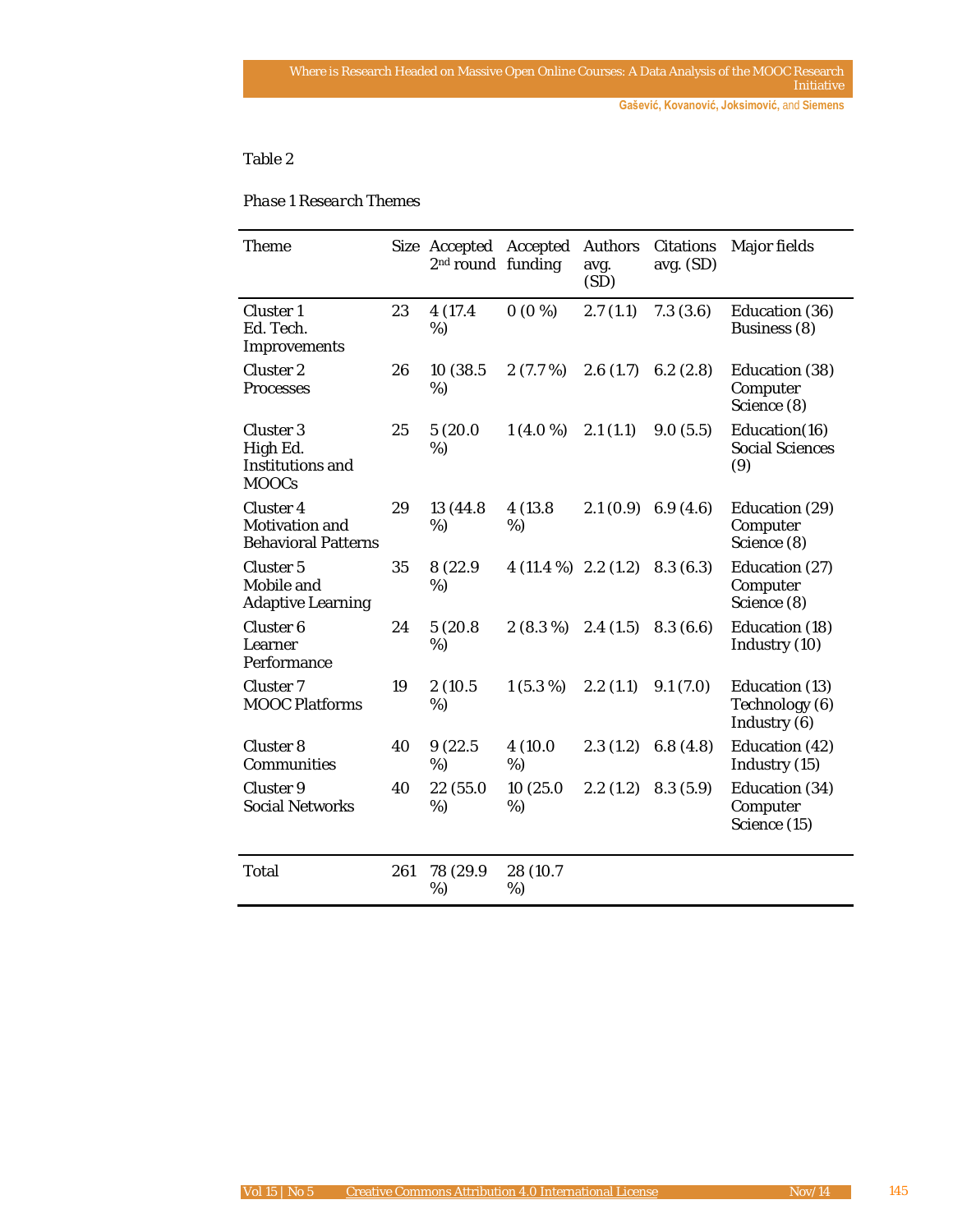| <b>Theme</b>                                                            | <b>Topics</b>                                                                                                                                                                                                   | <b>Theoretical approaches</b>                                                                                                                                                                 |
|-------------------------------------------------------------------------|-----------------------------------------------------------------------------------------------------------------------------------------------------------------------------------------------------------------|-----------------------------------------------------------------------------------------------------------------------------------------------------------------------------------------------|
| Cluster 1<br>Ed. Tech.<br>Improvements                                  | <b>Intelligent tutoring systems</b><br><b>Educational technology</b><br>Networked contexts<br>Deeper learning experience                                                                                        | Behavioral leadership theory<br><b>Grounded theory</b><br>Data-driven approach<br>Design-based research<br>Rapid prototyping approach                                                         |
| <b>Cluster 2</b><br><b>Processes</b>                                    | <b>Teaching-learning process</b><br><b>Intellectual property issues</b><br><b>Collaborative learning</b><br>Forum discussion<br>Social learning approach<br>Self-regulated learning<br>Learner engagement       | Connectivist approach<br>Descriptive research study<br>Mixed method approach<br>Thematic analysis<br>Semiotic social theory<br>Agile development models<br>Longitudinal research              |
| <b>Cluster 3</b><br>High Ed.<br>Institutions and<br><b>MOOCs</b>        | <b>Student perception</b><br><b>Student achievement</b><br><b>Highly-motivated students</b><br><b>Higher education</b><br>Online social worlds<br>Collaborative activity                                        | Competence-based education<br>Social constructivist method<br>Cognitive-behaviorist approach<br>Innovation diffusion theory<br>Ethnographic approach<br>Flipped classroom style class         |
| <b>Cluster 4</b><br><b>Motivation and</b><br><b>Behavioral Patterns</b> | <b>Student engagement</b><br><b>Discussion forum entries</b><br><b>Student motivation</b><br><b>Student behavioral patterns</b><br>Social media<br><b>Blended learning courses</b><br><b>Retention analysis</b> | <b>Exploratory study</b><br>Cognitive science research<br>Field research methods<br>Flipped classroom model<br>Problem based learning<br>Theory of planned behavior                           |
| Cluster 5<br>Mobile and Adaptive Mobile learning<br>Learning            | Collaboration<br>Content drop-out pattern<br>Social networking<br><b>Emergent learning</b><br>Personal learning env.<br>Learner engagement                                                                      | Social learning theory<br>Thematically based approach<br>Social psychology<br><b>Action research</b><br><b>MSLQ</b> cognitive strategy<br>phenomenological study<br>Flipped classroom concept |
| Cluster <sub>6</sub><br>Learner<br>Performance                          | Personality data<br><b>Educational technology</b><br><b>Student demographics</b><br>Course completion<br><b>Student performance</b><br><b>Gamification techniques</b>                                           | <b>Flipped Classroom model</b><br>Problem-based learning                                                                                                                                      |
| Cluster 7<br><b>MOOC Platforms</b>                                      | <b>Traditional education</b><br><b>Instructional design</b><br><b>Higher education practice</b><br>xMOOC model                                                                                                  | <b>Problem-based learning</b><br><b>Blended learning approach</b><br><b>Psychometric theory</b><br>Design-based research                                                                      |
| Cluster 8<br><b>Communities</b>                                         | <b>Online communities</b><br><b>Discussion forums</b><br><b>Completion rates</b><br><b>Educational technology</b><br>Self-directed learning                                                                     | Ethnographic approach<br><b>Mixed methods</b><br>Design-based research approach<br><b>Evidence-Based Learning</b><br><b>Networked Learning Framework</b>                                      |

### <span id="page-12-0"></span>*Phase 1 Research Themes Topics and Theoretical Approaches*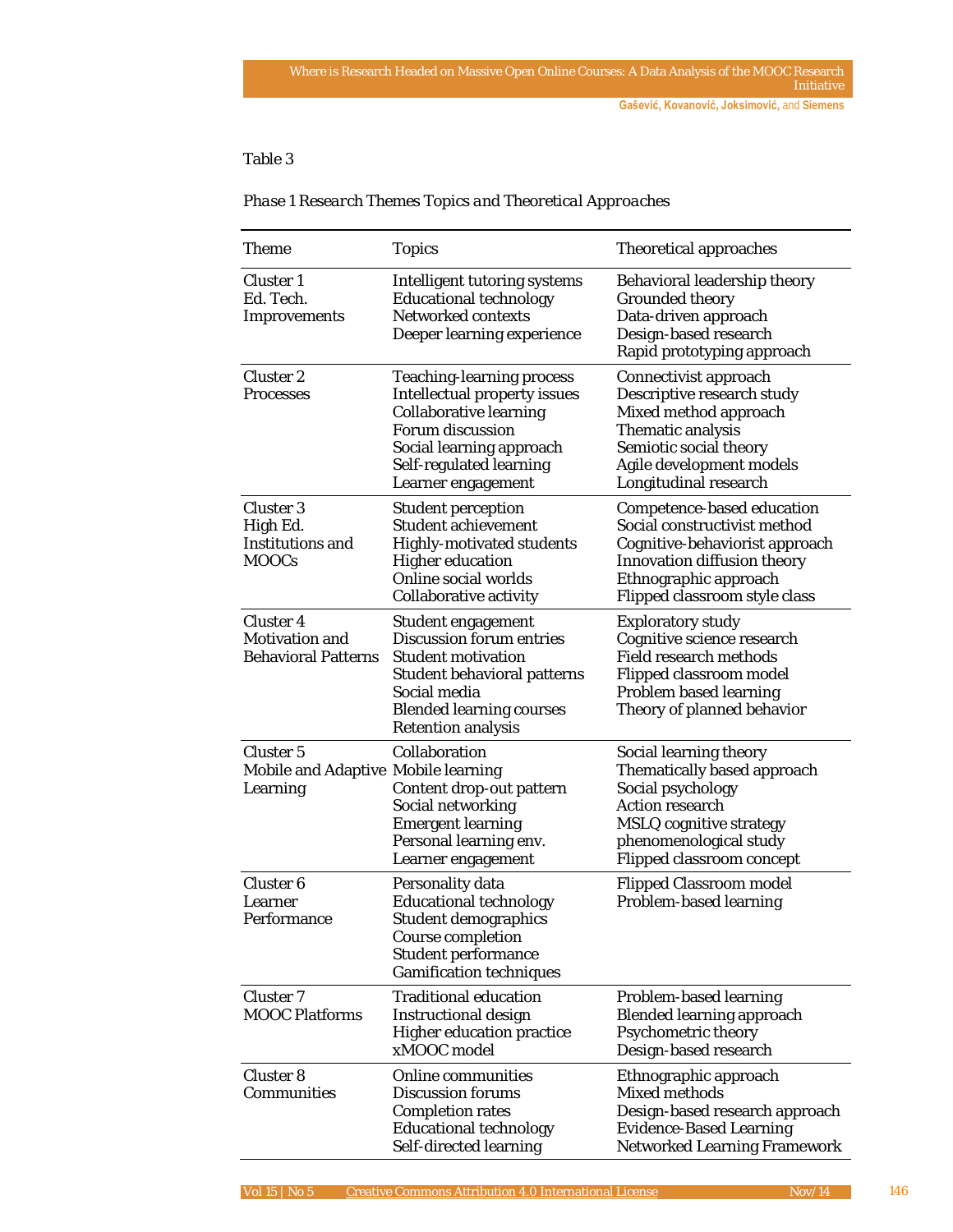|                                     | Formal-learning environment Behaviourism theory<br>Technology-enhanced learning Connectivist theory<br><b>Innovative business models</b><br><b>Better retention</b>                                                      |                                                                                                                                                             |
|-------------------------------------|--------------------------------------------------------------------------------------------------------------------------------------------------------------------------------------------------------------------------|-------------------------------------------------------------------------------------------------------------------------------------------------------------|
| Cluster 9<br><b>Social Networks</b> | Social network analysis<br>Peer-to-peer interaction<br>Peer assessment<br><b>Student success</b><br><b>Higher education</b><br>Peer tutoring<br><b>Discussion Forums</b><br>Social learning<br><b>Student motivation</b> | Interdisciplinary approach<br>Phenomenological study<br>Design Based Research<br><b>Flipped classroom</b><br>Game theory simulation<br>Actor network theory |

### <span id="page-13-0"></span>Table 4

### *Phase 1 Research Themes Data Analysis Characteristics*

| <b>Theme</b>                                                               | Data sources and<br>measures                                                                                                                                                                                 | Analysis techniques                                                                                                                                              | Instruments                                                                                                                                 |
|----------------------------------------------------------------------------|--------------------------------------------------------------------------------------------------------------------------------------------------------------------------------------------------------------|------------------------------------------------------------------------------------------------------------------------------------------------------------------|---------------------------------------------------------------------------------------------------------------------------------------------|
| <b>Cluster 1</b><br>Ed. Tech.<br>Improvements                              | Engagement data<br><b>Study logs</b><br><b>Activity logs</b><br>Feedback data<br><b>Student success</b><br>measures                                                                                          | Post-test<br>implementation surveys<br>Data classification<br><b>Association rule mining</b><br>Granular taxonomy<br>Big data analytics                          | In-depth interviews<br>Focus group<br>interviews<br>Online surveys                                                                          |
| Cluster 2<br><b>Processes</b>                                              | Conversational data<br>Narrative data<br>Clickstream data<br>Linguistic data<br><b>Formative evaluation</b><br>data<br>Open research data                                                                    | Cross-case analysis<br><b>Critical literature survey</b><br>Interactive language<br>analysis<br>Discourse analysis                                               | Self-assessment<br>instruments<br><b>Focus groups</b><br><b>Instructor survey</b><br><b>Student surveys</b>                                 |
| <b>Cluster 3</b><br>High Ed.<br><b>Institutions</b><br>and MOOCs           | Social Media<br>Rich qualitative data<br>MOOC-related data<br>Descriptive data<br>Field data<br>Post-instruction<br>outcome measures                                                                         | Meta-analysis method<br><b>Focused content</b><br>analysis<br>Comparative analysis<br>Meta-narrative analysis                                                    | <b>Focus groups</b><br><b>Interviews</b><br><b>Survey instruments</b><br>Questionnaires<br>Participant<br>observation<br><b>Field notes</b> |
| <b>Cluster 4</b><br>Motivation and<br><b>Behavioral</b><br><b>Patterns</b> | <b>International</b><br>mobility statistics<br>Web traffic statistics<br>Performance data<br>Tracking log data<br><b>Behavioral data</b><br>Observational data<br>Clickstream data<br><b>Student outcome</b> | <b>Graph analysis</b><br>Deep linguistic analyses<br><b>Behavioral analysis</b><br>Structural analysis<br>Natural language<br>processing<br>Time series analysis | <b>Interviews</b><br><b>Student surveys</b><br>Quizzes                                                                                      |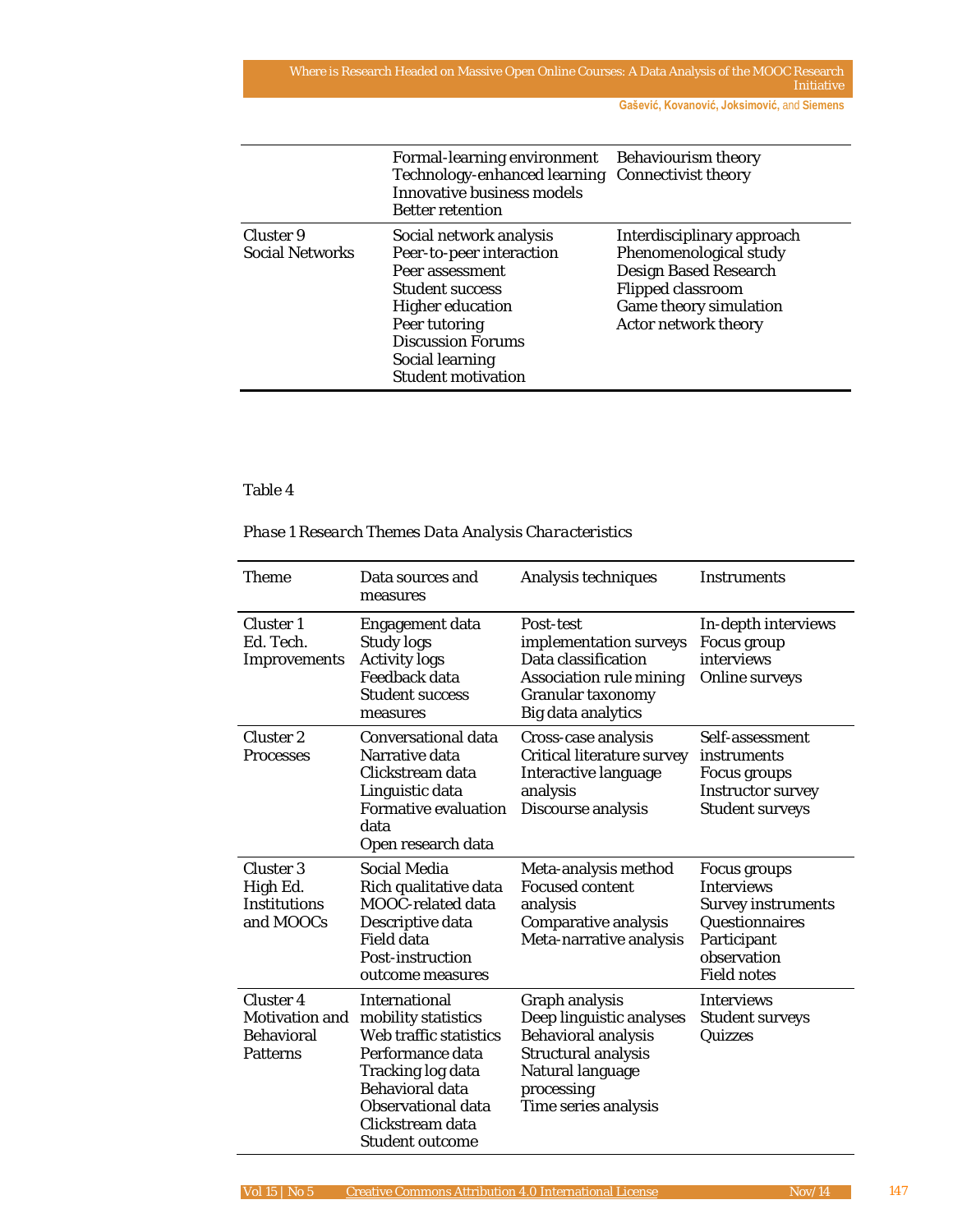|  |  |  | Gašević, Kovanović, Joksimović, and Siemens |
|--|--|--|---------------------------------------------|
|--|--|--|---------------------------------------------|

|                                                               | measures<br>Early motivation<br>measures                                                                                                               |                                                                                                                                               |                                                                                                                                                              |
|---------------------------------------------------------------|--------------------------------------------------------------------------------------------------------------------------------------------------------|-----------------------------------------------------------------------------------------------------------------------------------------------|--------------------------------------------------------------------------------------------------------------------------------------------------------------|
| <b>Cluster 5</b><br>Mobile and<br><b>Adaptive</b><br>Learning | Activity log data<br>Discursive data<br>Email tracking data<br>Social graph data<br>Client-side offline<br>data<br>Social psychological<br>measures    | Online ethnography<br><b>Trace analysis</b>                                                                                                   | <b>Surveys</b><br>Questionnaires<br>Participant<br>observations<br>Phenomenological<br>inquiry                                                               |
| Cluster <sub>6</sub><br>Learner<br>Performance                | Student survey data<br>Clickstream data<br><b>Student performance</b><br>data<br>Learner data<br><b>Activity logs</b>                                  | <b>Latent Dirichlet analysis</b><br>Comparative analysis<br><b>Clickstream analytics</b><br>Learner analytics<br><b>Comparative analytics</b> | <b>Memorization tests</b><br><b>Interviews</b><br><b>Surveys</b><br><b>Focus groups</b><br>Feedback<br>questionnaires                                        |
| <b>Cluster 7</b><br>MOOC<br><b>Platforms</b>                  | Log data                                                                                                                                               | Performance data<br>analysis<br><b>Content analysis</b>                                                                                       | <b>Surveys</b><br><b>Interviews</b><br>Self-assessments<br>Performance<br>assessment<br>Summative<br>assessment                                              |
| <b>Cluster 8</b><br>Communities                               | <b>Interview transcripts</b><br><b>Online artifacts</b><br>Assessment data                                                                             | In-depth analysis<br><b>Text Analysis</b><br>Systematic discourse<br>analysis<br>Frame analysis<br>Critical analysis                          | <b>Focus groups</b><br><b>Surveys</b><br>Semi-structured<br>interviews                                                                                       |
| Cluster 9<br>Social<br><b>Networks</b>                        | <b>Learner</b> interaction<br>data<br>Phenomenological<br>data<br>EEG-MOOC usage<br>data<br><b>Course completion</b><br>data<br>Engagement<br>measures | Cross-case analysis<br>Phenomenological<br>analysis<br>Evidence-based<br>research<br><b>Content analysis</b>                                  | <b>Exit surveys</b><br>Qualitative surveys<br>Phenomenological<br>interviews<br>Phenomenological<br>inquiry<br><b>Interviews</b><br>End-of-course<br>surveys |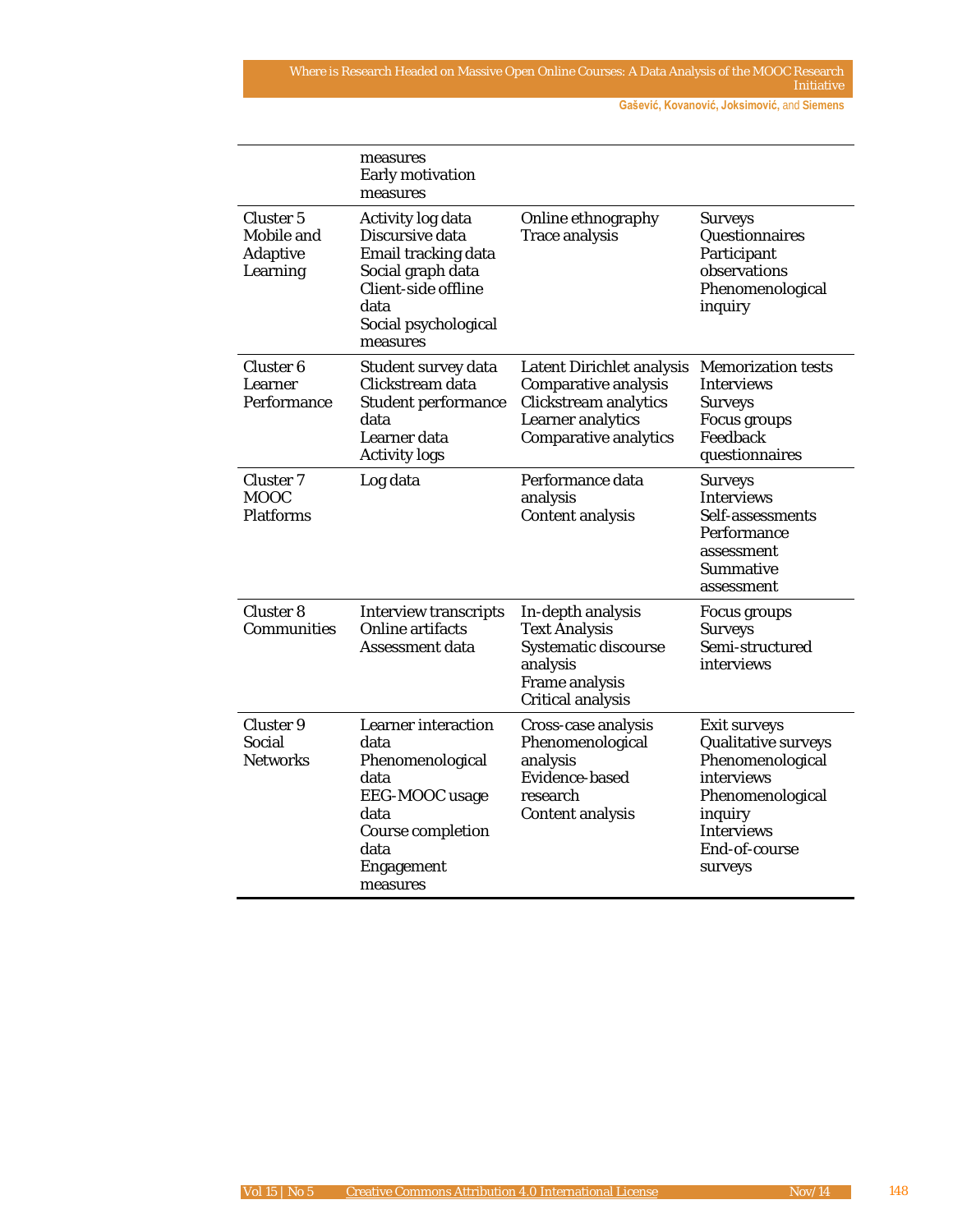| Methodology  | <b>Submissions</b> | Authors avg. (SD) | Citations avg. (SD) |
|--------------|--------------------|-------------------|---------------------|
| Mixed        | 96 (36.2%)         | 2.4(1.3)          | 8.2(5.0)            |
| Qualitative  | 74 (27.9%)         | 2.1(1.1)          | 8.6(6.4)            |
| Quantitative | 80 (30.2%)         | 2.4(1.3)          | 6.6(4.8)            |
| Unknown      | 15 (5.7%)          | 1.7(0.9)          | 7.1(5.0)            |
| <b>Total</b> | 265 (100.00%)      | 2.3(1.2)          | 7.7(5.4)            |

*Phase 1 Distribution of Research Methodologies*

#### **Phase 1 research methods.**

Table 5 shows the distribution of submissions per each methodology together with the average number of authors and citations per submission. Although the observed differences are not very large, we can see that the most common research methodology type is mixed research, while the purely qualitative research is the least frequent.

### **Phase 1 demographic characteristics of the authors.**

[Table 6](#page-16-0) also shows the five most common primary research fields for submission authors. Given that some of the authors were not from academia, we included an additional field entitled "Industry" as a marker for all researchers from the industry field. We can see that researchers from the field of education represent by far the biggest group, followed by the researchers from the industry and computer science fields. [Table](#page-16-1)  [7](#page-16-1)[6](#page-15-0) shows a strong presence of the authors of the proposals from North America in Phase 1. They are followed by the authors from Europe and Asia, who combined had a much lower representation than the authors from North America. The authors from other continents had a much smaller presence, with very low participation of the authors from Africa and South America and with no author from Africa who made it to Phase 2.

<span id="page-15-0"></span> $6$  The numbers of authored and accepted proposals are decimal, as some proposals had authors from different continents. For example, if a proposal had two authors from North America and one author from Africa, the number of authored proposals for North America would be 0.67 and for Africa 0.33.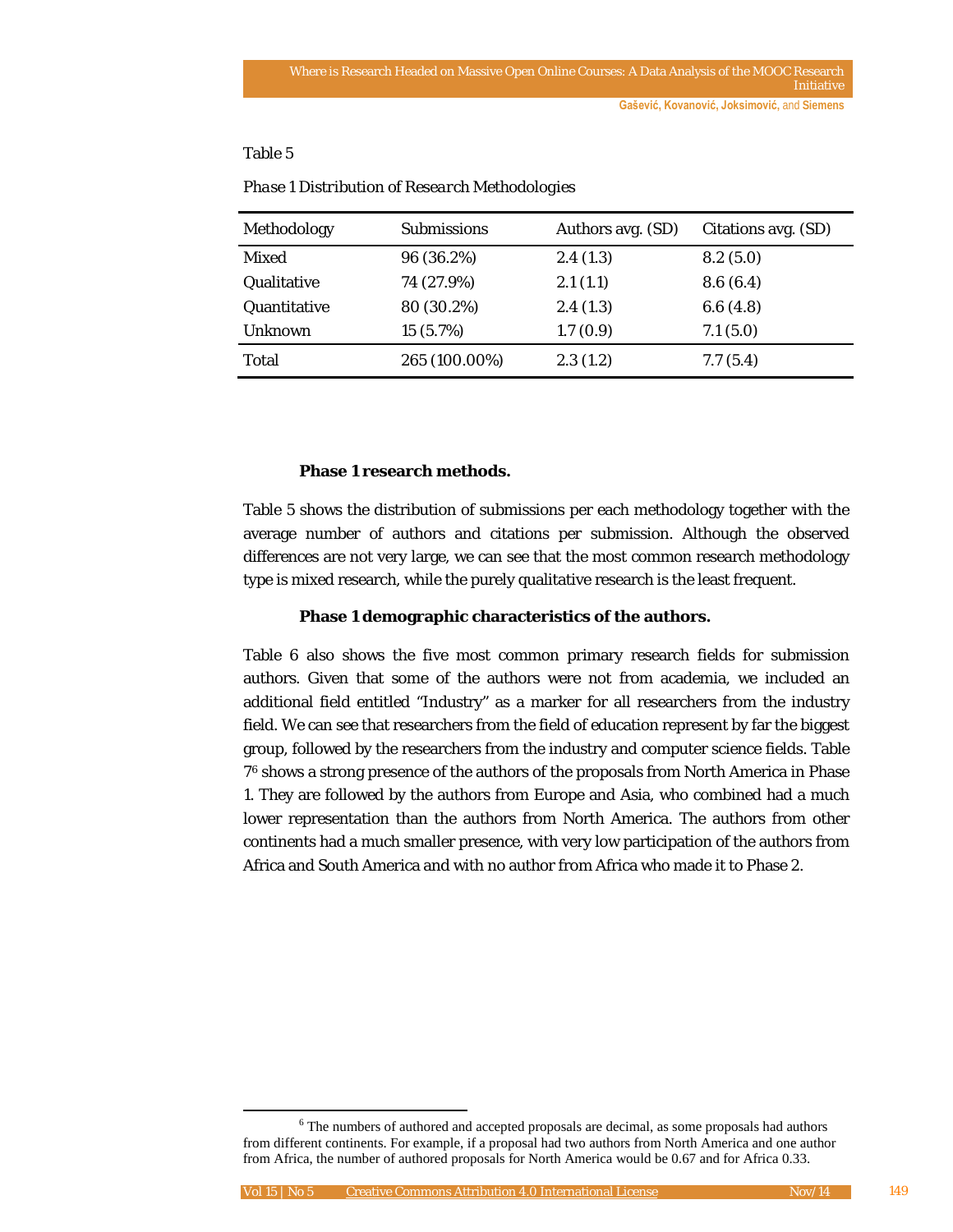<span id="page-16-1"></span><span id="page-16-0"></span>

| Table 5                              |                | Table 6                                        |                |                   |                     |
|--------------------------------------|----------------|------------------------------------------------|----------------|-------------------|---------------------|
| <b>Phase 1 Top 5 Research Fields</b> |                | Phase 1 Geographic Distribution of the Authors |                |                   |                     |
| Field                                | <b>Authors</b> | Continent                                      | <b>Authors</b> | Authored Accepted | proposals proposals |
| <b>Education</b>                     | 251            | Africa                                         | 4              | 3                 | $\Omega$            |
| <b>Industry</b>                      | 58             | Asia                                           | 87             | 34.38             | 3.67                |
| <b>Computer Science</b>              | 58             | Australia/NZ                                   | 23             | 10.33             | 6                   |
| <b>Social Sciences</b>               | 32             | <b>Europe</b>                                  | 137            | 60.51             | 15.83               |
| <b>Engineering</b>                   | 30             | North America                                  | 305            | 153.26            | 54.5                |
|                                      |                | <b>South America</b>                           | 9              | 4.5               | 1                   |

#### **Phase 1 citation analysis.**

With respect to citation analysis, we extracted the list of most cited authors and papers. We counted an author's – authors of both MIR submissions and the papers cited in the submissions were included – citations as a sum of all of the authors' paper citations, regardless of whether the author was the first author or not. [Figure 2](#page-17-0) shows the list of most cited authors, while [Table 8](#page-17-1) shows the list of most cited papers in the first phase of the MRI initiative.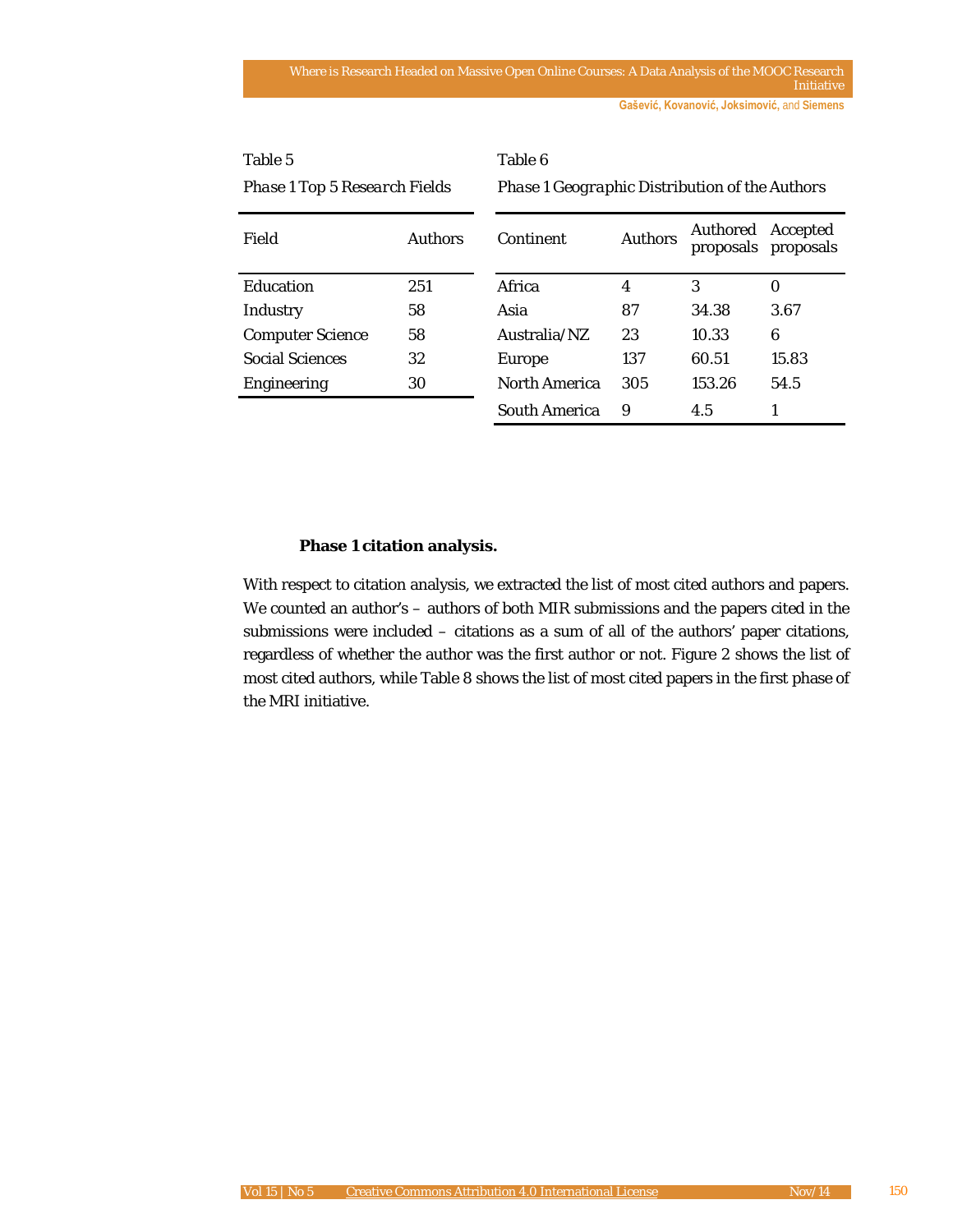

<span id="page-17-1"></span><span id="page-17-0"></span>*Figure 2*. Phase 1 most cited authors.

### Table 7

*Phase 1 Most Cited papers*

| Paper name                                                                                                                                                                 | <b>Citation</b><br>count |
|----------------------------------------------------------------------------------------------------------------------------------------------------------------------------|--------------------------|
| Breslow, L., Pritchard, D., DeBoer, J., Stump, G., Ho, A. and Seaton, D.<br>(2013). Studying Learning in the Worldwide Classroom: Research into<br>edX's First MOOC.       | 28                       |
| Yuan, L. and Powell, S. (2013). MOOCs and open education: Implications 14<br>for higher education.                                                                         |                          |
| Kizilcec, R. F., Piech, C. and Schneider, E. (2013). Deconstructing<br>Disengagement: Analyzing Learner Subpopulations in Massive Open<br><b>Online Courses.</b>           | 14                       |
| Kop, R., Fournier, H. and Sui Fai Mak, J. (2011). A pedagogy of<br>abundance or a pedagogy to support human beings? Participant support<br>on Massive Open Online Courses. | 14                       |
| Siemens, G. (2005). Connectivism: A Learning Theory for the Digital Age. 13                                                                                                |                          |
| Daniel, J., (2012). Making sense of MOOCs: Musings in a maze of myth,<br>paradox and possibility.                                                                          | 13                       |
| Mackness, J., Mak, S. and Williams, R. (2010). The ideals and reality of<br>participating in a MOOC.                                                                       | 11                       |
| Pappano, L. (2012). The year of the MOOC.                                                                                                                                  | 9                        |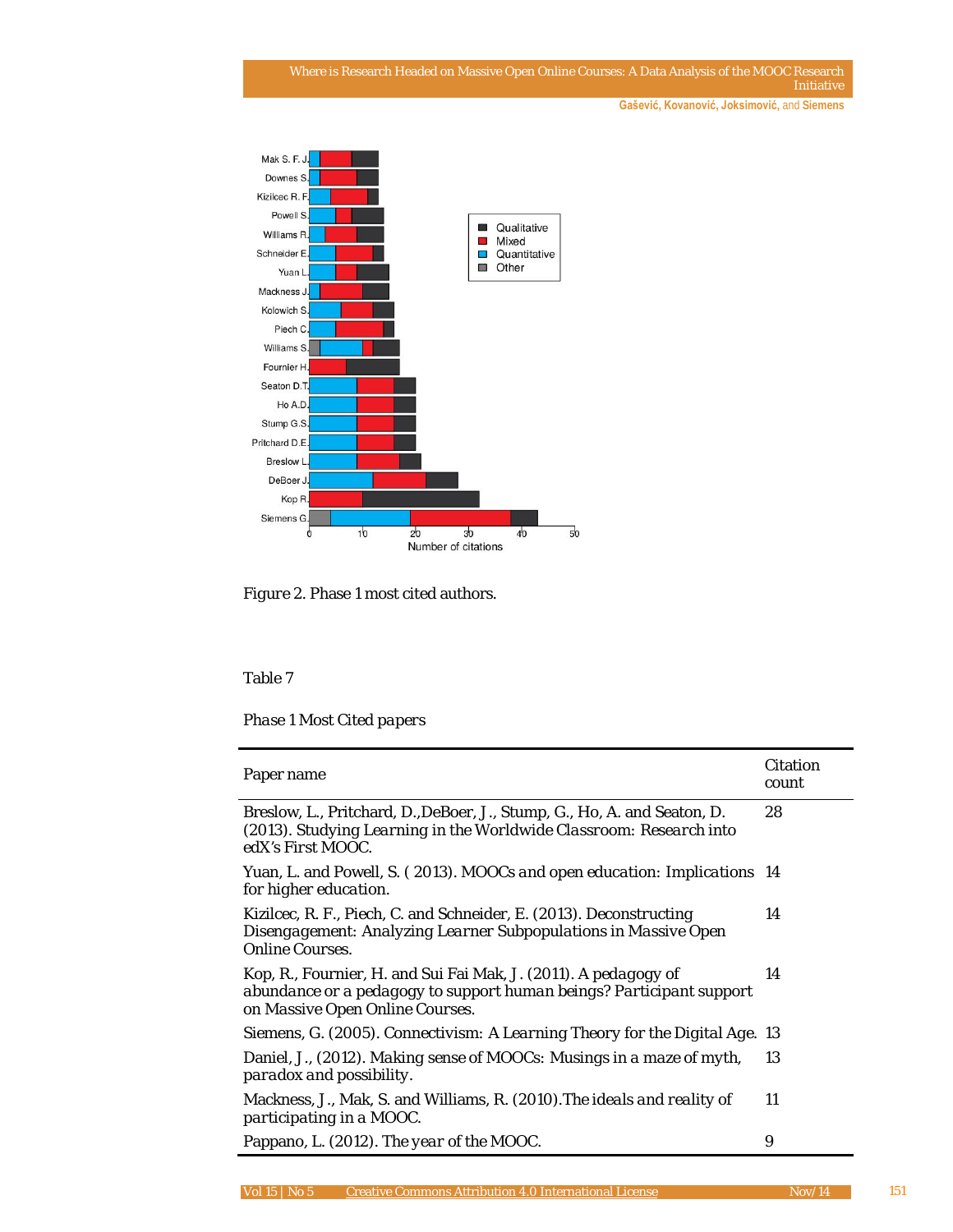Finally, we extracted for each research theme a citation network from all Phase 1 submissions. [Table 9](#page-18-0) shows the graph centrality measures for the citation networks of each of the research themes.

### **Phase 1 success factors.**

<span id="page-18-0"></span>We looked at the correlations between the centrality measures of citation networks [\(Table 9\)](#page-18-0) and the second phase acceptance rates. Spearman's rho revealed that there was a statistically significant correlation between the citation network diameter and number of submissions accepted into the second round (*ρs*= .77, *n*=9, *p*<.05), a statistically significant correlation between citation network diameter and second round acceptance rate (*ρs*= .70, *n*=9, *p*<.05), and a statistically significant correlation between citation network path and number of submissions accepted into the second round (*ρs*= .76,  $n=9$ ,  $p<.05$ ). In addition, a marginally significant correlation between citation network path length and second phase acceptance rate was also found (*ρs*= .68, *n*=9, *p*=0.05032). These results confirmed the expectation stated in the citation analysis section that research proposals with the broader scope of the covered literature were more likely to be assessed by the international review board as being of higher quality and importance. Further implications of this result are discussed in the Discussion section.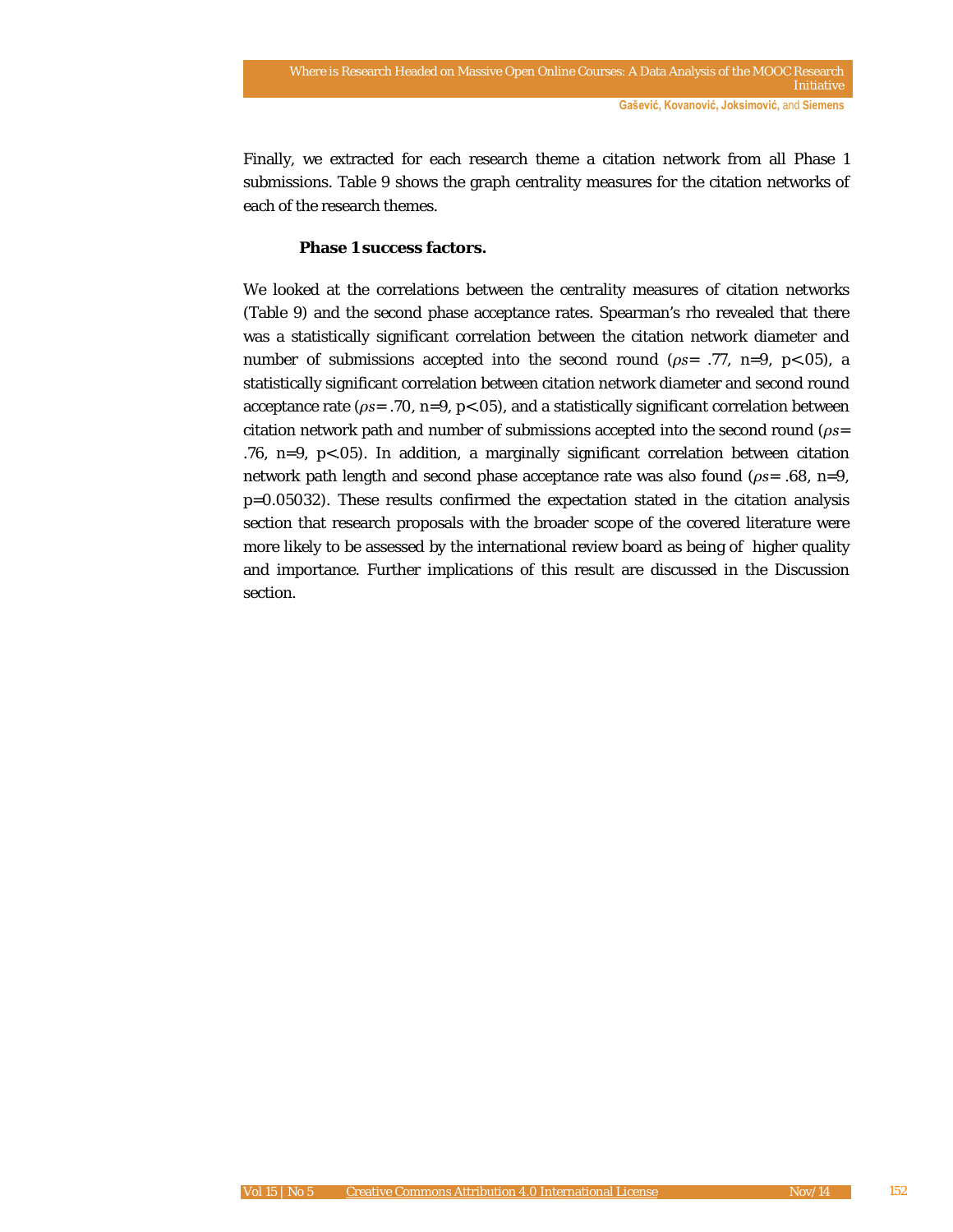| <b>Theme</b>                                           | Average<br>degree<br>(SD) | <b>Diameter</b>  | Average<br>shortest<br>path (SD) | <b>Density</b> |
|--------------------------------------------------------|---------------------------|------------------|----------------------------------|----------------|
| Cluster 1<br>Ed. Tech. Improvements                    | 4.8(6.2)                  | $\boldsymbol{6}$ | 3.1(1.6)                         | 0.018          |
| Cluster 2<br><b>Processes</b>                          | 5.4(5.7)                  | 12               | 4.6(2.3)                         | 0.026          |
| <b>Cluster 3</b><br>High Ed. Institutions and MOOCs    | 4.2(6.3)                  | 8                | 4.0(1.5)                         | 0.021          |
| Cluster 4<br><b>Motivation and Behavioral Patterns</b> | 3.6(5.6)                  | 9                | 5.6(2.3)                         | 0.013          |
| Cluster 5<br><b>Mobile and Adaptive Learning</b>       | 4.8(7.7)                  | 8                | 3.8(1.2)                         | 0.016          |
| Cluster <sub>6</sub><br><b>Learner Performance</b>     | 5.5(7.1)                  | 7                | 3.9(1.8)                         | 0.028          |
| Cluster 7<br><b>MOOC Platforms</b>                     | 5.6(8.9)                  | 8                | 4.1(1.9)                         | 0.026          |
| Cluster 8<br><b>Communities</b>                        | 5.7(5.7)                  | 10               | 4.6(1.8)                         | 0.023          |
| Cluster 9<br><b>Social Networks</b>                    | 4.3(7.1)                  | 10               | 5.1(2.0)                         | 0.01           |
| Total                                                  | 5.8(8.7)                  | 17               | 5.2(1.5)                         | 0.003          |

### Phase 2 Results

Following the analysis of the first phase of MRI, we analyzed the total of 78 submissions that were accepted into the second round of evaluation.

### **Phase 2 research themes.**

Following the analysis of popular research themes, we applied the same automated content analysis method to the submissions that were accepted into the second phase. We found five research themes [\(Table 10\)](#page-20-0) that were the focus of an approximately similar number of submissions. In order to give a better insight in the discovered research themes, we provide a list of extracted keywords which were related to the topic of investigation and their theoretical approaches [\(Table 11\)](#page-21-0), and also a list of extracted keywords related to the data sources, analysis techniques, and used metrics [\(Table 12\)](#page-22-0).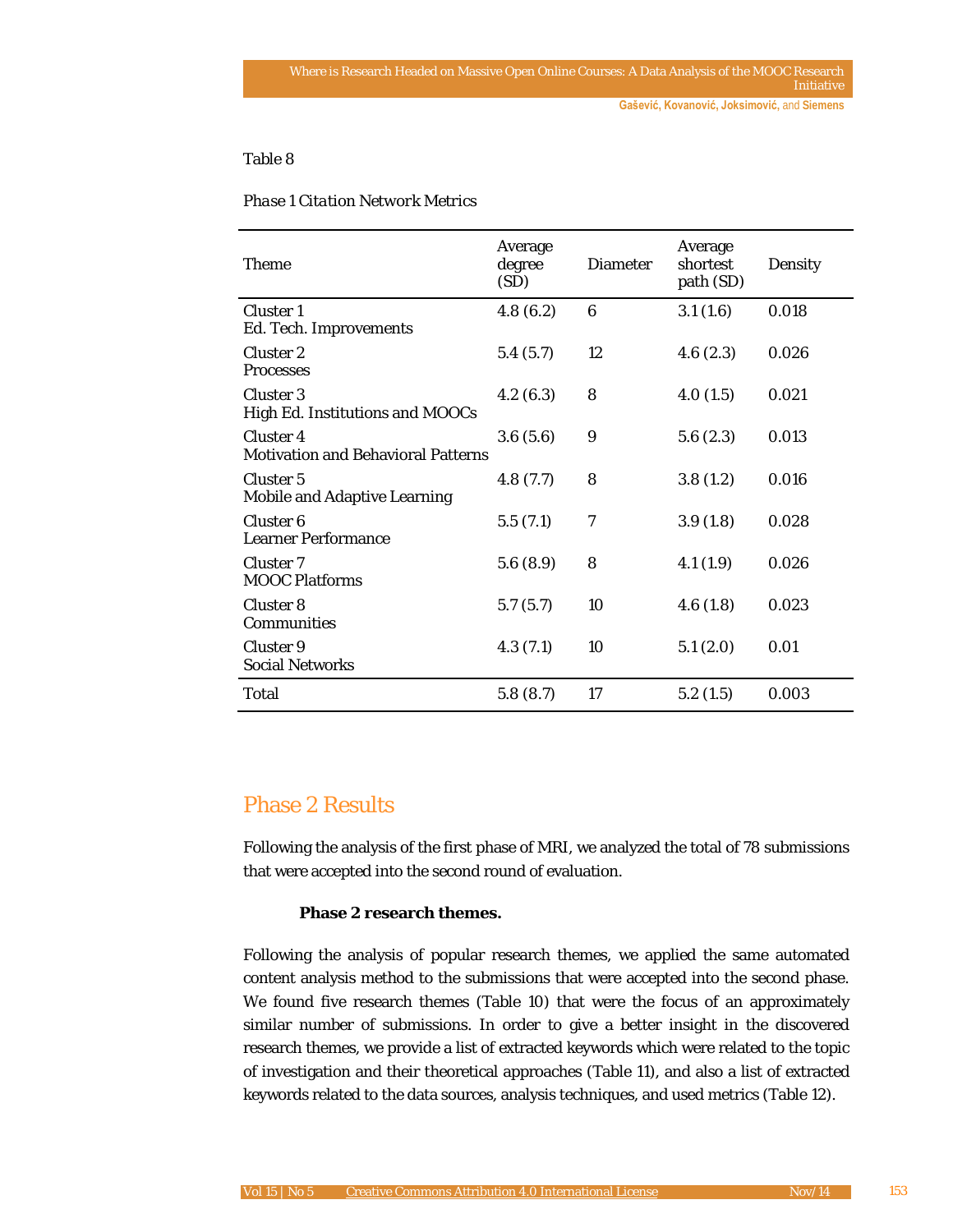### *Research theme 1: engagement and learning success*

The main topics in this cluster are related to learners' participation, engagement, and behavioral patterns in MOOCs. Submissions in this cluster aimed to reveal the most suitable methods and approaches to understanding and increasing retention, often relying on peer learning and peer assessment. Studies encompassed a wide variety of courses (e.g., biology, mathematics, writing, EEG-enabled courses, art, engineering, mechanical) on diverse platforms. However, most of the courses, used in the studies from this cluster, were offered on the Coursera platform.

#### <span id="page-20-0"></span>Table 9

| <b>Theme</b>                                                                  |    | funding          | avg. $(SD)$ avg. $(SD)$ |                | Size Accepted Authors Citations Major Fields                          |                  |    | Qualitative Mixed Quantitative |
|-------------------------------------------------------------------------------|----|------------------|-------------------------|----------------|-----------------------------------------------------------------------|------------------|----|--------------------------------|
| <b>Cluster 1</b><br><b>Engagement</b><br>and<br>Learning<br><b>Success</b>    | 14 | 6 (42.9)<br>%)   | 2.2(1.3)                | 15.0<br>(9.8)  | <b>Education</b> (14)<br>Computer<br>Science (4)<br>Engineering(3)    | $\mathbf{1}$     | 3  | 10                             |
| <b>Cluster 2</b><br><b>MOOC</b><br>Design and<br>Curriculum                   | 14 | 2(14.3)<br>%)    | 2.9(2.1)                | 20.2<br>(13.7) | <b>Education</b> (19)<br>Computer<br>Science (7)<br>Engineering $(4)$ | 3                | 5  | 6                              |
| Cluster 3<br>Self-<br>Regulated<br>Learning<br>and Social<br>Learning         | 15 | 6(40.0)<br>$%$ ) | 2.3(0.9)                | 21.7<br>(9.2)  | Education(25)<br>Computer<br>Science (3)                              | 8                | 6  | 1                              |
| Cluster 4<br>SNA and<br><b>Networked</b><br>Learning                          | 19 | 9 (47.4)<br>%)   | 2.1(0.8)                | 20.7<br>(15.6) | Education (23)<br>Computer<br>Science (5)                             | $\boldsymbol{2}$ | 12 | $\overline{5}$                 |
| <b>Cluster 5</b><br>Motivation,<br>Attitude and<br><b>Success</b><br>Criteria | 16 | 5 (31.2)<br>%)   | 2.8(1.1)                | 23.1<br>(9.2)  | Education (25)<br><b>Engineering (5)</b><br>Social<br>Science(4)      | $\mathbf 5$      | 7  | 4                              |
| Total                                                                         | 78 | 28 (35.8)<br>%)  |                         |                |                                                                       |                  |    |                                |

### *Phase 2 Research Themes*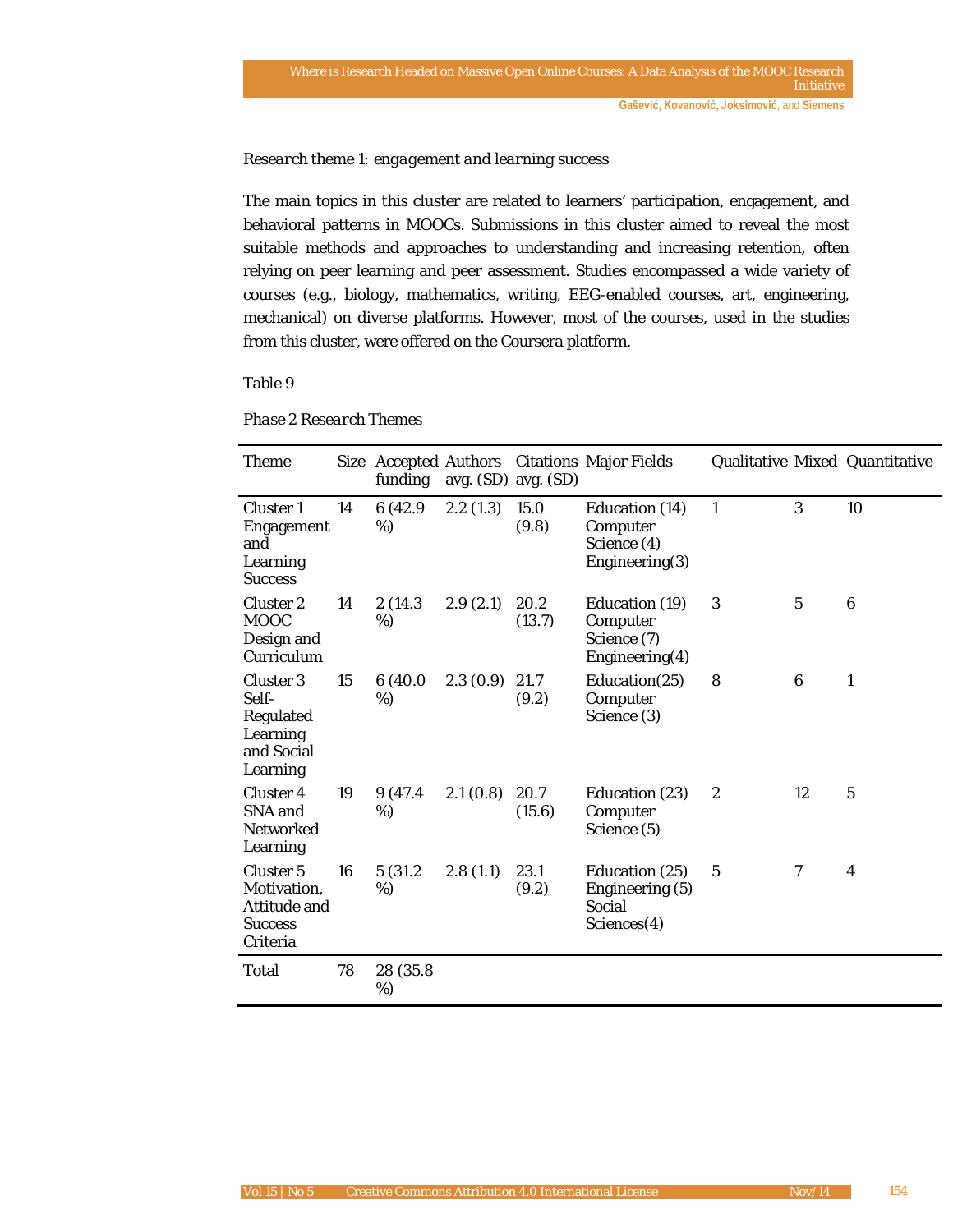| <b>Theme</b>                                                         | <b>Topics</b>                                                                                                                                                                                                                                                                         | <b>Theoretical approaches</b>                                                                                                                                                                                                                                                                                                   |
|----------------------------------------------------------------------|---------------------------------------------------------------------------------------------------------------------------------------------------------------------------------------------------------------------------------------------------------------------------------------|---------------------------------------------------------------------------------------------------------------------------------------------------------------------------------------------------------------------------------------------------------------------------------------------------------------------------------|
| <b>Cluster 1</b><br><b>Engagement and Learning</b><br><b>Success</b> | Student engagement<br><b>Academic progress</b><br>User behavior<br><b>Actual participation</b><br>Peer assessment<br><b>High school students</b>                                                                                                                                      | Theory of planned behavior<br><b>Motivational messages</b><br><b>Flipped Classroom</b>                                                                                                                                                                                                                                          |
| Cluster 2<br><b>MOOC</b> Design and<br>Curriculum                    | Collaborative practices<br>Participant observation<br><b>Higher education</b><br><b>Course implementation</b><br>models<br>Program evaluation<br><b>Student-level analytics</b><br>MOOC design<br><b>Treatment</b> group<br><b>Online discussions</b><br>Learning behavior            | <b>Flipped Classroom</b><br><b>Interest-oriented learning</b><br><b>Community-based learning</b><br><b>Quality education resources</b><br>Self-regulated learning<br>Constitutive complexity theory<br>Self-directed online learning<br><b>MOOCulus HMM approach</b><br><b>CoI</b> framework<br>Social interdependence theories |
| <b>Cluster 3</b><br>Self-regulated and Social<br>Learning            | Social sciences<br><b>Higher education</b><br>Self-regulated learning<br>At-risk learners<br><b>Social learning</b><br><b>Educational resources</b>                                                                                                                                   | <b>Complexity theory</b><br>Social learning theory<br>Self-regulated learning<br><b>Instructional design research</b><br>Self-determination theory<br><b>Goal theory</b><br><b>Flipped classrooms</b>                                                                                                                           |
| <b>Cluster 4</b><br><b>SNA and Networked</b><br>Learning             | Social network analysis<br><b>Learners interaction</b><br><b>Higher education</b><br><b>Discussion forums</b><br><b>Online interactions</b><br>Specific learner profiles<br><b>Network formulation</b><br>Asynchronous<br>interaction<br>Network structure<br><b>P2P</b> interactions | <b>CSCL</b><br><b>Summative assessment strategy</b><br>Design-based research approach<br><b>Complex connectivist learning</b><br><b>Social Cognitive Theory</b><br>Simple topic modeling<br><b>Mixed Membership Stochastic</b><br><b>Blockmodels</b>                                                                            |
| Cluster 5<br>Motivation, Attitude and<br><b>Success Criteria</b>     | Learner motivation<br><b>Intrinsic motivation</b><br>Learning design<br><b>Completion rates</b><br><b>Teaching strategies</b><br><b>High satisfaction rates</b><br><b>Faculty attitude</b><br><b>Evaluation plans</b>                                                                 | Data elicitation methodology<br>Agile research methodology<br>Adaptive learning design<br>Actor network theory                                                                                                                                                                                                                  |

### <span id="page-21-0"></span>*Phase 2 Topics and Theoretical Approaches of Discovered Research Themes*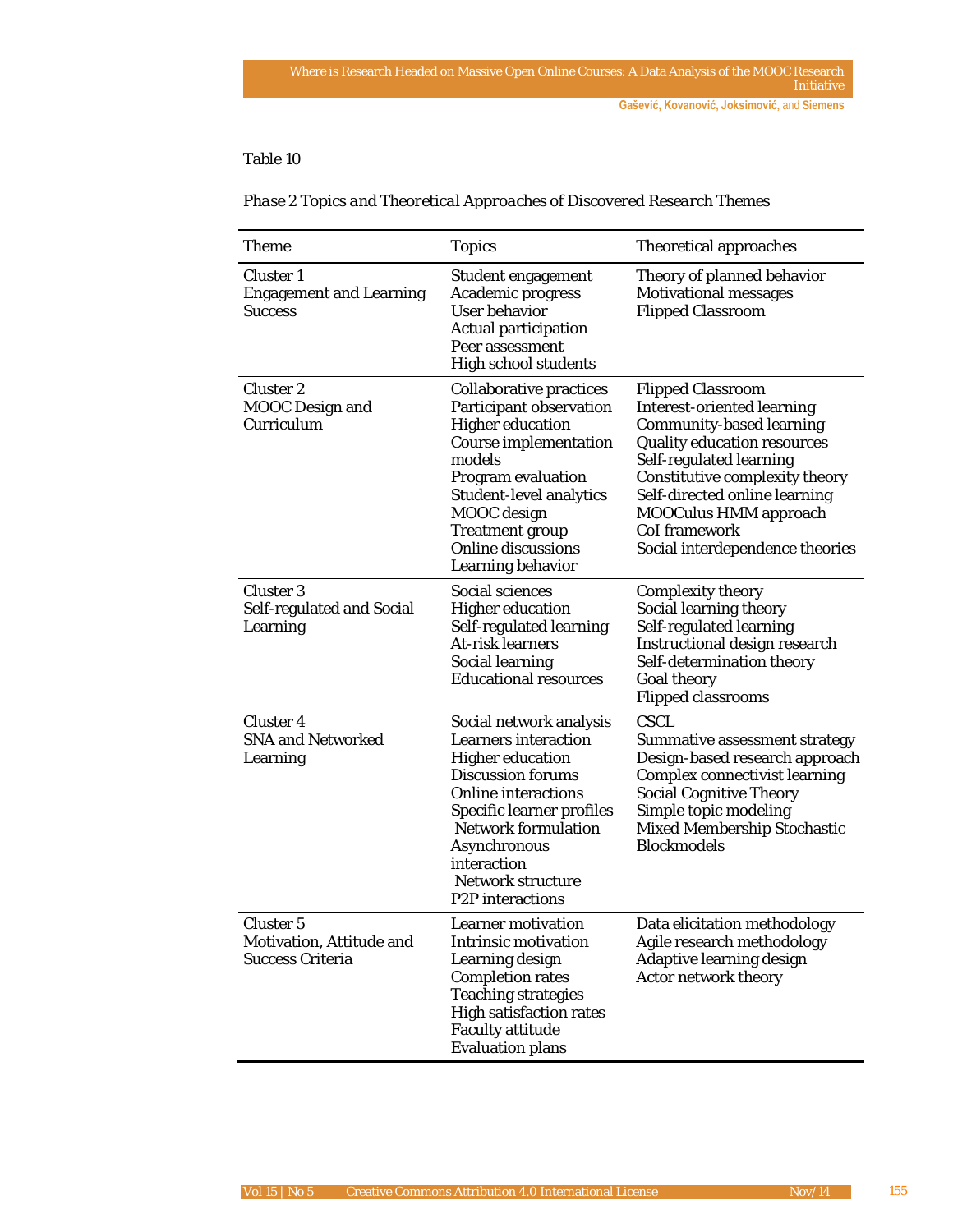### *Research theme 2: MOOC design and curriculum*

Research proposals in this cluster were mostly concerned with improving learning process and learning quality and with studying students' personal needs and goals. Assessing educational quality, content delivery methods, MOOC design and learning conditions, these studies aimed to discover procedures that would lead to better MOOC design and curriculum, and thus improving learning processes. Moreover, many visualization techniques were suggested for investigation in order to improve learning quality. Courses suggested for the use in the proposed studies from this cluster were usually delivered by using the edX platform and the courses were in the fields of mathematics, physics, electronics and statistics. The cluster was also characterized by a diversity of data types planned for collection – from surveys, demographic data, and grades to engagement patterns and to data about brain activity.

#### <span id="page-22-0"></span>Table 11

| <b>Theme</b>                                                         | Data sources and measures                                                                                                                                                                                                                                                                                                                              | <b>Analysis</b><br>techniques/instruments                                                                                                                                                                                              |
|----------------------------------------------------------------------|--------------------------------------------------------------------------------------------------------------------------------------------------------------------------------------------------------------------------------------------------------------------------------------------------------------------------------------------------------|----------------------------------------------------------------------------------------------------------------------------------------------------------------------------------------------------------------------------------------|
| <b>Cluster 1</b><br><b>Engagement</b> and<br><b>Learning Success</b> | Students demographic<br>characteristics<br><b>EEG</b> dataset<br><b>TBP</b> measures<br><b>SAT</b> scores<br><b>Final grading score</b><br><b>Mental state</b><br><b>EEG</b> brain activity<br><b>Engagement patterns</b><br><b>Latent patterns</b>                                                                                                    | Qualitative peer assessment<br><b>Unsupervised learning</b><br>Probabilistic Soft Logic<br>Design-based research<br>approach<br>MOOC-scale peers grading<br><b>Surveys</b><br><b>Wireless EEG headset</b><br>Quizzes<br>Pre/post-tests |
| <b>Cluster 2</b><br>MOOC Design and<br>Curriculum                    | Student achievement data<br>edX user data<br>Case study data<br>Assessment data<br><b>Trace data</b><br>Complex SQL data<br><b>Activity Summary Data</b><br>Preliminary clickstream<br>analysis<br>Complete clickstream data<br>Archival data<br><b>Educational metrics</b><br><b>Students time allocation</b><br><b>Students active participation</b> | Assessment-based outcome<br>measures<br><b>Hidden Markov model</b><br><b>Survey</b><br><b>Interviews</b><br>Qualitative field work<br>Post-course surveys<br>Open-ended narrative<br>questions<br><b>Student background surveys</b>    |
| <b>Cluster 3</b><br>Self-regulated and<br><b>Social Learning</b>     | Online discourses<br><b>Survey responses</b><br>Course behavior data<br>Discussion forum data<br>Diversity-related learning<br>outcomes                                                                                                                                                                                                                | <b>Frame analysis</b><br>Critical discourse analysis<br>Content analysis<br>Empirical qualitative research<br><b>Association rule mining</b><br><b>Mindset survey question</b>                                                         |

*Phase 2 Research Characteristics of Discovered Research Themes*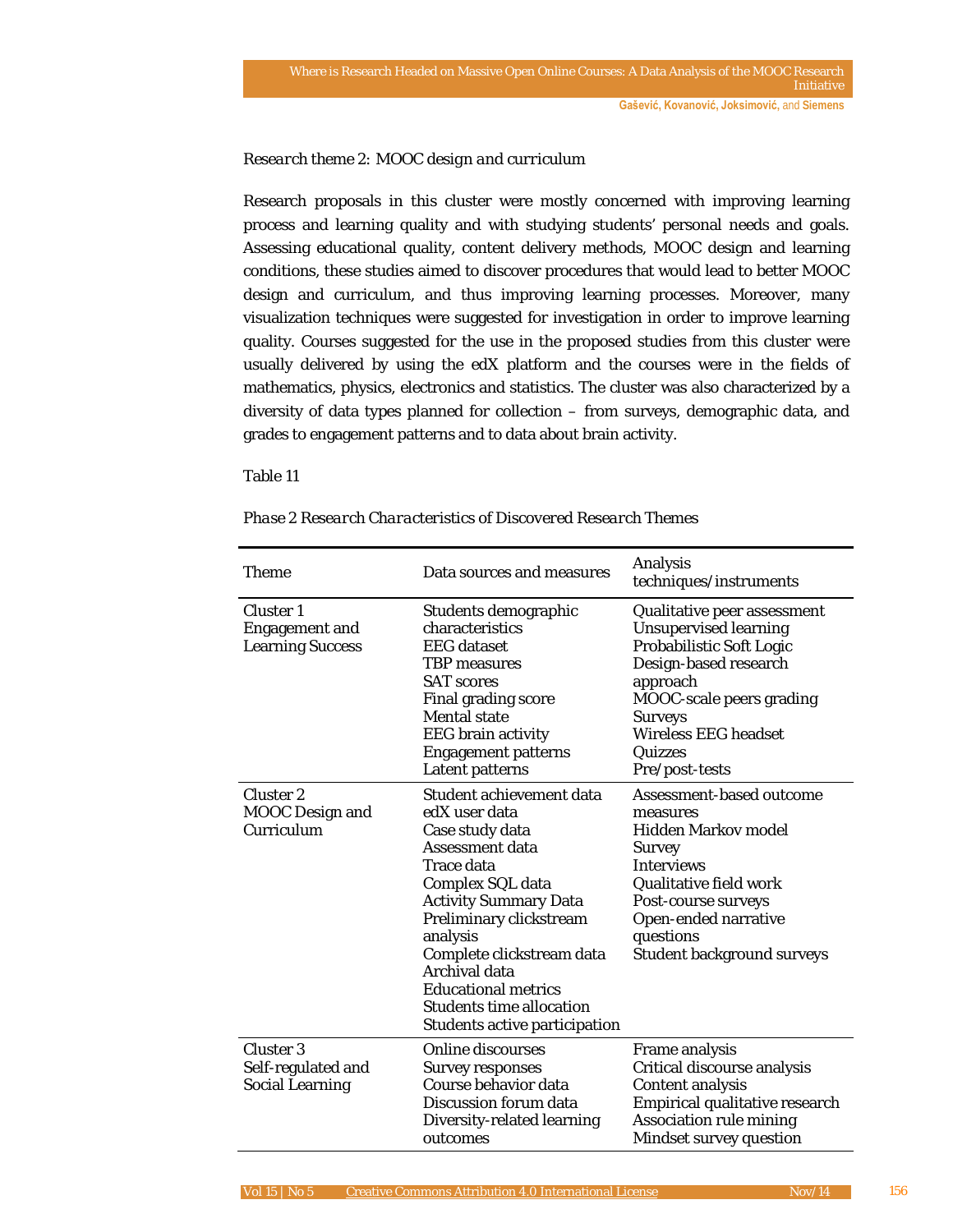|                                                                                              | <b>Mindset score</b>                                                                                                                                                                                                                                                                                                                                                                                                                                                                 | Qualitative research interviews<br><b>Entry survey</b><br>In-depth interviews                                                                                                                                                                                                                                                                                                                                                                                                          |
|----------------------------------------------------------------------------------------------|--------------------------------------------------------------------------------------------------------------------------------------------------------------------------------------------------------------------------------------------------------------------------------------------------------------------------------------------------------------------------------------------------------------------------------------------------------------------------------------|----------------------------------------------------------------------------------------------------------------------------------------------------------------------------------------------------------------------------------------------------------------------------------------------------------------------------------------------------------------------------------------------------------------------------------------------------------------------------------------|
| <b>Cluster 4</b><br><b>SNA and Networked</b><br>Learning                                     | Qualitative data collection<br><b>Transactional data</b><br>Social media data<br><b>MOOC</b> interaction data<br>Click stream data<br>Network analysis data<br>Descriptive data<br><b>Interactional data</b><br>Course outcome data<br>Coursera-based course data<br>Longitudinal network data<br>Longitudinal relational data<br><b>Completion data</b><br>Social graph data<br><b>MOOCs learner metrics</b><br>personality metrics<br>social metrics<br>standard statistic measure | Survival analysis<br>Mixed research methods<br><b>Collaborative Behaviors</b><br>Analysis<br><b>Interaction analysis</b><br>Post-course data analysis<br>Qualitative analysis<br>Scale data analysis<br>Probabilistic graphical models<br>Text mining techniques with<br>social network<br>Learner analytics<br>Quantitative research methods<br>Real time analysis<br><b>Focus</b> groups<br><b>Interviews</b><br><b>Surveys</b><br>D questionnaires<br><b>Small group interviews</b> |
| <b>Cluster 5</b><br>Motivation, Attitude and Course activity data<br><b>Success Criteria</b> | Publicly available data<br>Qualitative data<br>Student performance data                                                                                                                                                                                                                                                                                                                                                                                                              | Classification<br>Confirmatory factor analysis<br><b>Trace analysis</b><br><b>Cluster analysis</b><br><b>Structural equation modeling</b><br>Qualitative data analysis<br>Case study approach<br><b>Interviews</b><br><b>Surveys</b><br><b>Open-ended assignments</b>                                                                                                                                                                                                                  |

#### *Research theme 3: Self-regulated learning and social learning*

Self-regulated learning, social learning, and social identity were the main topics discussed in the third cluster. Analyzing cognitive (e.g., memory capacity and previous knowledge), learning strategies and motivational factors, the proposals from this cluster aimed to identify potential trajectories that could reveal students at risk. Moreover, this cluster addressed issues of intellectual property and digital literacy. There was no prevalent platform in this cluster, while courses were usually in fields such as English language, mathematics and physics.

#### *Research theme 4: SNA and networked learning*

A wide diversity in analysis methods and data sources is one of the defining characteristics of this cluster [\(Table 12\)](#page-22-0). Applying networked learning and social network analysis tools and techniques, the proposals aimed to address various topics,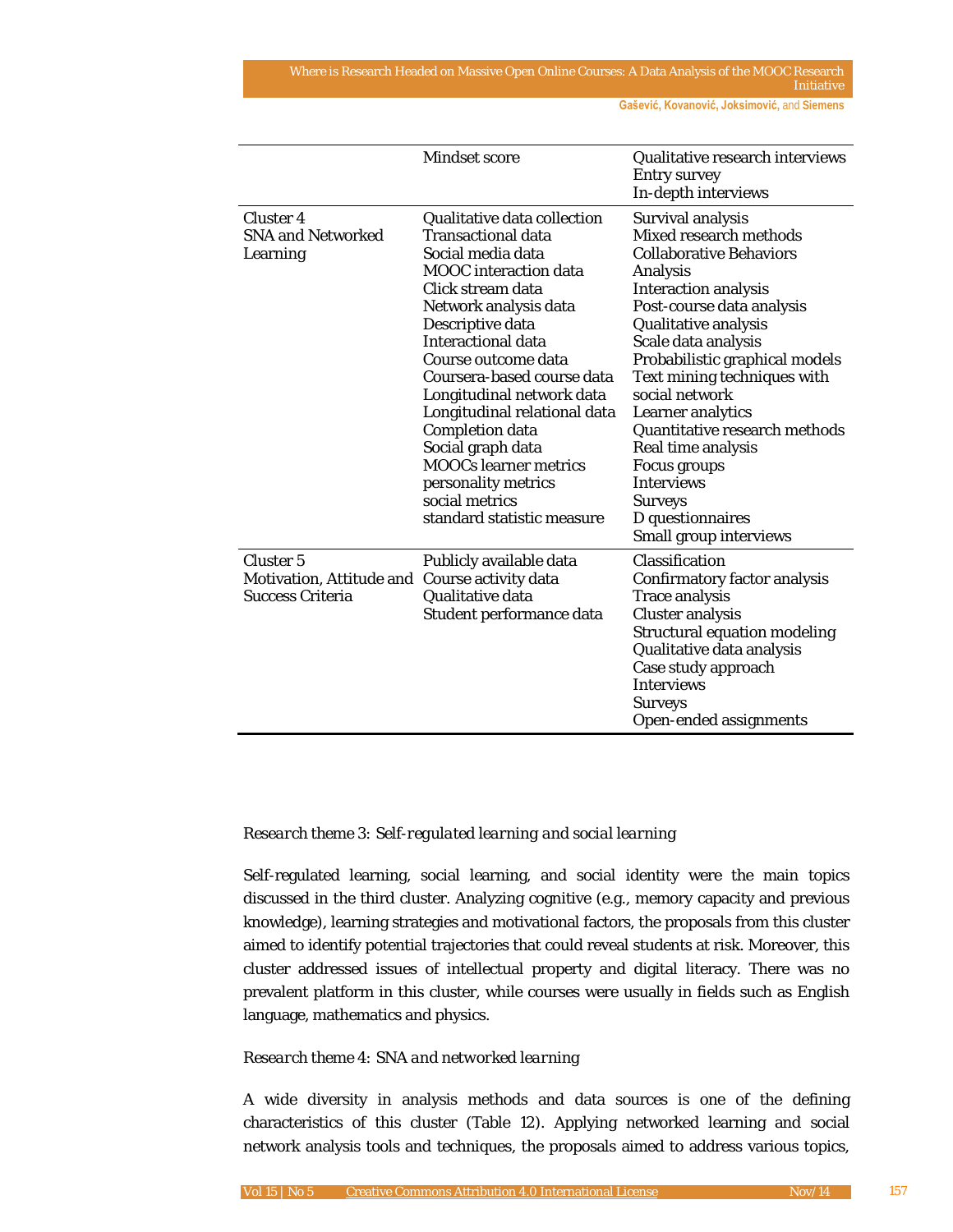such as identifying central hubs in a course, or improving possibilities for students to gain employment skills. Moreover, learners' interaction profiles were analyzed in order to reveal different patterns of interactions between learners and instructors, among learners, and learners with content and/or underlying technology. Neither specific domain, nor platform was identified as dominant within the fourth cluster.

#### *Research theme 5: Motivation, attitude and success criteria*

The proposals within the fifth cluster aimed to analyze diverse motivational aspects and correlation between those motivational facets and course completion. Further, researchers analyzed various MOOC pedagogies (xMOOC, cMOOCs) and systems for supporting MOOCs (e.g., automated essay scoring), as well as attitudes of higher education institutions toward MOOCs. Another stream of research within this cluster was related to principles and best practices of transformation of traditional courses to MOOCs, as well as exploration of reasons for high dropout rates. The Coursera platform was most commonly referred to as a source for course delivery and data collection.

### **Phase 2 research methods.**

[Table 13](#page-24-0) indicates that mixed methods was the most common methodological approach followed by purely quantitative research, which was used just slightly more than qualitative research. This suggests that there was no clear "winner" in terms of the adopted methodological approaches, and that all three types are used with a similar frequency. Also, the average number of authors and citations shows that the submissions mixed methods tended to have slightly more authors than quantitative or qualitative submissions, and that quantitative submissions had a significantly lower number of citations than submissions adopting both mixed and qualitative methods.

<span id="page-24-0"></span>[Table 10](#page-20-0) shows that the submissions centered around engagement and peer assessment (i.e., cluster 1) used mainly quantitative research methods, while submissions dealing with self-regulated learning and social learning (i.e., cluster 3) exclusively used qualitative and mixed research methods. Finally, submissions centered around social network analysis (i.e., cluster 4) mostly used mixed methods, while submissions dealing with MOOC design and curriculum (i.e., cluster 2), and ones dealing with motivation, attitude and success criteria (i.e., cluster 5) had an equal adoption of all the three research methods.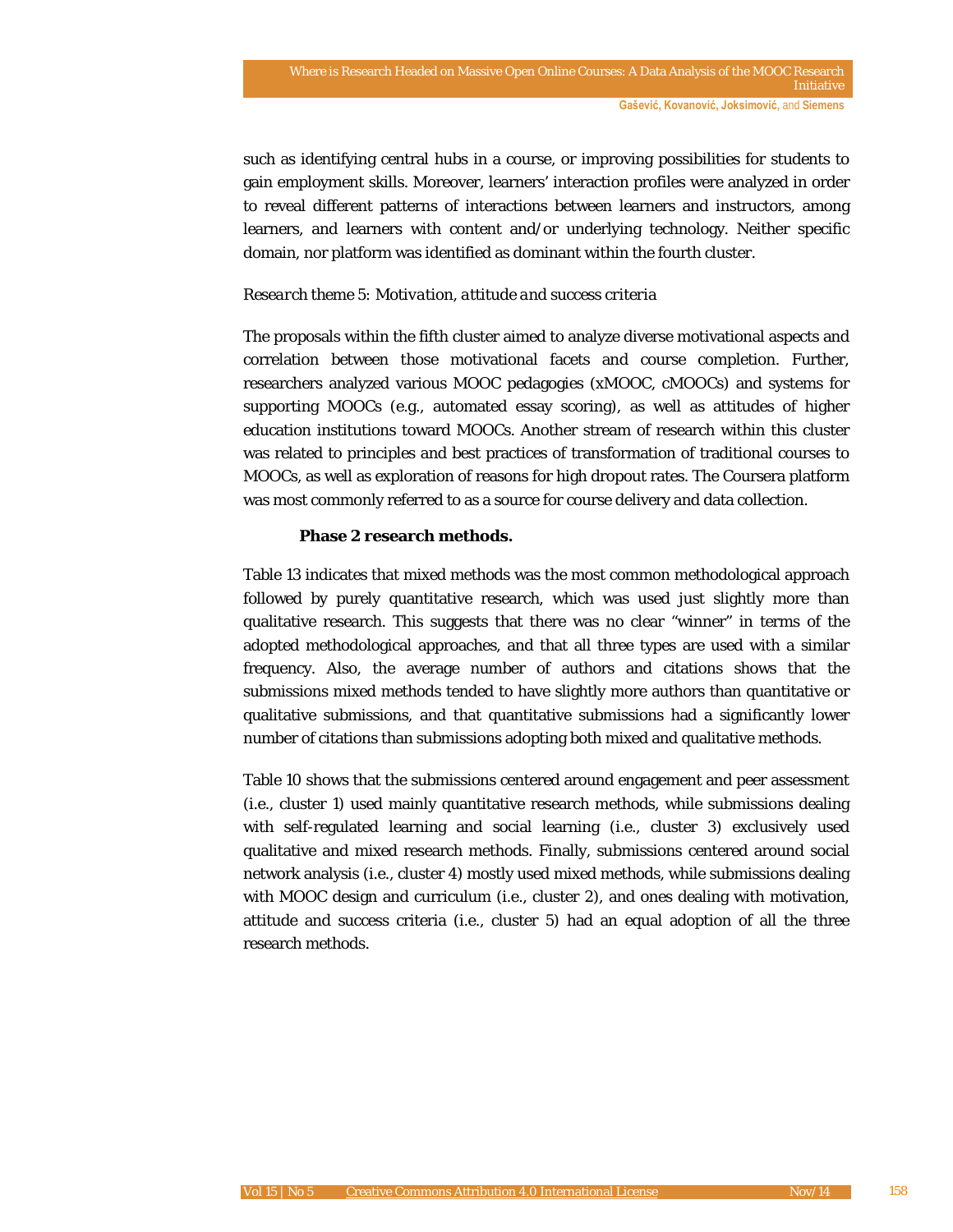| Methodology  | <b>Submissions</b> | Authors avg. (SD) | Citations avg. (SD) |
|--------------|--------------------|-------------------|---------------------|
| Mixed        | 33 (42.3%)         | 2.7(1.5)          | 21.8(13.2)          |
| Qualitative  | 19 (24.4%)         | 2.1(0.9)          | 22.8 (12.10)        |
| Quantitative | 26 (33.3%)         | 2.4(1.2)          | 16.7(10.3)          |
| Total        | 78(100%)           | 2.5(1.3)          | 20.3 (12.3)         |

*Phase 2 Distribution of Research Methodologies*

#### **Phase 2 demographic characteristics of the authors.**

With respect to the primary research areas of the submission authors, [Table 14](#page-26-0) shows that education was the primary research field of the large majority of the authors and that computer science was the distant second. In terms of the average number of authors, we can see on [Table 10](#page-20-0) that submissions related to MOOC design and curriculum (i.e., research theme 2) and motivation, attitude and success criteria (i.e., research theme 5) had on average a slightly higher number of authors than the other three research themes. In terms of their number of citations, submissions dealing with the engagement and peer assessment had on average 15 citations, while the submissions about other research themes had a bit higher number of citations ranging from 20 to 23. Similar to Phase 1, in all research themes, the field of education was found to be the main research background of submission authors. This was followed by the submissions authored by computer science and engineering researchers, and in the case of submissions about motivation, attitude and success criteria, by social scientists. Finally, similar to Phase 1, we see the strong presence of researchers from North America, followed by the much smaller number of researchers from other parts of the world [\(Table 15\)](#page-26-1).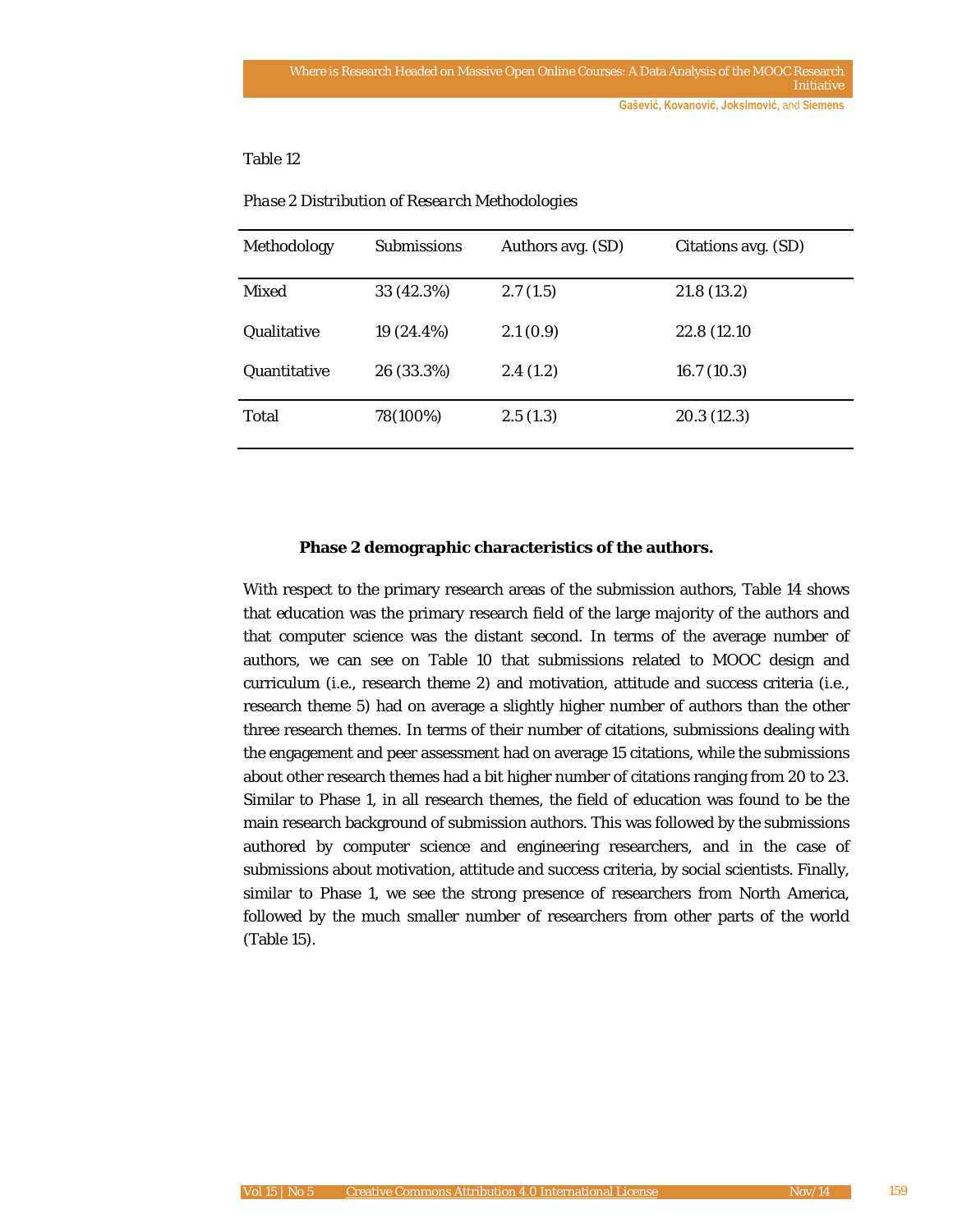<span id="page-26-1"></span><span id="page-26-0"></span>

| Table 13                             |                | Table 14                                       |                |                       |                       |  |
|--------------------------------------|----------------|------------------------------------------------|----------------|-----------------------|-----------------------|--|
| <b>Phase 2 Top 5 Research Fields</b> |                | Phase 2 Geographic Distribution of the Authors |                |                       |                       |  |
| Field                                | <b>Authors</b> | Continent                                      | <b>Authors</b> | Authored<br>proposals | Accepted<br>proposals |  |
| Education                            | 106            | Asia                                           | 17             | 4.64                  | 0.14                  |  |
| <b>Computer Science</b>              | 21             | Australia/NZ                                   | 11             | 4.25                  | 1                     |  |
| <b>Engineering</b>                   | 13             | <b>Europe</b>                                  | 40             | 15.66                 | 4                     |  |
| Industry                             | 8              | North America 137                              |                | 52.44                 | 22.85                 |  |
| <b>Social Sciences</b>               | 6              | South America 3                                |                | 1                     | 0                     |  |

<span id="page-26-2"></span>**Phase 2 citation analysis.**

We calculated a total number of citations [\(Table 16\)](#page-26-2) for each publication, and extracted a list of the most cited authors [\(Figure 3\)](#page-28-0). We can observe that the most cited authors were not necessarily the ones with the highest betweenness centrality, but the ones whose research focus was most relevant from the perspective of the MRI initiative and researchers from different fields and with different research objectives.

We also extracted the citation network graph which is shown on [Figure 4.](#page-28-1) At the centre of the network is L. Pappano, the author of a very popular *New York Times* article "The Year of the MOOC", as the author with the highest betweenness centrality value. The reason for this is that his article was frequently cited by a large number of researchers from a variety of academic disciplines, and thus making him essentially a bridge between them, which is clearly visible on the graph.

We also analyzed citation networks for each research theme independently and extracted common network properties such as diameter, average degree, path and density [\(Table 17\)](#page-29-0).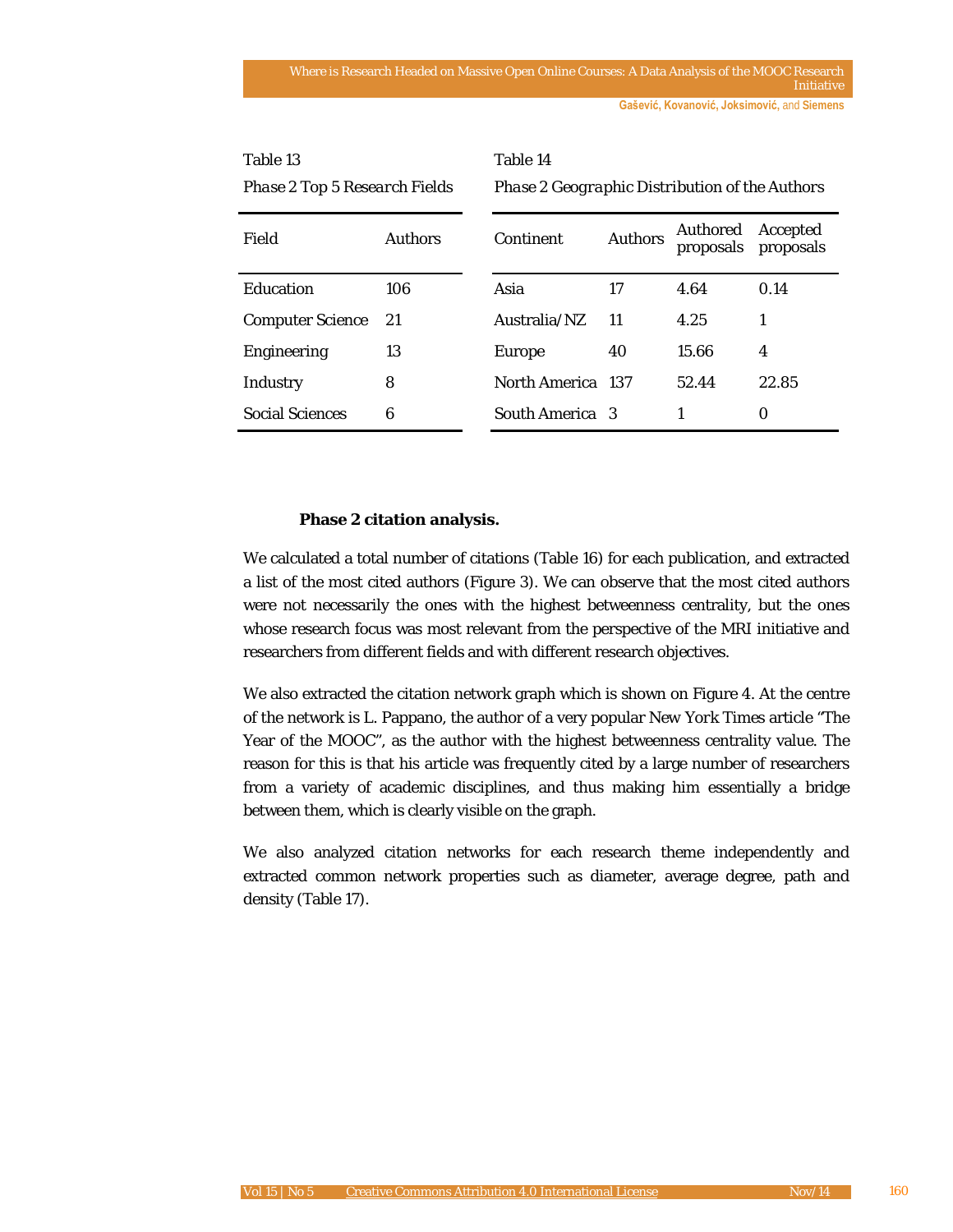Table 15

*Phase 2 Most Cited Papers*

| Paper name                                                                                                                                                                                 | <b>Citation</b><br>count |
|--------------------------------------------------------------------------------------------------------------------------------------------------------------------------------------------|--------------------------|
| Kizilcec, R. F., Piech, C. and Schneider, E. (2013). Deconstructing<br>disengagement: analyzing learner subpopulations in massive open online<br>courses.                                  | 15                       |
| Liyanagunawardena, T. R., Adams, A. A. and Williams, S. (2013). MOOCs: 13<br>a Systematic Study of the Published Literature 2008-2012.                                                     |                          |
| McAuley, A., Stewart, B., Siemens, G. and Cormier, D. (2010). The MOOC<br>model for digital practice.                                                                                      | 13                       |
| Breslow, L. B., Pritchard, D. E., DeBoer, J., Stump, G. S., Ho, A. D. and<br>Seaton, D. T. (2013). Studying learning in the worldwide classroom:<br>Research into edX's first MOOC.        | 13                       |
| Siemens, G. (2005). Connectivism: A Learning Theory for the Digital Age.                                                                                                                   | 12                       |
| Pappano, L. (2012). The Year of the MOOC.                                                                                                                                                  | 10                       |
| Yuan L. and Powell S. (2013). MOOCs and Open Education: Implications<br>for Higher Education.                                                                                              | 9                        |
| Jordan, K. (2013). MOOC Completion Rates: The Data.                                                                                                                                        | 7                        |
| Belanger, Y. and Thornton, J. (2013). Bioelectricity: A Quantitative<br>Approach. Duke University First MOOC.                                                                              | 7                        |
| Long, P. and Siemens, G. (2012). Penetrating the fog: analytics in learning 6<br>and education.                                                                                            |                          |
| Kop, R. (2011). The Challenges to Connectivist Learning on Open Online<br>Networks: Learning Experiences during a Massive Open Online Course.                                              | 6                        |
| Daniel, J. (2012). Making Sense of MOOCs: Musings in a Maze of Myth,<br>Paradox and Possibility.                                                                                           | 6                        |
| Mackness, J., Mak, S. F. J. and Williams, R. (2010). The Ideals and Reality 5<br>of Participating in a MOOC.                                                                               |                          |
| Means, B., Toyama, Y., Murphy, R., Bakia, M. and Jones, K.<br>(2010). Evaluation of Evidence-Based Practices in Online Learning: A<br>Meta-Analysis and Review of Online Learning Studies. | $\overline{5}$           |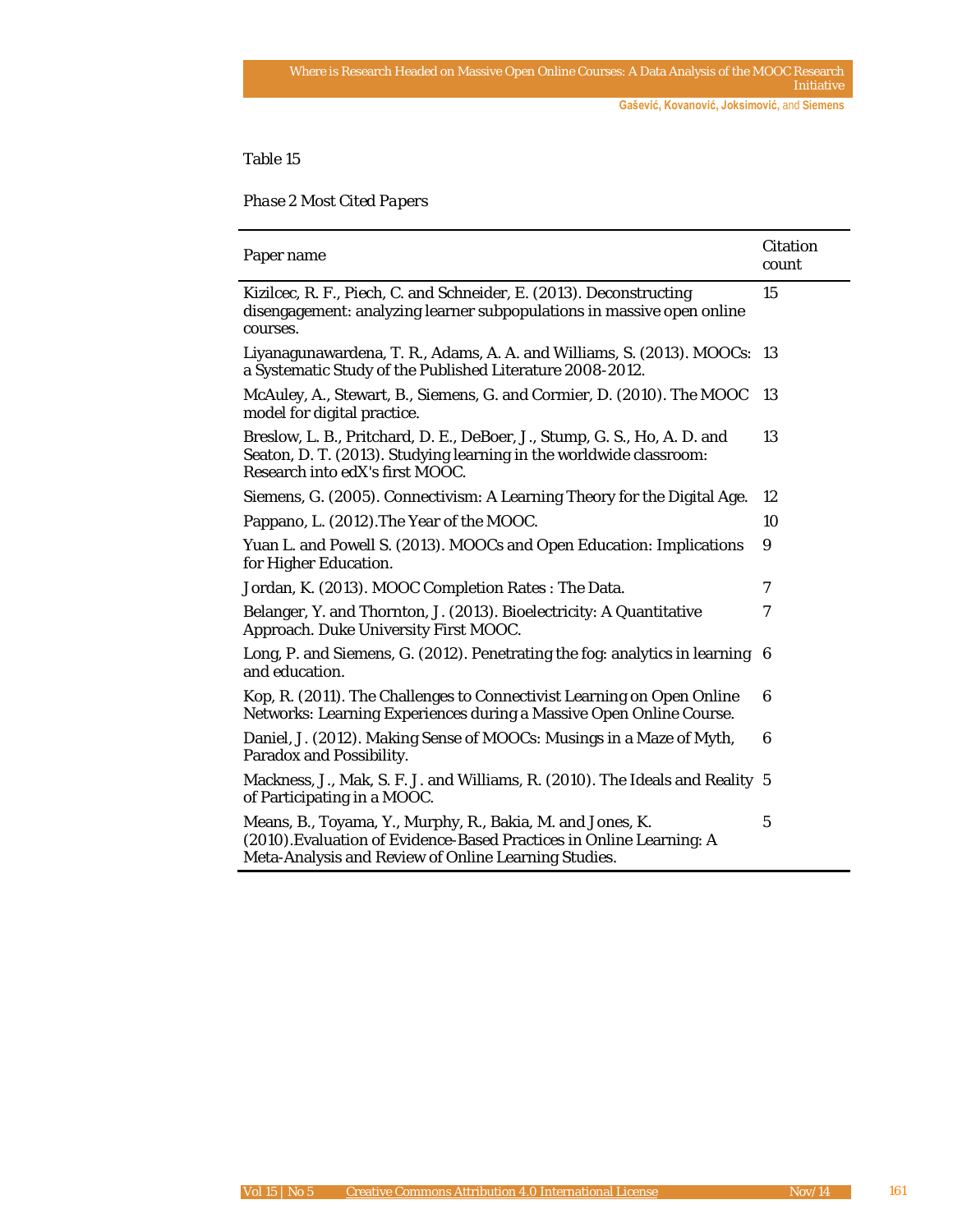

<span id="page-28-0"></span>*Figure 3*. Phase 2 most cited authors



<span id="page-28-1"></span>*Figure 4*. Phase 2 citation network.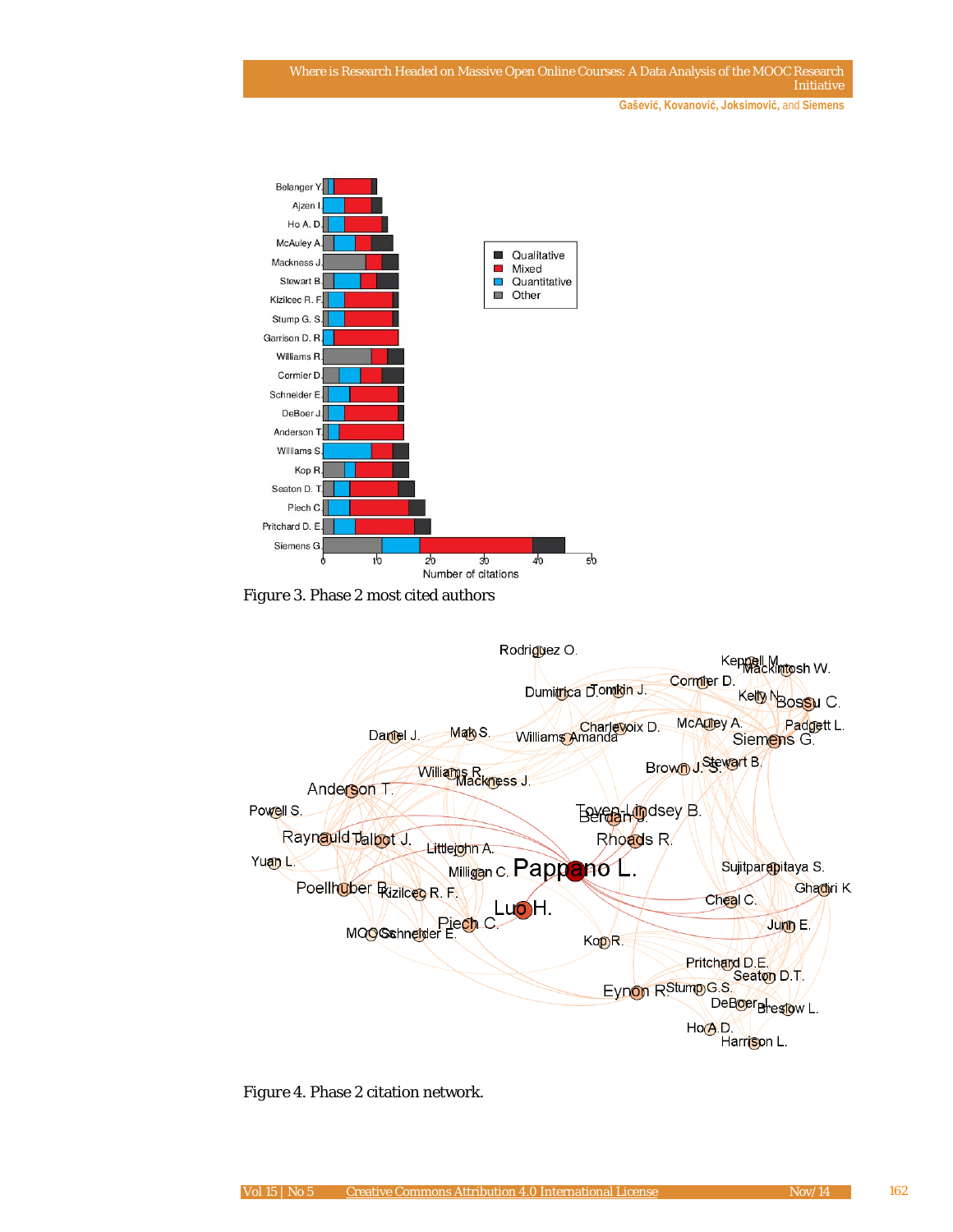#### <span id="page-29-0"></span>*Phase 2 Citation Network Metrics*

| Cluster                                                             | Average<br>degree<br>(SD) | <b>Diameter</b> | Average<br>shortest<br>path (SD) | <b>Density</b> |
|---------------------------------------------------------------------|---------------------------|-----------------|----------------------------------|----------------|
| Cluster 1<br><b>Engagement and Peer Assessment</b>                  | 4.6(8.4)                  | 8               | 4.5(1.6)                         | 0.014          |
| Cluster 2<br><b>MOOC</b> Design and Curriculum                      | 5.3(10.9)                 | 9               | 4.3(1.8)                         | 0.017          |
| Cluster 3<br><b>Learning Characteristics and Social</b><br>Learning | 5.4(8.7)                  | 7               | 4.1(1.3)                         | 0.023          |
| Cluster 4<br><b>SNA and Networked Learning</b>                      | 4.9(9.6)                  | 8               | 3.9(1.4)                         | 0.015          |
| Cluster 5<br><b>Motivation, Attitude and Success</b><br>Criteria    | 6.9(9.0)                  | 8               | 3.7(1.5)                         | 0.033          |
| Total                                                               | 5.1(7.3)                  | 11              | 4.0(1.3)                         | 0.012          |

#### **Phase 2 success factors.**

Similar to the analysis in Phase 1, we wanted to see whether there was any significant correlation between the citation network centrality measures [\(Table 17\)](#page-29-0) and the final submission acceptance rates. However, unlike in Phase 1, Spearman's rho did not reveal any statistically significant correlation at the  $\alpha$ =0.05 significance level.

### **Discussion**

### Emerging Themes in MOOC Research

The results of the analysis indicated a significant attention of the researchers to the issues related to MOOCs that have received much public (media) attention. Specifically, the issue of low course completion and high degree of student attrition was often pronounced as the key challenge of MOOCs (Jordan, 2013; Koller, Ng, Do, & Chen, 2013). Not only was the topic of engagement and learning success (Cluster 1 in Phase 2) identified as a key theme in the MRI submissions, but it was also identified as a theme that was clearly cross-cutting all other research themes identified in Phase 2, including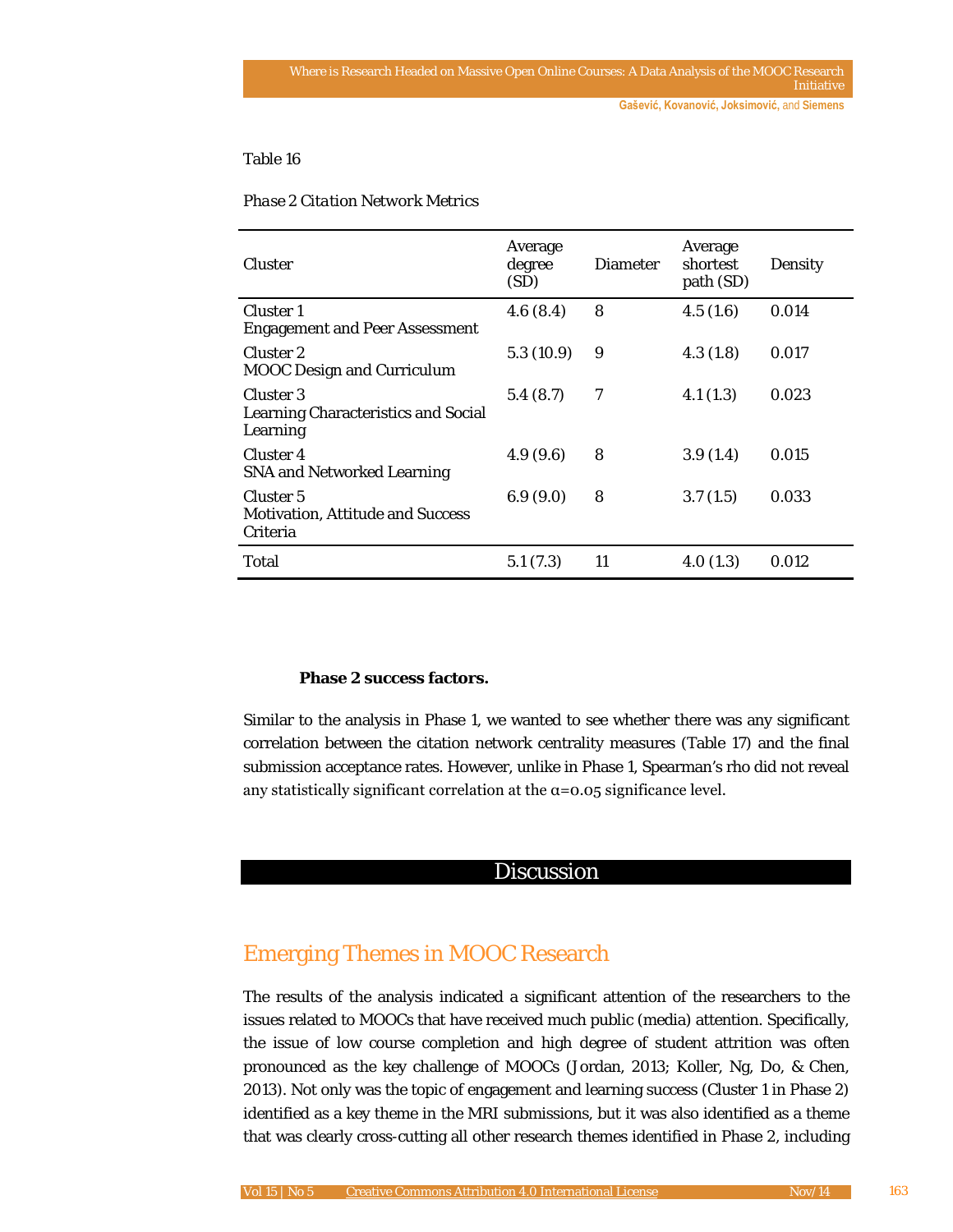motivation, attitudes and success criteria in Cluster 5, course design in Cluster 2, and learning strategies, social interaction, and interaction with learning resources in Cluster 3. With the aim to understand the factors affecting student engagement and success in MOOCs, the proposals had suggested a rich set of data collection methods – for example, surveys, physiological brain activity, knowledge tests, and demographic variables (see [Table 12\)](#page-22-0). The theory of planned behavior (TBP) (Ajzen, 1991) was found (see Cluster 1 in [Table 11\)](#page-21-0) as the main theoretical foundation for research of student engagement and learning success. While TBP is a well-known framework for studying behavioral change – in this case changing students intention to complete a MOOC and thus, increase their likelihood of course completion – it remains to be seen to what extent a student's intention can be changed if the student did not have an intention to complete a MOOC in the first place. What would be a reason that could motivate a student to change their intention in cases when she/he only enrolled into a MOOC to access information provided without intentions to take any formal assessments? In that sense, it seems necessary first to understand students' intentions for taking a MOOC, before trying to study the effects of interventions (e.g., motivational messages) on the students with different initial intentions.

The results also confirmed that social aspects of learning in MOOCs were the most successful theme in the MRI initiative (see [Table 9\)](#page-18-0). A total of 15 out of the 28 accepted proposals (Clusters 3 and 4) were related to different factors of social learning in MOOCs. Not only has it become evident recently that students require socialization in MOOCs through different forms of self-organization, such as local meet-ups (Coughlan, 2014)  $7$  and that social factors contribute to attribution in MOOCs (Rosé et al., 2014), educational research is also very clear about numerous educational benefits of socialization. The Vygotskian approach to learning posits that higher levels of internalization can be achieved through social interaction most effectively (Vygotsky, 1980). These benefits have been shown to lead to deeper approaches to learning and consequently to higher learning outcome (Akyol & Garrison, 2011). Moreover, students' positions in social networks have been found in the existing literature to have a significant positive effect on many important learning outcomes such as creative potential (Dawson et al., 2011), sense of belonging (Dawson et al., 2011), and academic achievement (Gašević, Zouaq, & Janzen, 2013). Yet, the lack of social interaction can easily lead to the sense of social isolation which is well documented as one of the main barriers in distance and online education (Muilenburg & Berge, 2001; Rovai, 2002). Finally, Tinto's (1997) influential theory recognizes social and academic integration as the most important factors of student retention in higher education.

<span id="page-30-0"></span> $7$  It is important to acknowledge that the importance of a "face-to-face contact with other students" was found in the Lou et al. meta-analysis (2006) of the literature – published in the period from 1985 to 2002 – about the effects of different aspects of distance and open education on academic success.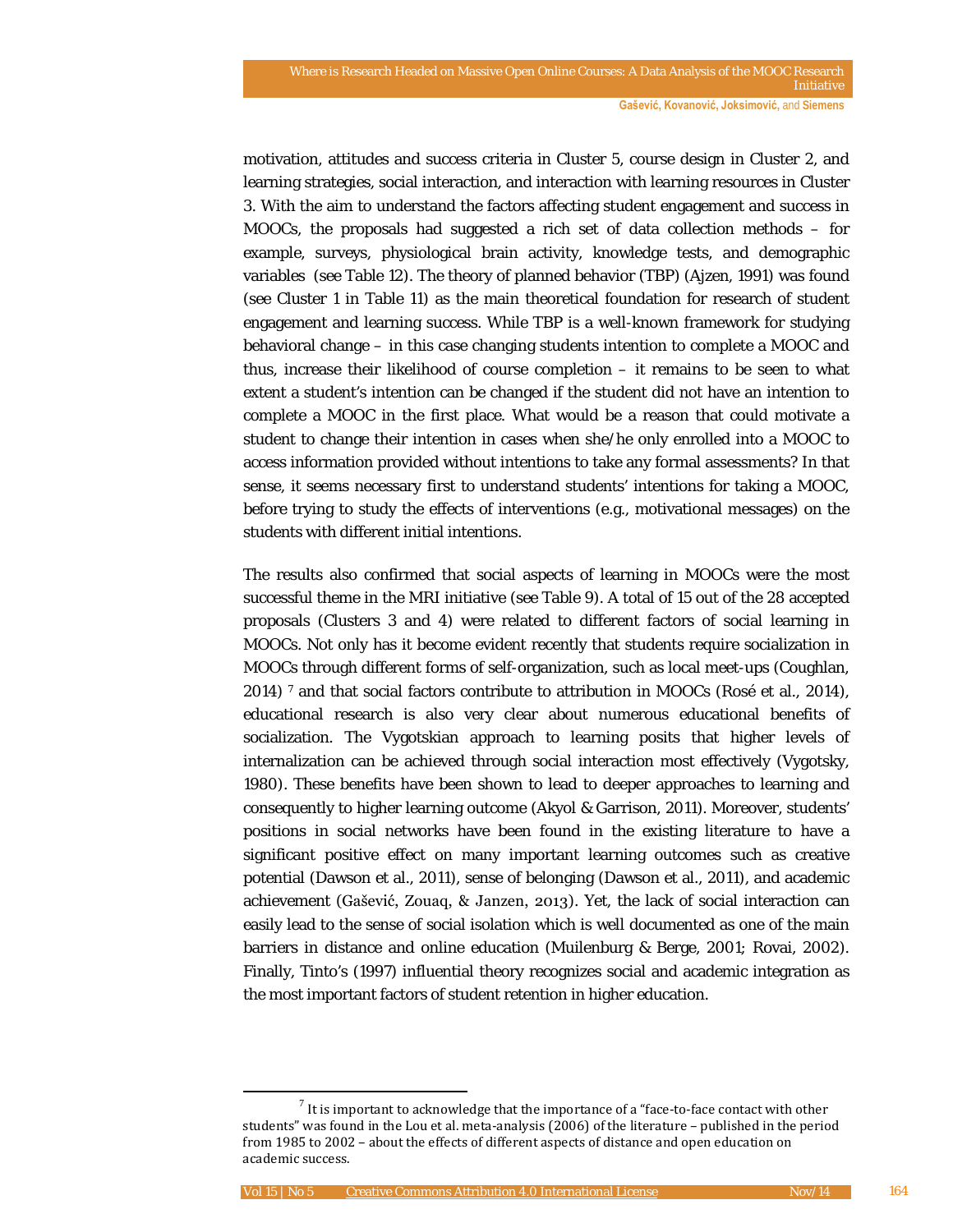### Research Methods in MOOC Research

The high use of mixed methods is a good indicator of sound research plans that recognized the magnitude of complexity of the issues related to MOOCs (Greene, Caracelli, & Graham, 1989). The common use of design-based research is likely a reflection of MOOC research goals aiming to address practical problems, and at the same time, attempting to build and/or inform theory (Design-Based Research Collective, 2003; Reeves, Herrington, & Oliver, 2005). This assumes that research is performed in purely naturalistic settings of MOOC offering (Cobb, Confrey, diSessa, Lehrer, & Schauble, 2003), always involves some intervention (Brown, 1992), and typically has several iterations (Anderson & Shattuck, 2012). According to Anderson and Shattuck (2012), there are two types of interventions – instructional and technological – commonly applied in online education research. Our results revealed that the focus of the proposals submitted to the MRI initiative was primarily on the instructional interventions. However, it is reasonable to demand from MOOC research to study the extent to which different technological affordances, instructional scaffolds and the combinations of the two can affect various aspects of online learning in MOOCs. This objective was set a long time ago in online learning research, led to the Great Media debate (Clark, 1994; Kozma, 1994), and the empirical evidence that supports either position (affordances vs. instruction) of the debate (Bernard et al., 2009; Lou, Bernard, & Abrami, 2006). Given the scale of MOOCs, a wide spectrum of learners' goals, differences in roles of learners, instructors and other stakeholders, and a broad scope of learning outcomes, research of the effects of affordances versus instruction requires much research attention and should produce numerous important practical and theoretical implications. For example, an important question is related to the effectiveness of the use of centralized learning platforms (commonly used in xMOOCs) to facilitate social interactions among students and formation of learning networks that promote effective flow of information (Thoms & Eryilmaz, 2014).

Our analysis revealed that the issue of the number of iterations in design-based research was not spelled out in the proposals of the MRI initiative (Anderson & Shattuck, 2012). It was probably unrealistic to expect to see proposals with more than one edition of a course offering given the timeline of the MRI initiative. This meant that the MRI proposals, which aimed to follow design-based research, were focused on the next iteration of existing courses. However, given the nature of MOOCs, which are not necessarily offered many times and in regular cycles, what is reasonable to expect from conventional design-based methods that require several iterations? Given the scale of the courses, can the same MOOC afford for testing out several interventions that can be offered to different subpopulations of the enrolled students in order to compensate for the lack of opportunity of several iterations? If so, what are the learning, organizational, and ethical consequences of such an approach and how and whether at all they can be mitigated effectively?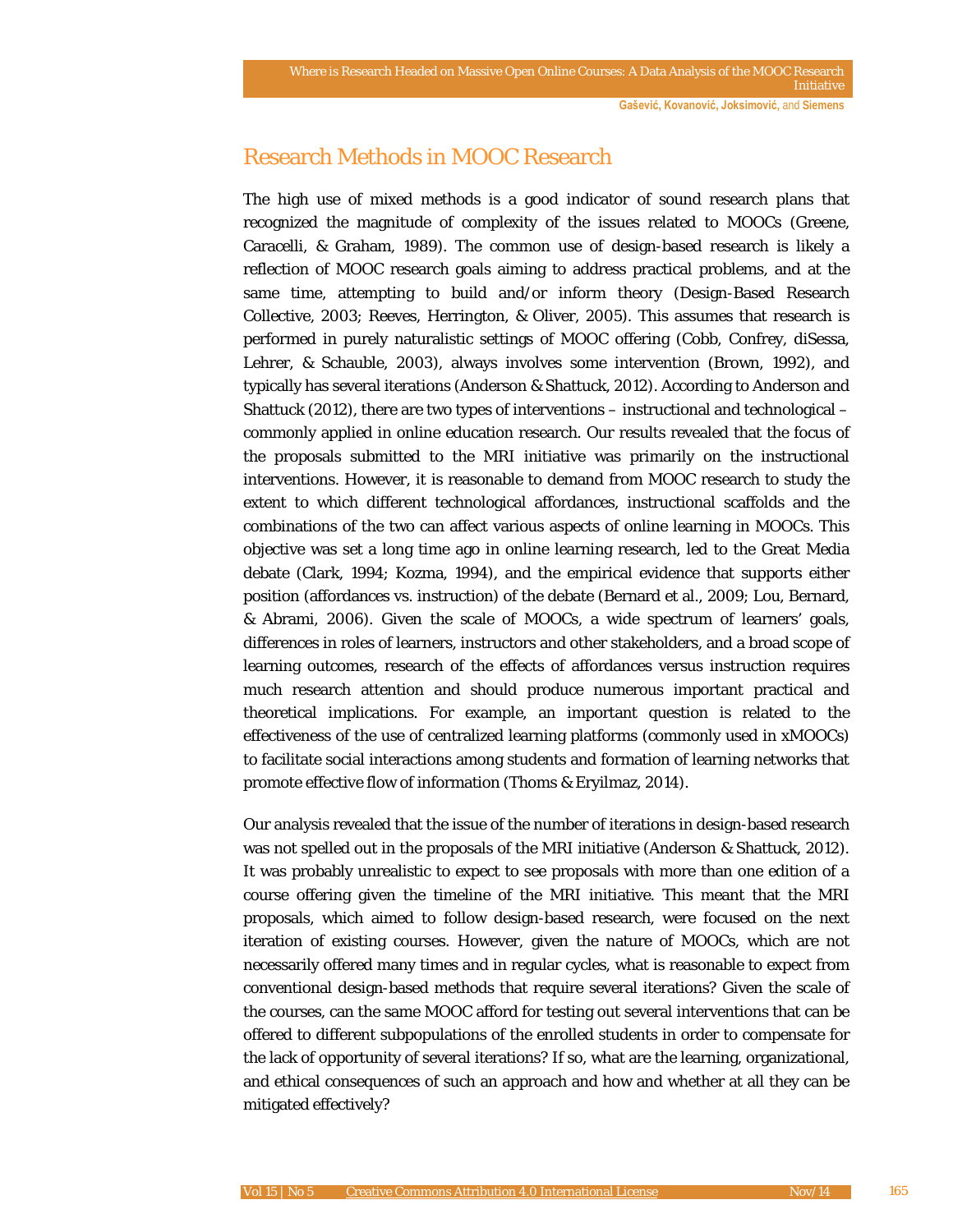The data collection methods were another important feature of the proposal submissions to the MRI initiative. Our results revealed that most of the proposals planned to use conventional data sources and data collection methods such as grades, surveys on assessments, and interviews. Of course, it was commending to see many of those proposals being based on the well-established theories and methods. However, it was surprising to see a low number of proposals that had planned to make use of the techniques and methods of learning analytic and educational data mining (LA/EDM) (Baker & Yacef, 2009; Siemens & Gašević, 2012). With the use of LA/EDM approaches, the authors of the MRI proposals would be able to analyze trace data about learning activities, which are today commonly collected by MOOC platforms. The use of LA/EDM methods could offer some direct research benefits such as absence and/or reduction of self-selection and being some less unobtrusive, more dynamic, and more reflective of actual learning activities than conventional methods (e.g., surveys) can measure (Winne, 2006; Zhou & Winne, 2012).

Interestingly, the most successful themes (Clusters 3-4 in Phase 2) in the MRI initiative had a higher tendency to use the LA/EDM methods than other themes. Our results indicate that the MRI review panel expressed a strong preference towards the use of the LA/EDM methods. As [Table 12](#page-22-0) shows, the data types and analysis methods in Clusters 3-4 were also mixed by combining the use of trace data with conventional data sources and collection methods (surveys, interviews, and focus groups). This result provided a strong indicator of the direction in which research methods in the MOOC arena should be going. It will be important however to see the extent to which the use of LA/EDM can be used to advance understanding of learning and learning environments. For example, it is not clear whether an extensive activity in a MOOC platform is indicative of high motivation, straggling and confusion with the problem under study, or the use of poor study strategies (Clarebout, Elen, Collazo, Lust, & Jiang, 2013; Lust, Juarez Collazo, Elen, & Clarebout, 2012; Zhou & Winne, 2012). Therefore, we recommend a strong alignment of the LA/EDM methods with educational theory in order to obtain meaningful interpretation of the results that can be analyzed across different contexts and that can be translated to practice of learning and teaching.

### Importance of Interdisciplinarity in MOOC Research

The analysis of the research background of the authors who submitted their proposals to the MRI initiative revealed an overwhelmingly low balance between different disciplines. Contrary to the common conceptions of the MOOC phenomena to be driven by computer scientists, our results showed that about 53% in Phase 1, 67% in Phase 2, about 67% of the finally accepted proposals were the authors from the discipline of education. It is not clear the reason for this domination of the authors from the education discipline. Could this be a sign of the networks to which the leaders of the MRI initiative were able to reach out? Or, is this a sign of fragmentation in the community? Although not conclusive, some signs of fragmentation could be traced. Preliminary and somewhat anecdotal results of the new ACM international conference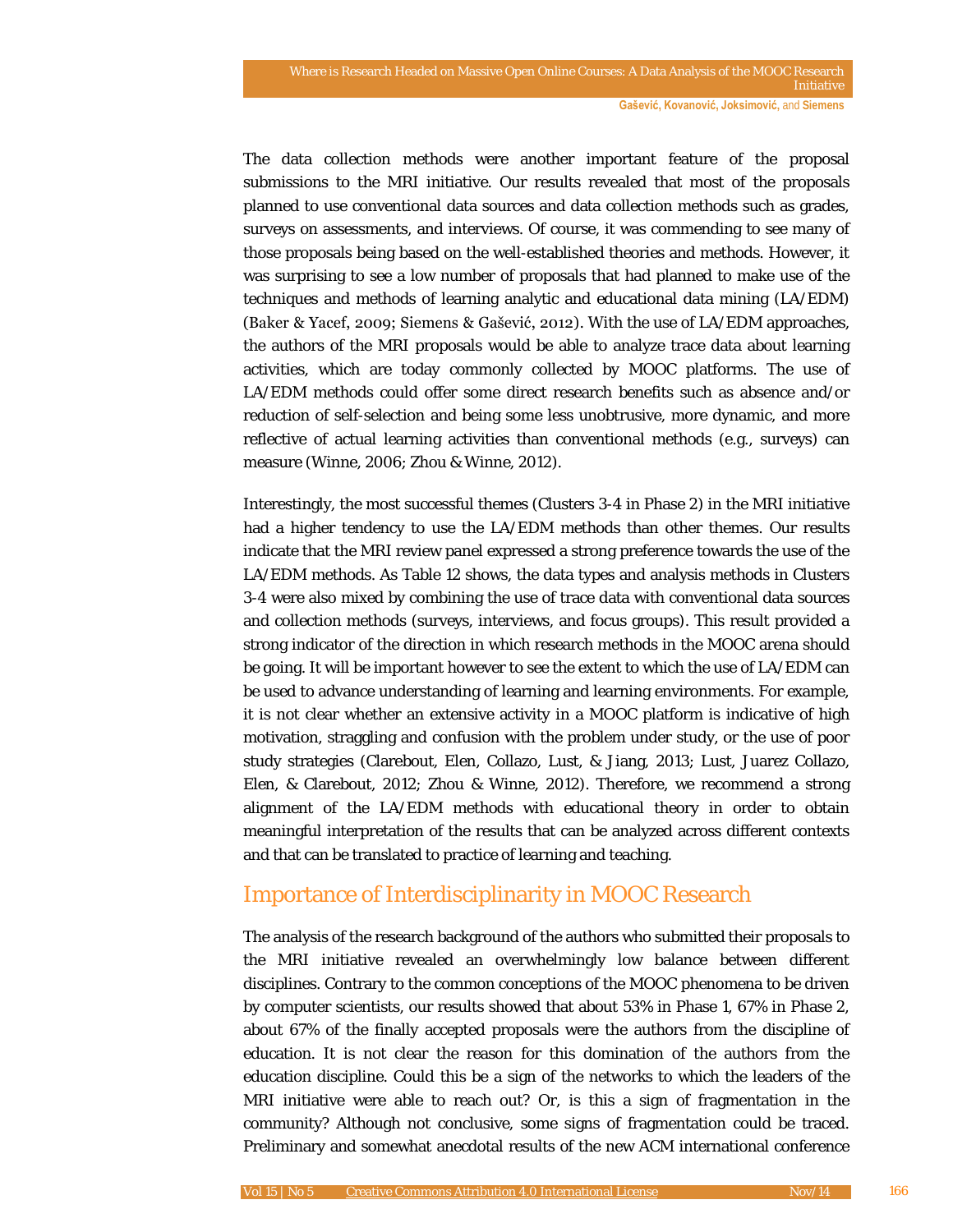on learning at scale indicate that the conference was dominated by computer scientists[8](#page-33-0). It is not possible to have a definite answer if the fragmentation is actually happening or not based on only these two events. However, the observed trend is worrying. A fragmentation would be unfortunate for advancing understanding of a phenomenon such as MOOCs in particular and education and learning in general, which require strong interdisciplinary teams (Dawson et al., 2014). Just as an illustration of possible negative consequences of the lack of disciplinary balance could be the theme of educational technology innovation (Cluster 1 in Phase 1) in the MRI initiative. As results showed, this theme resulted in no proposal approved for funding. One could argue that the underrepresentation of computer scientists and engineers in the author base was a possible reason for the lack of technological argumentation. Could a similar argument be made for Learning @ Scale regarding learning science and educational research contribution remains to be carefully interrogated through a similar analysis of the Learning @ Scale conference's community and topics represented in the papers presented at and originally submitted to the conference.

The positive association observed between the success of individual themes of the MRI submissions and citation network structure (i.e., diameter and average network path) warrants research attention. This significance of this positive correlation indicates that the themes of the submitted proposals, which managed to reach out to broader and more diverse citation networks, were more likely to be selected for funding in the MRI initiative. Being able to access information in different social networks is already shown to be positively associated with achievement, creativity, and innovation (Burt et al., 2013). Moreover, the increased length of network diameter – as shown in this study – was found to boost spread of behavior (Centola, 2010). In the context of the results of this study, this could mean that the increased diameters of citation networks in successful MRI themes were assessed by the MRI review panel as more likely to spread educational technology innovation in MOOCs. If that is the case, it would be a sound indicator of quality assurance followed by the MRI peer-review process. On the other hand, for the authors of research proposals, this would mean that trying to cite broader networks of authors would increase their chances of success to receive research funding. However, future research in other different situations and domains is needed in order to be able to validate these claims.

### Conclusions and Recommendations

<span id="page-33-0"></span>Research needs to come up with theoretical underpinnings that will explain factors related to social aspects in MOOCs that have a completely new context and offer practical guidance of course design and instruction (e.g., Clusters 2, 4, and 5 in Phase 2). The scale of MOOCs does limit the extent to which existing frameworks for social

<sup>8</sup> http://learningatscale.acm.org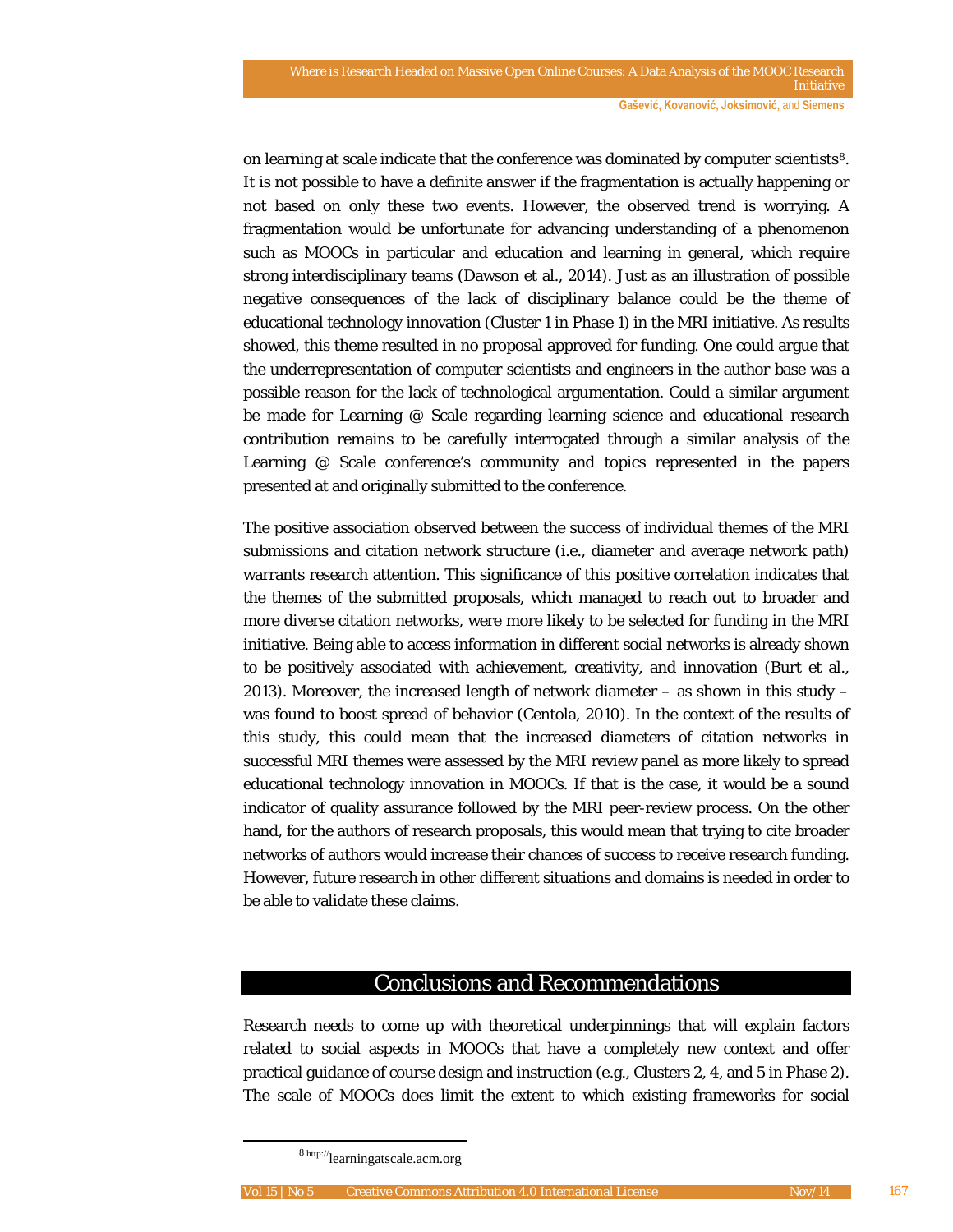learning proven in (online) education can be applied. For example, the community of inquiry (CoI) framework posits that social presence needs to be established and sustained in order for students to build trust that will allow them to comfortably engage into deeper levels of social knowledge construction and group-based problem solving (Garrison, Anderson, & Archer, 1999; Garrison, 2011). The scale of and (often) shorter duration of MOOCs than in traditional courses limits opportunities for establishing sense of trust between learners, which likely leads to much more utilitarian relationships. Furthermore, teaching presence – established through different scaffolding strategies either embedded into course design, direct instruction, or course facilitation – has been confirmed as an essential antecedent of effective cognitive processing in both communities of inquiry and computer-supported collaborative learning (CSCL) (Fischer, Kollar, Stegmann, & Wecker, 2013; Garrison, Cleveland-Innes, & Fung, 2010; Gašević, Adesope, Joksimović, & Kovanović, 2014). However, some of the pedagogical strategies proven in CoI and CSCL research – such as role assignment – may not fit to the MOOC context due to common assumptions that the collaboration and/or group inquiry will happen in small groups (6-10 students) or smaller class communities (30-40 students) (Anderson & Dron, 2011; De Wever, Keer, Schellens, & Valcke, 2010). When this is combined with different goals with which students enroll into MOOCs compared to those in conventional (online) courses, it becomes clear that novel theoretical and practical frameworks of understanding and organizing social learning in MOOCs are necessary. This research direction has been reflected in the topics identified in Cluster 4 of Phase 2 such as network formulation and peer-to-peer, online, learners and asynchronous interaction [\(Table 11\)](#page-21-0). However, novel theoretical goals have not been so clearly voiced in the results of the analyses performed in this study.

The connection with learning theory has also been recognized as another important feature of the research proposals submitted to MRI (e.g., Clusters 3-5 in Phase 2). Likely responding to the criticism often attributed to the MOOC wave throughout 2012 not to be driven by rigorous research and theoretical underpinnings, the researchers submitting to the MRI initiative used frameworks well-established in educational research and the learning sciences. Of special interest were topics related to selfregulated learning (Winne & Hadwin, 1998; Zimmerman & Schunk, 2011; Zimmerman, 2000). Consideration of self-regulated learning in design of online education has been already recognized. To study effectively in online learning environments, learners need to be additionally motivated and have an enhanced level of metacognitive awareness, knowledge and skills (Abrami, Bernard, Bures, Borokhovski, & Tamim, 2011). Such learning conditions may not have the same level of structure and support as students have typically experienced in traditional learning environments. Therefore, understanding of student motivation, metacognitive skills, learning strategies, and attitudes is of paramount importance for research and practice of learning and teaching in MOOCs.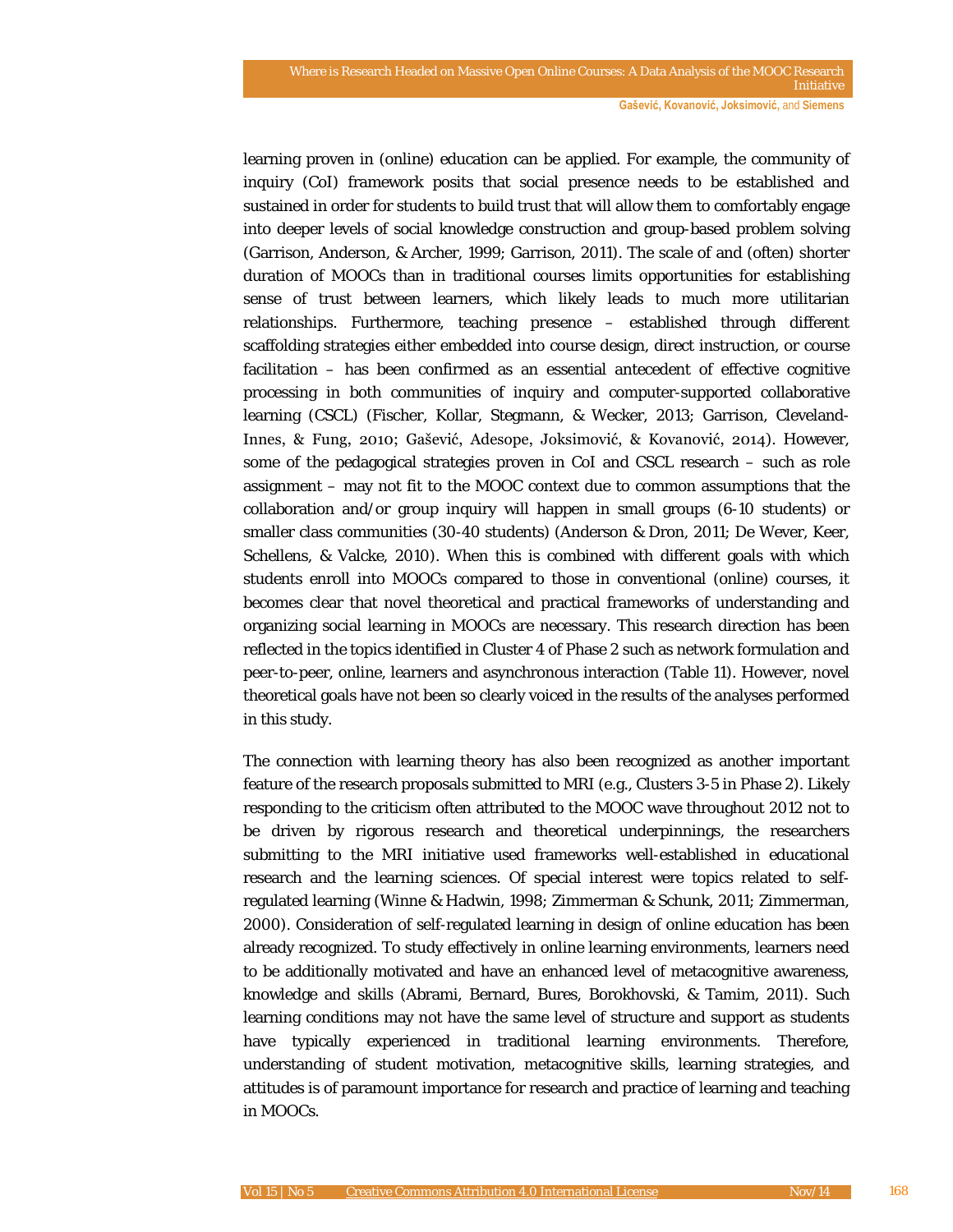The new educational context of MOOCs triggered research for novel course and curriculum design principles as reflected in Cluster 2 of Phase 2. Through the increased attention to social learning, it becomes clear that MOOC design should incorporate factors of knowledge construction (especially in group activities), authentic learning, and personalized learning experience that is much closer to the connectivist principles underlying cMOOCs (Siemens, 2005), rather than knowledge transmission as commonly associated with xMOOCs (Smith & Eng, 2013). By triggering the growing recognition of online learning world-wide, MOOCs are also interrogated from the perspective of their place in higher education and how they can influence blended learning strategies of institutions in the post-secondary education sector (Porter, Graham, Spring, & Welch, 2014). Although the notion of flipped classrooms is being adopted by many in the higher education sector (Martin, 2012; Tucker, 2012), the role of MOOCs begs many questions such as those related to effective pedagogical and design principles, copyright, and quality assurance.

Finally, it is important to note that the majority of the authors of the proposals submitted to the MRI were from North America, followed by the authors from Europe, Asia, and Australia. This clearly indicates a strong population bias. However, this was expected given the time when the MRI initiative happened – proposals submitted in mid-2013. At that time, MOOCs were predominately offered by the North American institutions through the major MOOC providers to a much lesser extent in the rest of the world. Although the MOOC has become a global phenomenon and attracted much mainstream media attention – especially in some regions such as Australia, China and India as reported by Kovanovic et al.  $(2014) -$  it seems the first wave of research activities is dominated by researchers from North America. In the future studies, it would be important to investigate whether this trend still holds and to what extent other continents, cultures, and economies are represented in the MOOC research.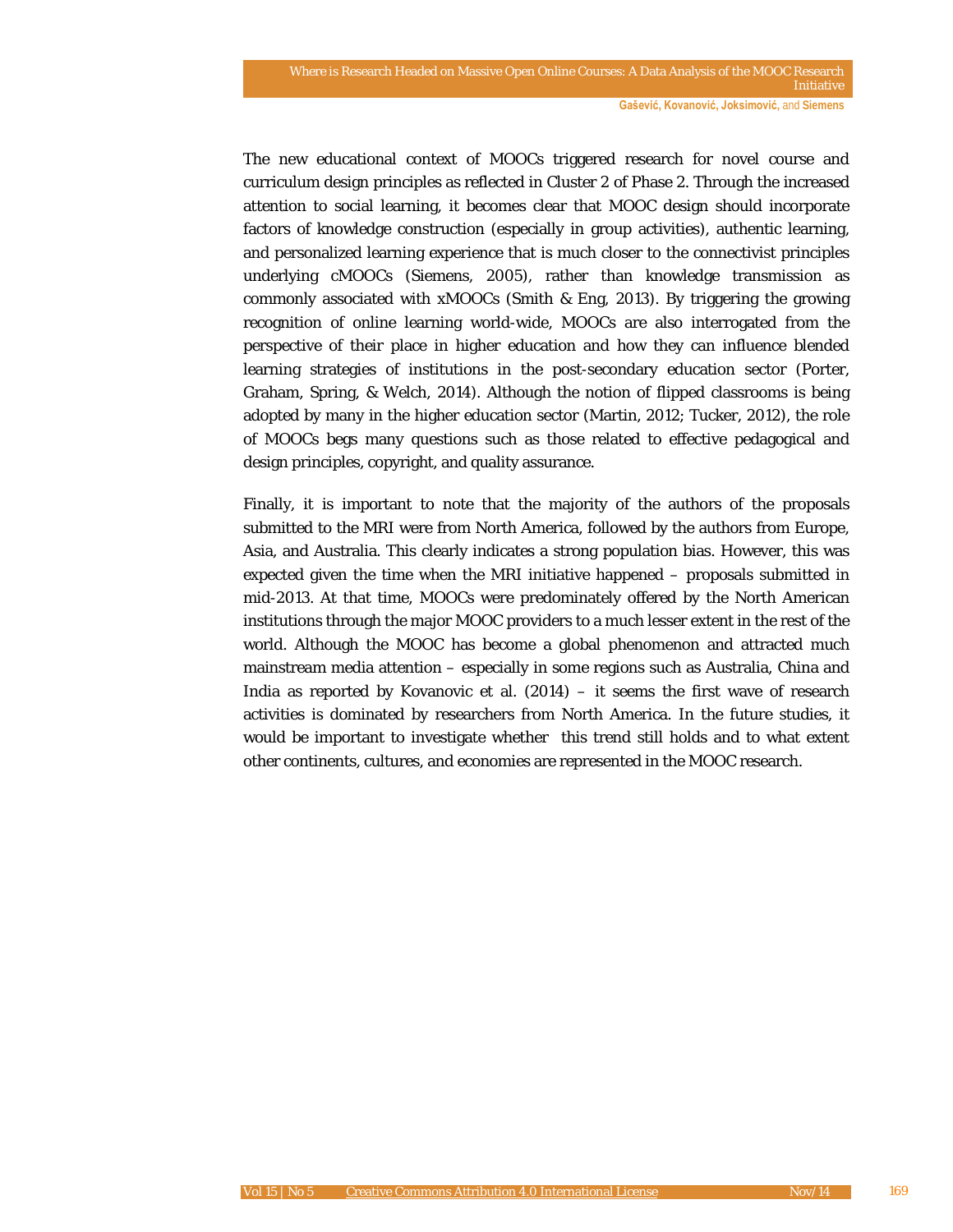### References

- Abrami, P. C., Bernard, R. M., Bures, E. M., Borokhovski, E., & Tamim, R. M. (2011). Interaction in distance education and online learning: Using evidence and theory to improve practice. *Journal of Computing in Higher Education*, *23*(2- 3), 82–103. doi:10.1007/s12528-011-9043-x
- Ajzen, I. (1991). The theory of planned behavior. *Organizational Behavior and Human Decision Processes*, *50*(2), 179–211. doi:10.1016/0749-5978(91)90020-T
- Akyol, Z., & Garrison, D. R. (2011). Understanding cognitive presence in an online and blended community of inquiry: Assessing outcomes and processes for deep approaches to learning. *British Journal of Educational Technology*, *42*(2), 233–250. doi:10.1111/j.1467-8535.2009.01029.x
- Allen, I. E., & Seaman, J. (2013). *Changing course: Ten years of tracking online education in the United States*. Newburyport, MA: Sloan Consortium. Retrieved from<http://www.onlinelearningsurvey.com/reports/changingcourse.pdf>
- Anderson, T., & Dron, J. (2011). Three generations of distance education pedagogy. *The International Review of Research in Open and Distance Learning*, *12*(3), 80– 97.
- Anderson, T., & Shattuck, J. (2012). Design-based research a decade of progress in education research? *Educational Researcher*, *41*(1), 16–25. doi:10.3102/0013189X11428813
- Baker, R. S. J. d, & Yacef, K. (2009). The state of educational data mining in 2009: A review and future visions. *Journal of Educational Data Mining*, *1*(1), 3–17.
- Bastian, M., Heymann, S., & Jacomy, M. (2009). Gephi: An open source software for exploring and manipulating networks. In *Proceedings of the Third International AAAI Conference on Weblogs and Social Media* (pp. 361–362).
- Belanger, Y., & Thornton, J. (2013). *Bioelectricity: A quantitative approach*. Duke University. Retrieved from<http://dukespace.lib.duke.edu/dspace/handle/10161/6216>
- Bernard, R. M., Abrami, P. C., Borokhovski, E., Wade, C. A., Tamim, R. M., Surkes, M. A., & Bethel, E. C. (2009). A meta-analysis of three types of interaction treatments in distance education. *Review of Educational Research*, *79*(3), 1243–1289. doi:10.3102/0034654309333844
- Brent, E. E. (1984). The computer-assisted literature review. *Social Science Computer Review*, *2*(3), 137–151.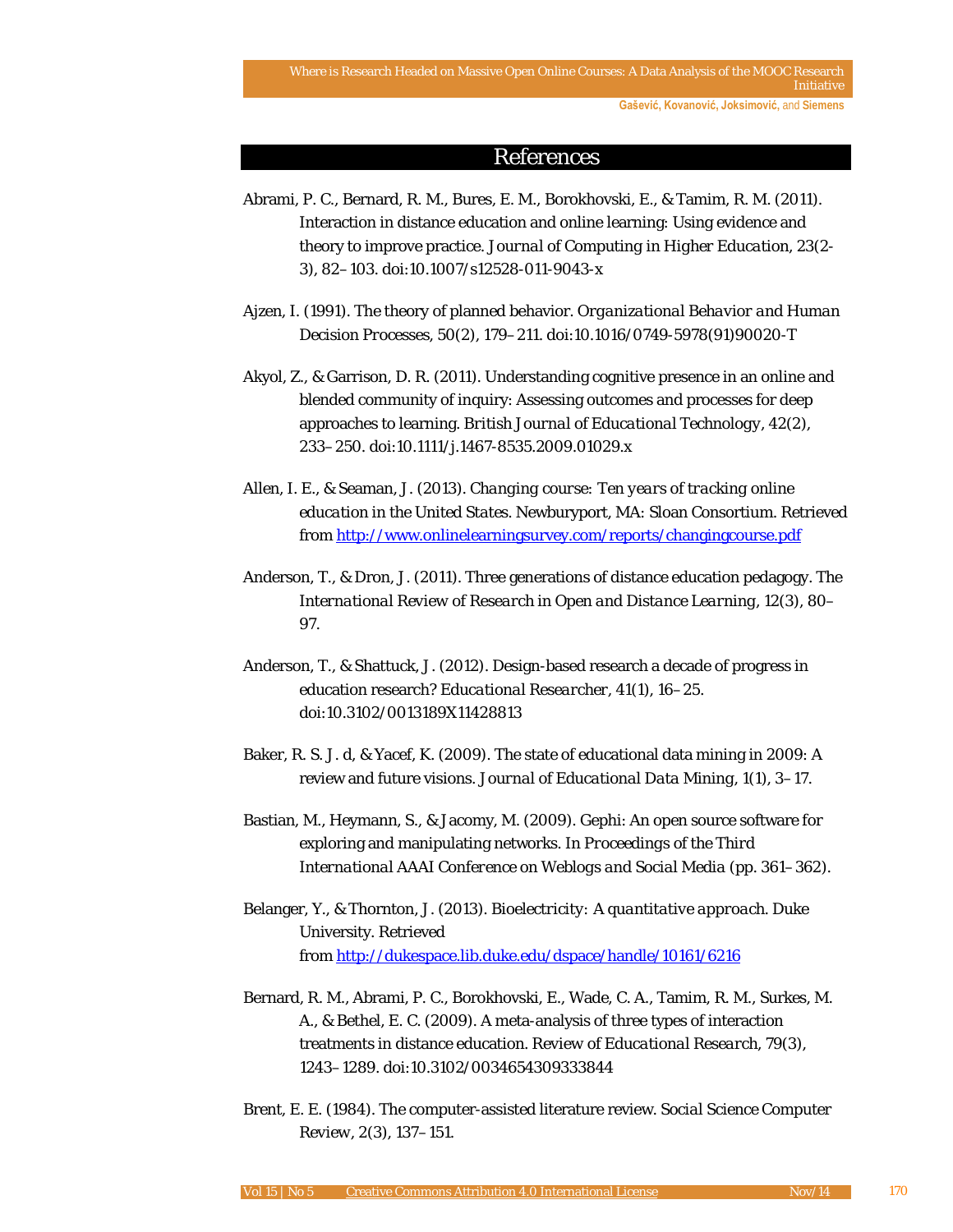- Breslow, L., Pritchard, D. E., DeBoer, J., Stump, G. S., Ho, A. D., & Seaton, D. T. (2013). Studying learning in the worldwide classroom: Research into edX's first MOOC. *Journal of Research & Practice in Assessment*, *8*, 13–25.
- Brown, A. L. (1992). Design experiments: Theoretical and methodological challenges in creating complex interventions in classroom settings. *Journal of the Learning Sciences*, *2*(2), 141–178. doi:10.1207/s15327809jls0202\_2
- Burt, R. S., Kilduff, M., & Tasselli, S. (2013). Social network analysis: Foundations and frontiers on advantage. *Annual Review of Psychology*, *64*(1), 527–547. doi:10.1146/annurev-psych-113011-143828
- Centola, D. (2010). The spread of behavior in an online social network experiment. *Science*, *329*(5996), 1194–1197. doi:10.1126/science.1185231
- Chang, Y.-H., Chang, C.-Y., & Tseng, Y.-H. (2010). Trends of science education research: An automatic content analysis. *Journal of Science Education and Technology*, *19*(4), 315–331. doi:10.1007/s10956-009-9202-2
- Cheng, B., Wang, M., Mørch, A. I., Chen, N.-S., Kinshuk, & Spector, J. M. (2014). Research on e-learning in the workplace 2000–2012: A bibliometric analysis of the literature. *Educational Research Review*, *11*, 56–72. doi:10.1016/j.edurev.2014.01.001
- Clarebout, G., Elen, J., Collazo, N. A. J., Lust, G., & Jiang, L. (2013). Metacognition and the use of tools. in R. Azevedo & V. Aleven (Eds.), *International handbook of metacognition and learning technologies* (pp. 187–195). Springer New York.
- Clark, R. E. (1994). Media will never influence learning. *Educational Technology Research and Development*, *42*(2), 21–29. doi:10.1007/BF02299088
- Cobb, P., Confrey, J., diSessa, A., Lehrer, R., & Schauble, L. (2003). Design experiments in educational research. *Educational Researcher*, *32*(1), 9–13. doi:10.3102/0013189X032001009
- Coughlan, S. (2014, April 8). The irresistible urge for students to talk. Retrieved from<http://www.bbc.com/news/business-26925463>
- Cribb, A., & Gewirtz, S. (2013). The hollowed-out university? A critical analysis of changing institutional and academic norms in UK higher education. *Discourse: Studies in the Cultural Politics of Education*, *34*(3), 338–350. doi:10.1080/01596306.2012.717188
- Dawson, S., Gašević, D., Siemens, G., & Joksimovic, S. (2014). Current state and future trends: A citation network analysis of the learning analytics field. In *Proceedings of the Fourth International Conference on Learning Analytics*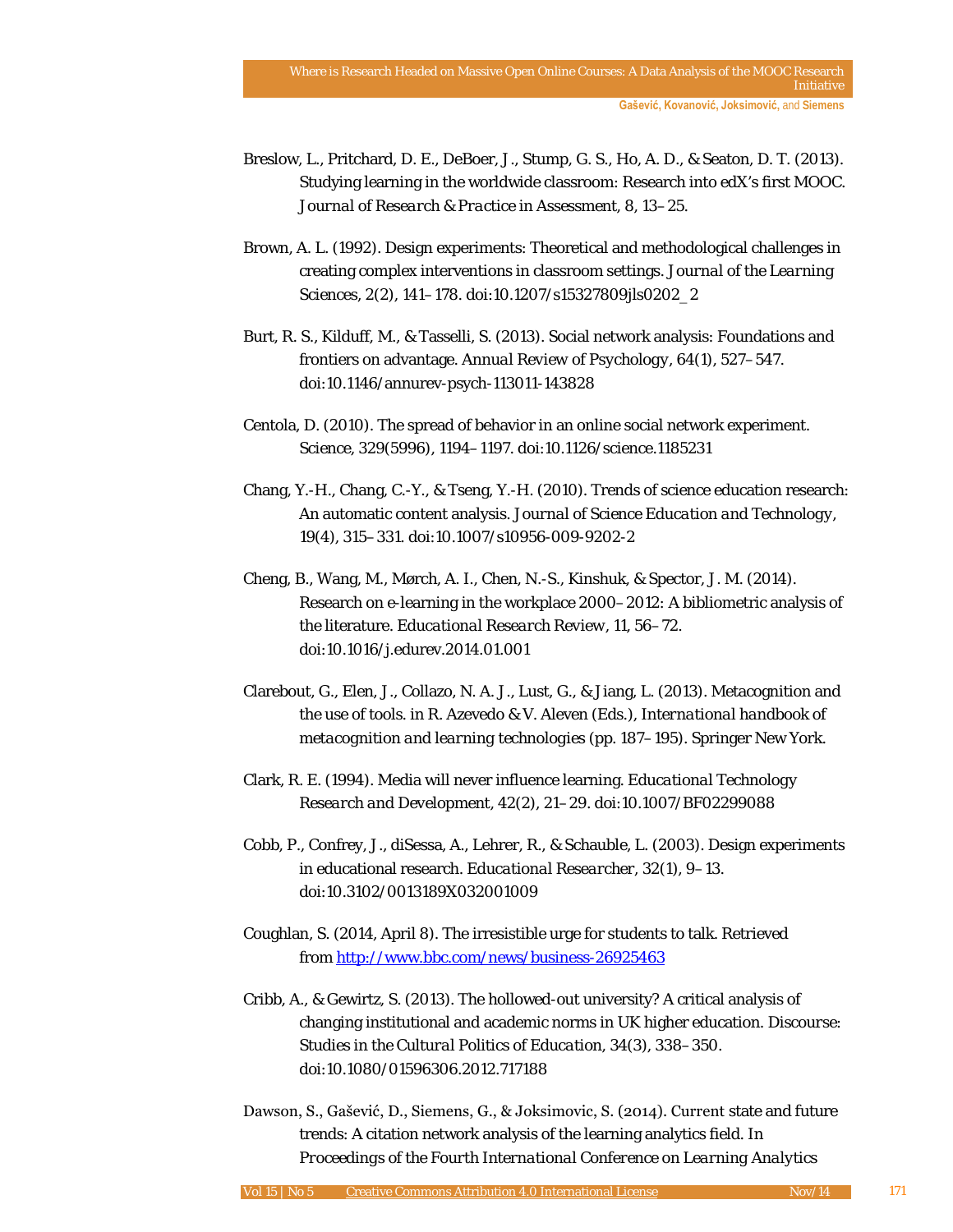*And Knowledge* (pp. 231–240). New York, NY, USA: ACM. doi:10.1145/2567574.2567585

- Dawson, S., Tan, J. P. L., & McWilliam, E. (2011). Measuring creative potential: Using social network analysis to monitor a learners' creative capacity. *Australasian Journal of Educational Technology*, *27*(6), 924–942.
- De Wever, B., Keer, H. V., Schellens, T., & Valcke, M. (2010). Roles as a structuring tool in online discussion groups: The differential impact of different roles on social knowledge construction. *Computers in Human Behavior*, *26*(4), 516–523. doi:10.1016/j.chb.2009.08.008
- Design-Based Research Collective. (2003). Design-based research: An emerging paradigm for educational inquiry. *Educational Researcher*, *32*(1), 5–8. doi:10.3102/0013189X032001005
- Fischer, F., Kollar, I., Stegmann, K., & Wecker, C. (2013). Toward a script theory of guidance in computer-supported collaborative learning. *Educational Psychologist*, *48*(1), 56–66. doi:10.1080/00461520.2012.748005
- Freeman, L. C. (1978). Centrality in social networks conceptual clarification. *Social Networks*, *1*(3), 215–239. doi:10.1016/0378-8733(78)90021-7
- Garrison, D. R. (2011). *E-learning in the 21st century a framework for research and practice*. New York: Routledge.
- Garrison, D. R., Anderson, T., & Archer, W. (1999). Critical inquiry in a text-based environment: Computer conferencing in higher education. *The Internet and Higher Education*, *2*(2–3), 87–105. doi:10.1016/S1096-7516(00)00016-6
- Garrison, D. R., Cleveland-Innes, M., & Fung, T. S. (2010). Exploring causal relationships among teaching, cognitive and social presence: Student perceptions of the community of inquiry framework. *The Internet and Higher Education*, *13*(1–2), 31–36. doi:10.1016/j.iheduc.2009.10.002
- Gašević, D., Adesope, O., Joksimović, S., & Kovanović, V. (2014). Externally-facilitated regulation scaffolding and role assignment to develop cognitive presence in asynchronous online discussions. *Submitted for Publication to The Internet and Higher Education*.
- Gašević, D., Zouaq, A., & Janzen, R. (2013). Choose your classmates, your GPA is at stake! The association of cross-class social ties and academic performance. *American Behavioral Scientist*, *57*(10), 1460–1479. doi:10.1177/0002764213479362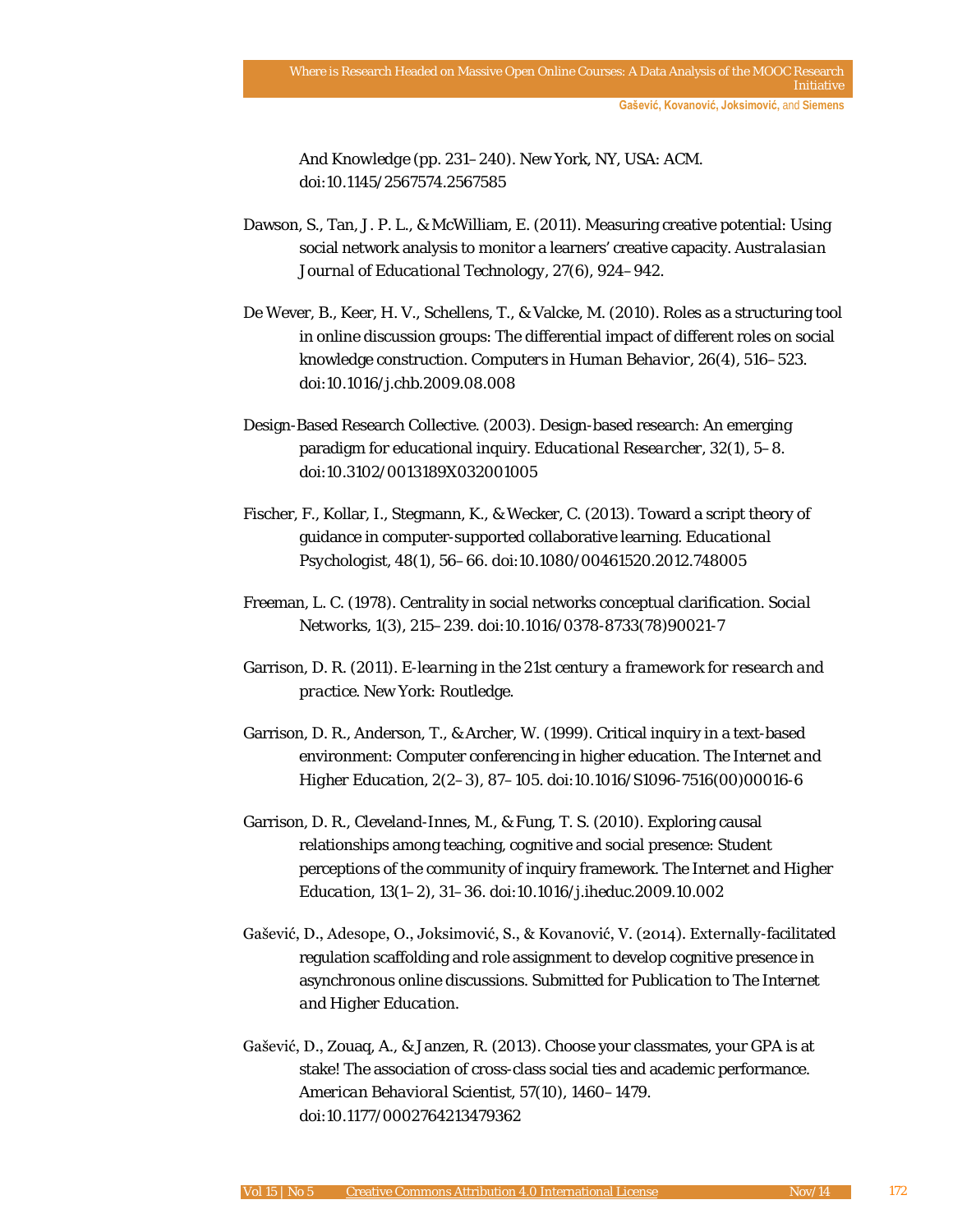- Greene, J. C., Caracelli, V. J., & Graham, W. F. (1989). Toward a conceptual framework for mixed-method evaluation designs. *Educational Evaluation and Policy Analysis*, *11*(3), 255–274. doi:10.3102/01623737011003255
- GSV Advisors. (2012). *Fall of the wall: Capital flows to education innovation*. Chicago, IL: Global Silicon Valley (GSV) Advisors. Retrieved from <http://goo.gl/NMtKZ4>
- Holsti, O. R. (1969). *Content analysis for the social sciences and humanities*. Boston, MA: Addison-Wesley Pub. Co.
- Hoonlor, A., Szymanski, B. K., & Zaki, M. J. (2013). Trends in computer science research. *Commun. ACM*, *56*(10), 74–83. doi:10.1145/2500892
- Jordan, K. (2013). MOOC completion rates: The data. Retrieved from<http://www.katyjordan.com/MOOCproject.html>
- Kinshuk, Huang, H.-W., Sampson, D. G., & Chen, N.-S. (2013). Trends in educational technology through the lens of the highly cited articles published in the Journal of Educational Technology And Society. *Educational Technology & Society*, 3– 20.
- Kizilcec, R. F., Piech, C., & Schneider, E. (2013). Deconstructing disengagement: Analyzing learner subpopulations in massive open online courses. In *Proceedings of the Third International Conference on Learning Analytics and Knowledge* (pp. 170–179). New York, NY, USA: ACM. doi:10.1145/2460296.2460330
- Koller, D., Ng, A., Do, C., & Chen, Z. (2013). Retention and intention in massive open online courses: In depth. *Educause Review*, *48*(3), 62–63.
- Kovanović, V., Joksimović, S., Gašević, D., Siemens, G., & Hatala, M. (2014). What public media reveals about MOOCs? *Submitted for Publication to British Journal of Educational Technology*.
- Kozma, R. B. (1994). Will media influence learning? Reframing the debate. *Educational Technology Research and Development*, *42*(2), 7–19. doi:10.1007/BF02299087
- Leckart, S. (2012, March 20). The Stanford education experiment could change higher learning forever. *Wired*. Retrieved from [http://www.wired.com/2012/03/ff\\_aiclass/](http://www.wired.com/2012/03/ff_aiclass/)
- Li, F. (2010). Textual analysis of corporate disclosures: A survey of the literature. *Journal of Accounting Literature.*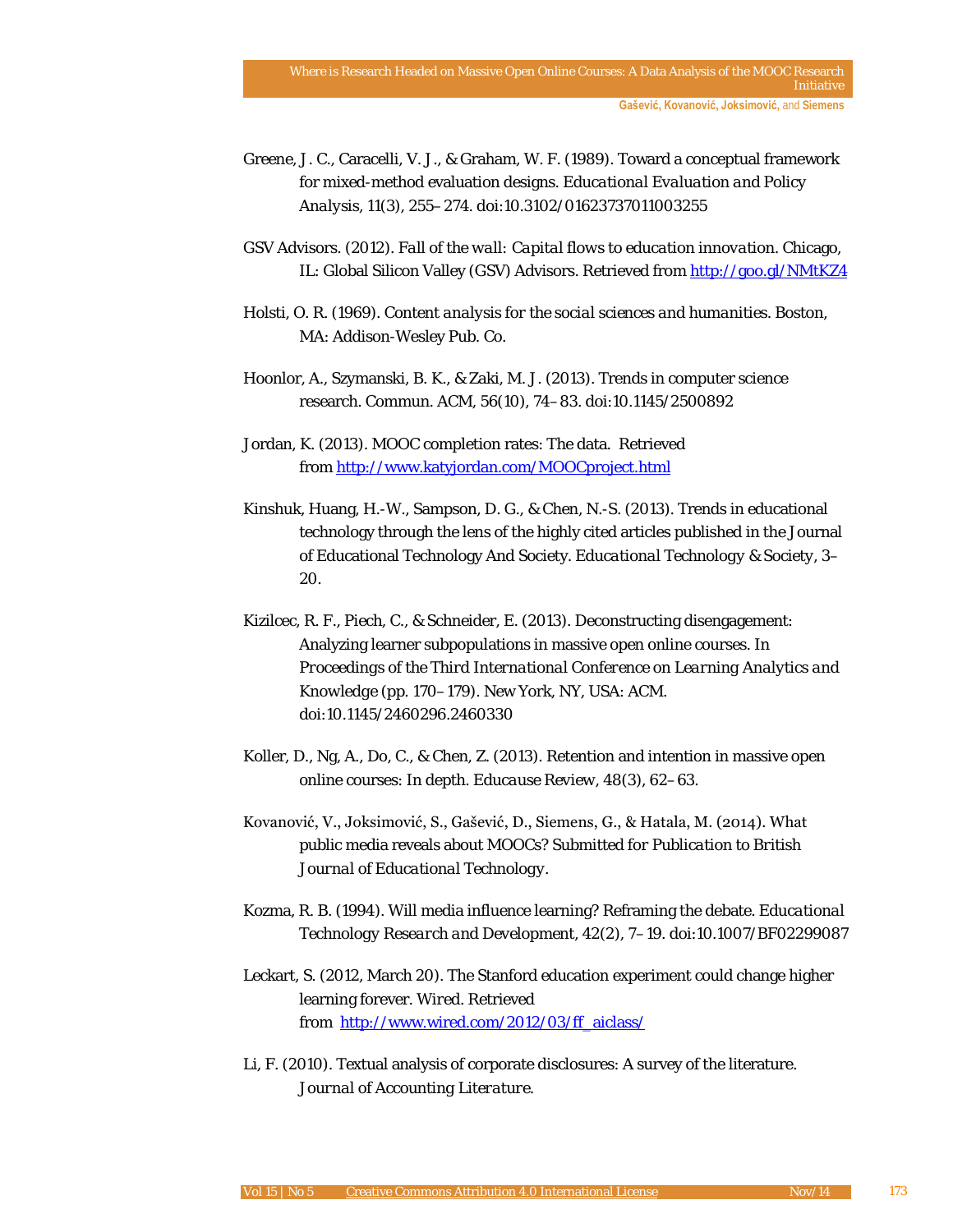- Liyanagunawardena, T. R., Adams, A. A., & Williams, S. A. (2013). MOOCs: A systematic study of the published literature 2008-2012. *The International Review of Research in Open and Distance Learning*, *14*(3), 202–227.
- Lou, Y., Bernard, R. M., & Abrami, P. C. (2006). Media and pedagogy in undergraduate distance education: A theory-based meta-analysis of empirical literature. *Educational Technology Research and Development*, *54*(2), 141–176. doi:10.1007/s11423-006-8252-x
- Lust, G., Juarez Collazo, N. A., Elen, J., & Clarebout, G. (2012). Content management systems: Enriched learning opportunities for all? *Computers in Human Behavior*, *28*(3), 795–808. doi:10.1016/j.chb.2011.12.009
- Martin, F. G. (2012). Will massive open online courses change how we teach? *Commun. ACM*, *55*(8), 26–28. doi:10.1145/2240236.2240246
- Maslen, G. (2014, May 20). Australia debates major changes to its higher-education system. *The Chronicle of Higher Education*. Retrieved from<http://chronicle.com/article/Australia-Debates-Major/146693/>
- McAuley, A., Stewart, B., Siemens, G., & Cormier, D. (2010). *The MOOC model for digital practice*. elearnspace.org. Retrieved from [http://www.elearnspace.org/Articles/MOOC\\_Final.pdf](http://www.elearnspace.org/Articles/MOOC_Final.pdf)
- Muilenburg, L., & Berge, Z. L. (2001). Barriers to distance education: A factor‐analytic study. *American Journal of Distance Education*, *15*(2), 7–22. doi:10.1080/08923640109527081
- OECD Publishing. (2013). *Education at a glance 2013: OECD indicators*. doi:10.1787/eag-2013-en
- Pappano, L. (2012, November 2). The year of the MOOC. *The New York Times*. Retrieved from<http://goo.gl/6QUBEK>
- Porter, W. W., Graham, C. R., Spring, K. A., & Welch, K. R. (2014). Blended learning in higher education: Institutional adoption and implementation. *Computers & Education*, *75*, 185–195. doi:10.1016/j.compedu.2014.02.011
- Reeves, T. C., Herrington, J., & Oliver, R. (2005). Design research: A socially responsible approach to instructional technology research in higher education. *Journal of Computing in Higher Education*, *16*(2), 96–115. doi:10.1007/BF02961476
- Rosé, C. P., Carlson, R., Yang, D., Wen, M., Resnick, L., Goldman, P., & Sherer, J. (2014). Social factors that contribute to attrition in MOOCs. In *Proceedings of*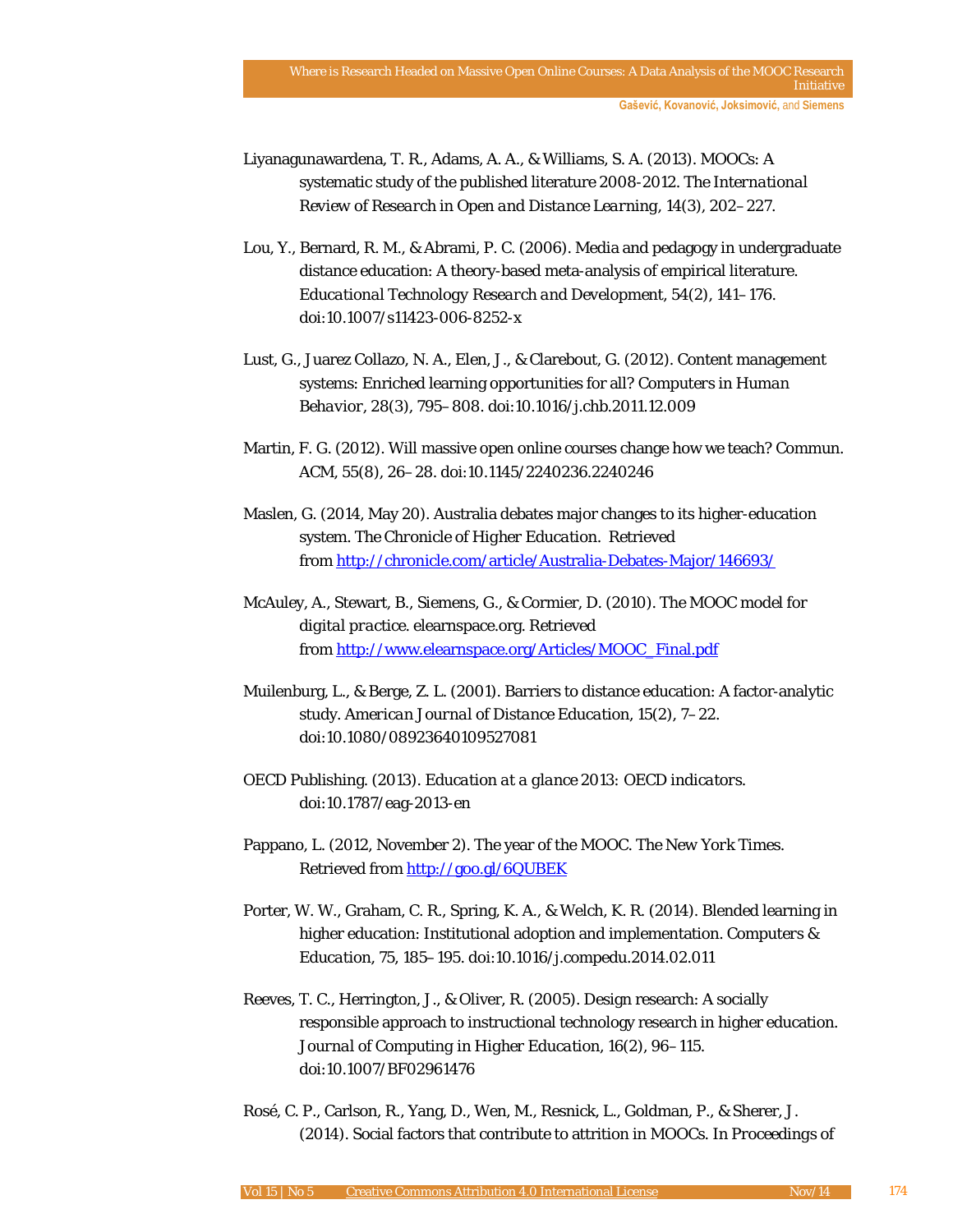*the First ACM Conference on Learning @ Scale Conference* (pp. 197–198). New York, NY, USA: ACM. doi:10.1145/2556325.2567879

- Rovai, A. P. (2002). Building sense of community at a distance. *The International Review of Research in Open and Distance Learning*, *3*(1).
- Sari, N., Suharjito, & Widodo, A. (2012). Trend prediction for computer science research topics using extreme learning machine. *International Conference on Advances Science and Contemporary Engineering 2012*, *50*(0), 871–881. doi:10.1016/j.proeng.2012.10.095
- Selwyn, N., & Bulfin, S. (2014). *The discursive construction of MOOCs as educational opportunity and educational threat*. MOOC Research Initiative (MRI) - Final Report. Retrieved from <http://goo.gl/ok43eT>
- Siemens, G. (2005). Connectivism: A learning theory for the digital age. *International Journal of Instructional Technology and Distance Learning*, *2*(1), 3–10.
- Siemens, G., & Gašević, D. (2012). Special Issue on learning and knowledge analytics. *Educational Technology & Society*, *15*(3), 1–163.
- Smith, B., & Eng, M. (2013). MOOCs: A learning journey. In S. K. S. Cheung, J. Fong, W. Fong, F. L. Wang, & L. F. Kwok (Eds.), *Hybrid learning and continuing education* (pp. 244–255). Springer Berlin Heidelberg.
- Thoms, B., & Eryilmaz, E. (2014). How media choice affects learner interactions in distance learning classes. *Computers & Education*, *75*, 112–126. doi:10.1016/j.compedu.2014.02.002
- Tight, M. (2008). Higher education research as tribe, territory and/or community: A cocitation analysis. *Higher Education*, *55*(5), 593–605. doi:10.1007/s10734-007- 9077-1
- Tinto, V. (1997). Classrooms as communities: Exploring the educational character of student persistence. *The Journal of Higher Education*, *68*(6), 599–623. doi:10.2307/2959965
- Tucker, B. (2012). The flipped classroom. *Education Next*, *12*(1), 82–83.
- Vygotsky, L. S. (1980). *Mind in society: Development of higher psychological processes* (M. Cole, V. John-Steiner, S. Scribner, & E. Souberman, Eds.). Harvard University Press.
- Waltman, L., van Eck, N. J., & Wouters, P. (2013). Counting publications and citations: Is more always better? *Journal of Informetrics*, *7*(3), 635–641. doi:10.1016/j.joi.2013.04.001